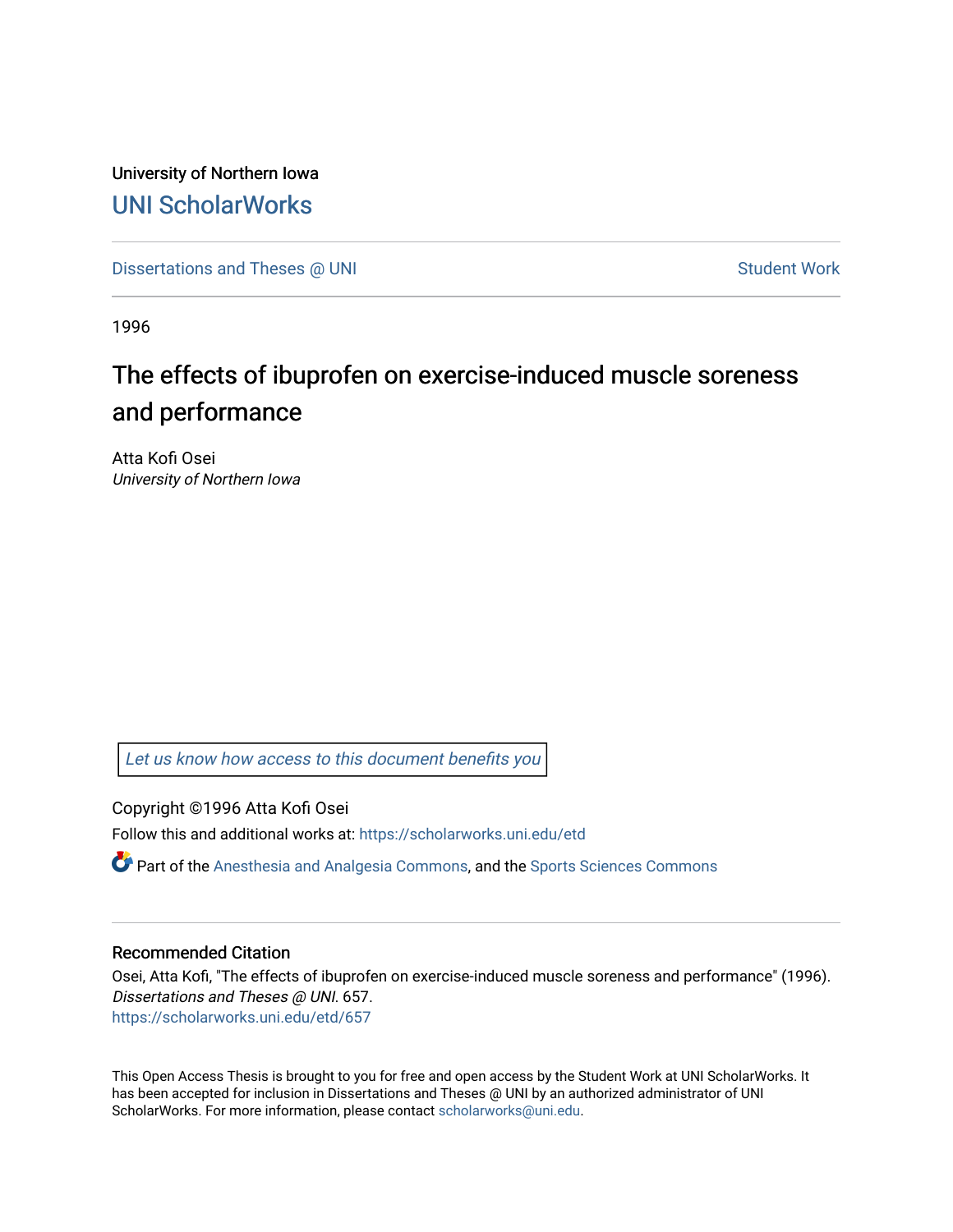## THE **EFFECTS** OF **IBUPROFEN ON EXERCISE-INDUCED MUSCLE SORENESS AND PERFORMANCE**

An Abstract of a Thesis

Submitted

In Partial Fulfillment

of the Requirements for the Degree

Master of Arts

 $\mathcal{F}^{\mathcal{G}}_{\mathcal{G}}$  and

 $\sim$   $\omega$ 

Atta Kofi Osei University of Northern Iowa December 1996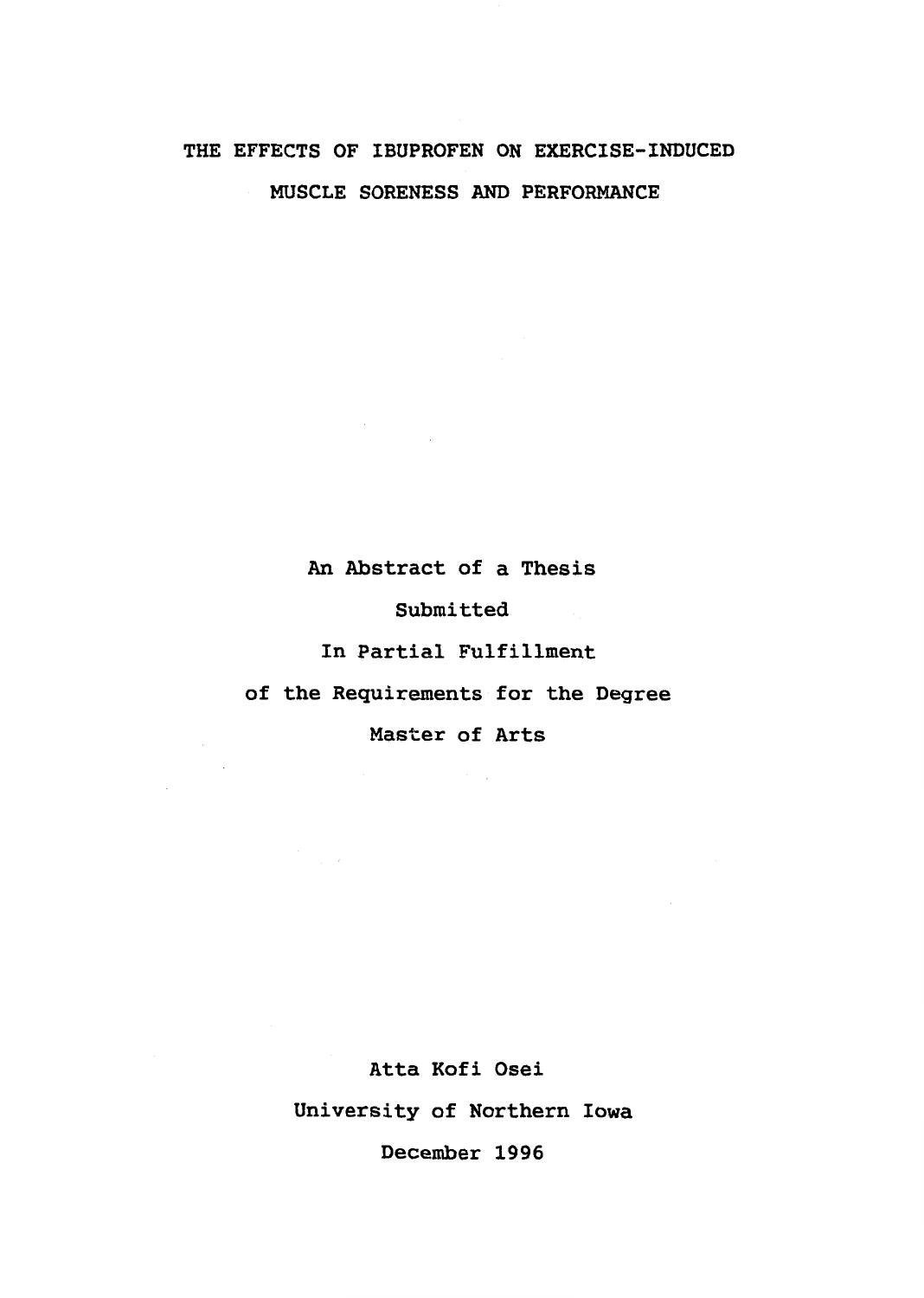#### **ABSTRACT**

This study was designed to investigate whether the ingestion of ibuprofen prior to or after a 30-min bout of downhill (-10%) treadmill running would result in reduced sensation of soreness. A secondary purpose was to investigate whether ibuprofen would augment the diminished muscle performance following downhill running. Subject consisted of 21 males (age = 20.3  $\pm$  1.7 years; weight = 77.4  $\pm$  7.8 kg). Each subject was randomly assigned to either a control group, a prophylactic group which received 600 mg of ibuprofen 1 hour prior to the 30-min treadmill run and (200 mg every 3 hr postexercise up to 24 hours), or a therapeutic group which ingested 600 mg of ibuprofen at 24-hours postexercise and (200 mg every 3 hr till 48-hr postexercise). Multivariate ANOVA with a repeated measure revealed no significant difference in muscle soreness measures at preexercise, 0-hr, 24-hr, and 48-hr postexercise between the control, prophylactic, or therapeutic groups. Also, there were no differences between groups for vertical jump, fatigue index, maximal anaerobic power, or work capacity at any of the post-exercise testing times. Based on these results, the effectiveness of ibuprofen in regressing exercise-induced soreness or diminished muscle performance is doubtful.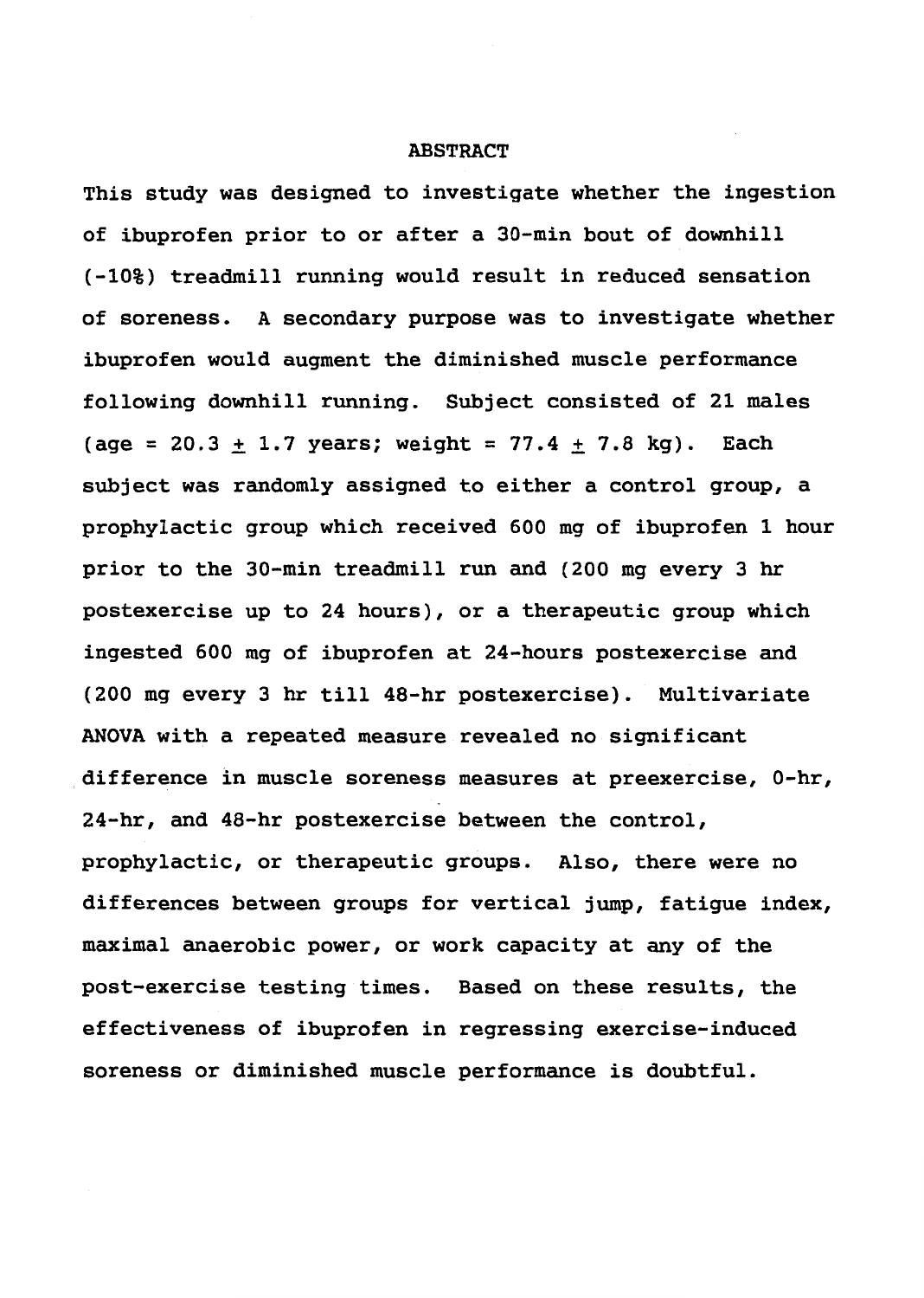## THE EFFECTS **OF IBUPROFEN ON EXERCISE-INDUCED MUSCLE SORENESS AND PERFORMANCE**

A Thesis

Submitted

In Partial Fulfillment

of the Requirements for the Degree

Master of Arts

 $\sim$   $\sim$ 

Atta Kofi Osei University of Northern Iowa December 1996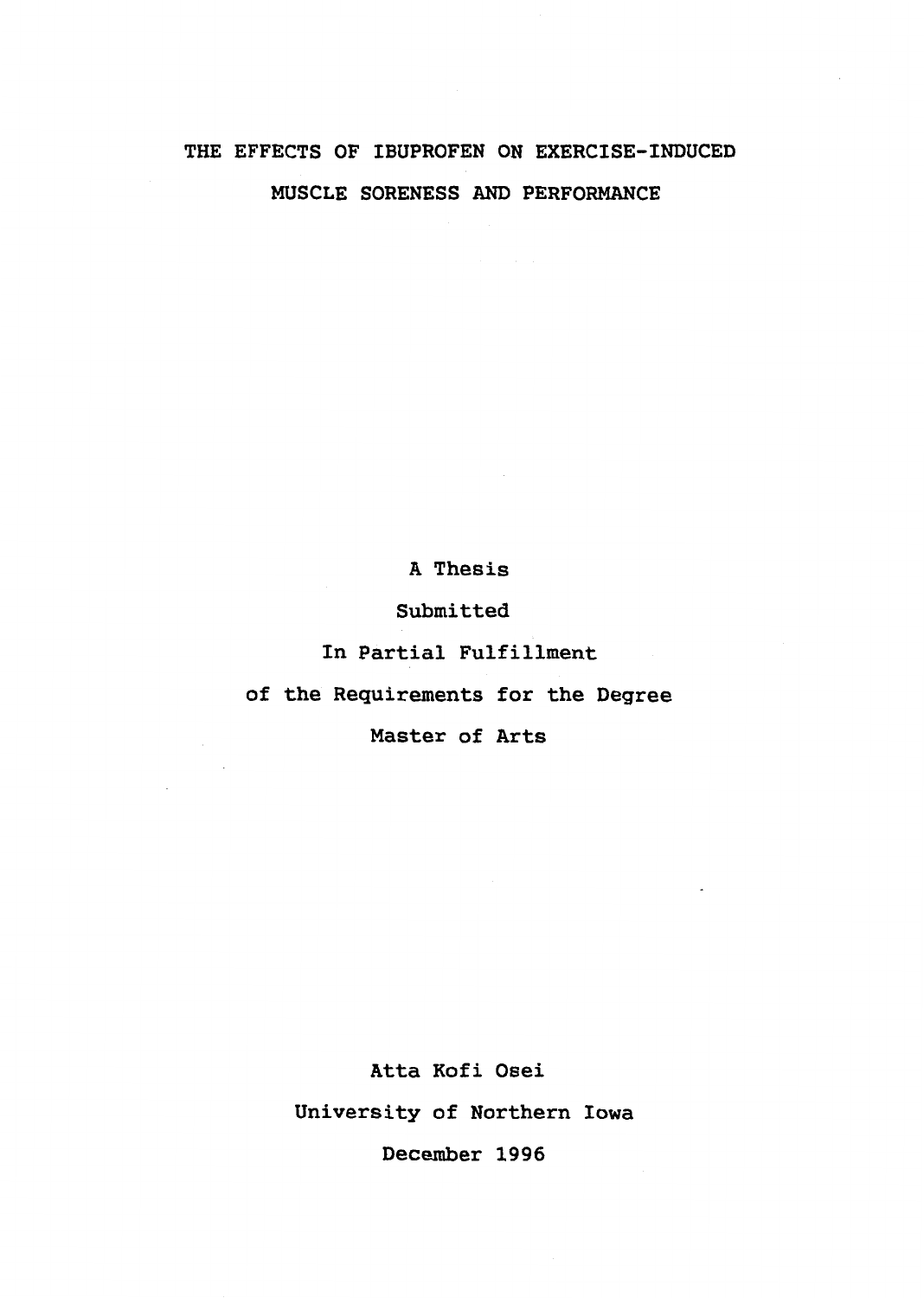This Study by: Atta Kofi Osei

Titled: The Effects of ibuprofen on Exercise-Induced Muscle Soreness and Performance

has been approved as meeting the thesis requirements for the Degree of Master of Arts

*j)-J-!jfe*  Date Dr. F. Kolkhorst, Chair, Thesis Committee  $12 - 2 - 96$ Date Dr. L. Hensley, Thesis Committee Member  $12 - 2 - 96$ Date Dr.  $3/5/97$ Dr. John W. Somervill, Dean, Graduate College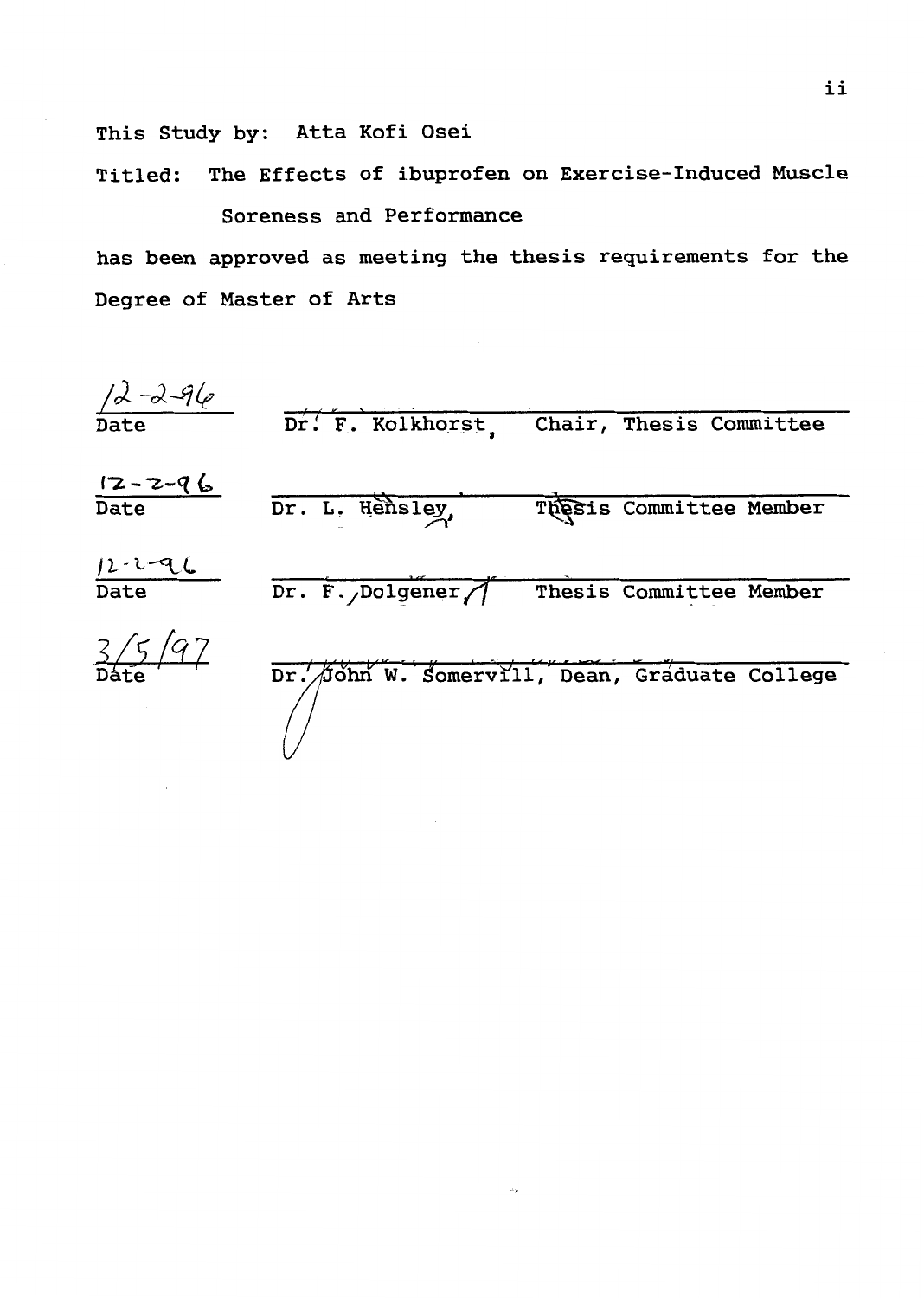## **TABLE OF CONTENTS**

|                |                                          | rage        |
|----------------|------------------------------------------|-------------|
|                |                                          | $\mathbf v$ |
| <b>CHAPTER</b> |                                          |             |
| Ι.             | INTRODUCTION                             | 1           |
|                | Statement of the Problem                 | 6           |
|                | Significance of the Study                | 6           |
|                | Research Hypothesis                      | 6           |
|                | Assumptions                              | 6           |
|                | Delimitations of the Study               | 7           |
|                | Limitations                              | 8           |
|                | Definition of Terms                      | 8           |
| II.            | REVIEW OF LITERATURE                     | 10          |
|                | Muscle Damage                            | 11          |
|                | Mechanical Disruption of cells           | 11          |
|                | Biochemical Damage                       | 13          |
|                | Prostaglandins, Mediators of             |             |
|                | Inflammation                             | 14          |
|                | Prostaglandins and the Cyclooxygenase    |             |
|                | Pathway                                  | 15          |
|                | Consequences of Muscle Fiber Damage      | 17          |
|                | DOMS and Theories of Origin              | 17          |
|                | The Torn Tissue Theory                   | 17          |
|                | Tonic Spasm Theory                       | 18          |
|                | Edema and Intramuscular Pressure         | 19          |
|                | Diminished Muscle Performance and Causes | 20          |

 $\blacksquare$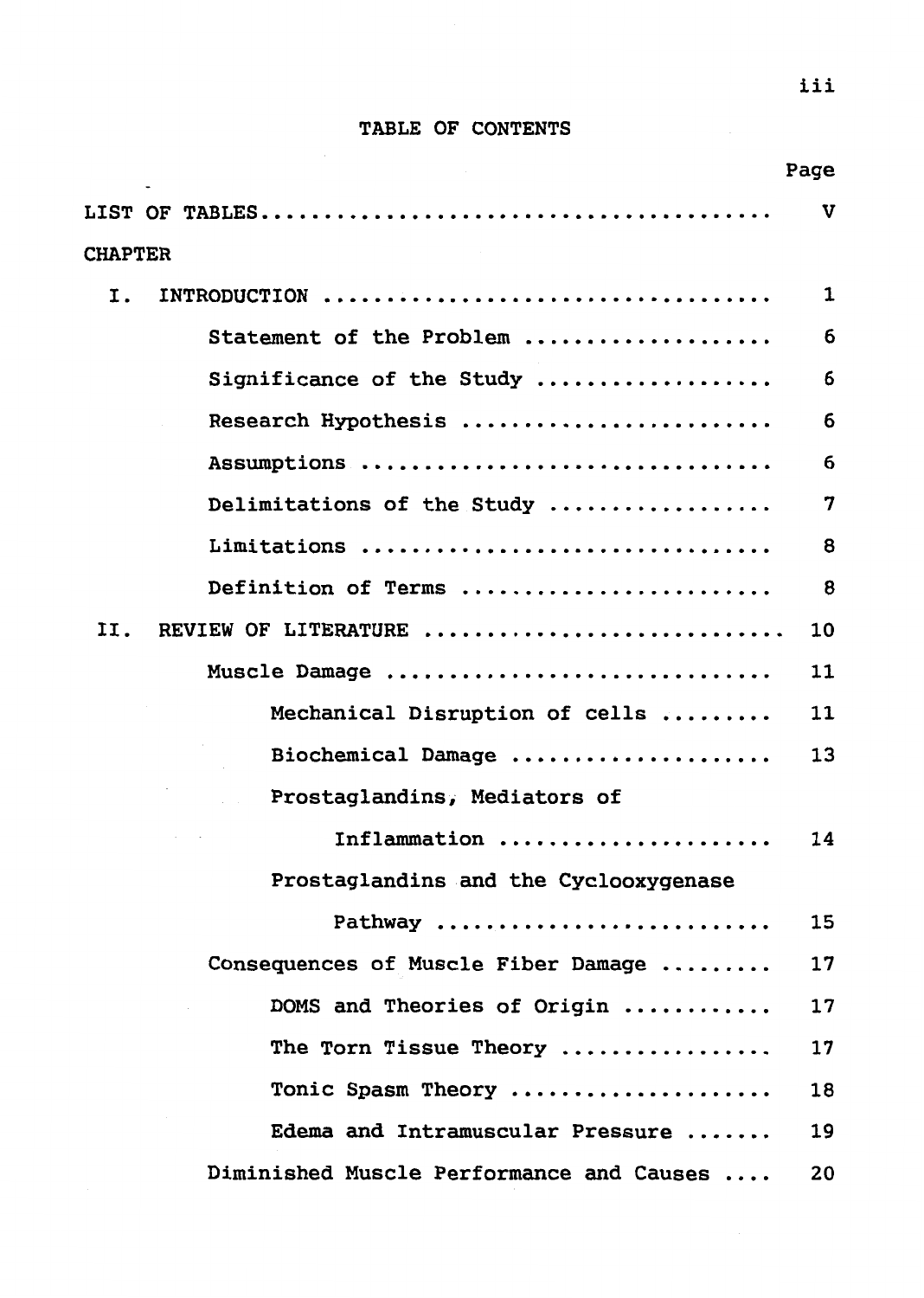|      |                                              | 20 |
|------|----------------------------------------------|----|
|      | Muscle Morphology                            | 21 |
|      | Biochemical Factors (Calcium Extrusion       |    |
|      | Model and ATP Loss)                          | 21 |
|      | Fiber Cross-sectional Area Model             | 22 |
|      | Soreness Alleviating Procedures              | 23 |
|      | Mechanism of Action of NSAIDs                | 24 |
|      | Analgesia                                    | 24 |
|      | Anti-Nociception                             | 24 |
|      | Anti-Inflammation                            | 25 |
|      |                                              | 29 |
| III. |                                              | 30 |
|      |                                              | 30 |
|      | Experimental Procedure                       | 31 |
|      | Soreness-Inducing Exercise Procedure         | 31 |
|      | Measurements                                 | 32 |
|      | Muscular Soreness                            | 32 |
|      | Vertical Jump                                | 33 |
|      | Anaerobic Work Capacity                      | 34 |
|      | Analysis of Data                             | 35 |
| IV.  | RESULTS AND DISCUSSION                       | 36 |
| V.   | CONCLUSIONS, IMPLICATIONS, & RECOMMENDATIONS |    |
|      | FOR FURTHER STUDY                            | 47 |
|      | Conclusions                                  | 47 |
|      | Implications                                 | 47 |
|      | Recommendations for Further Study            | 48 |

iv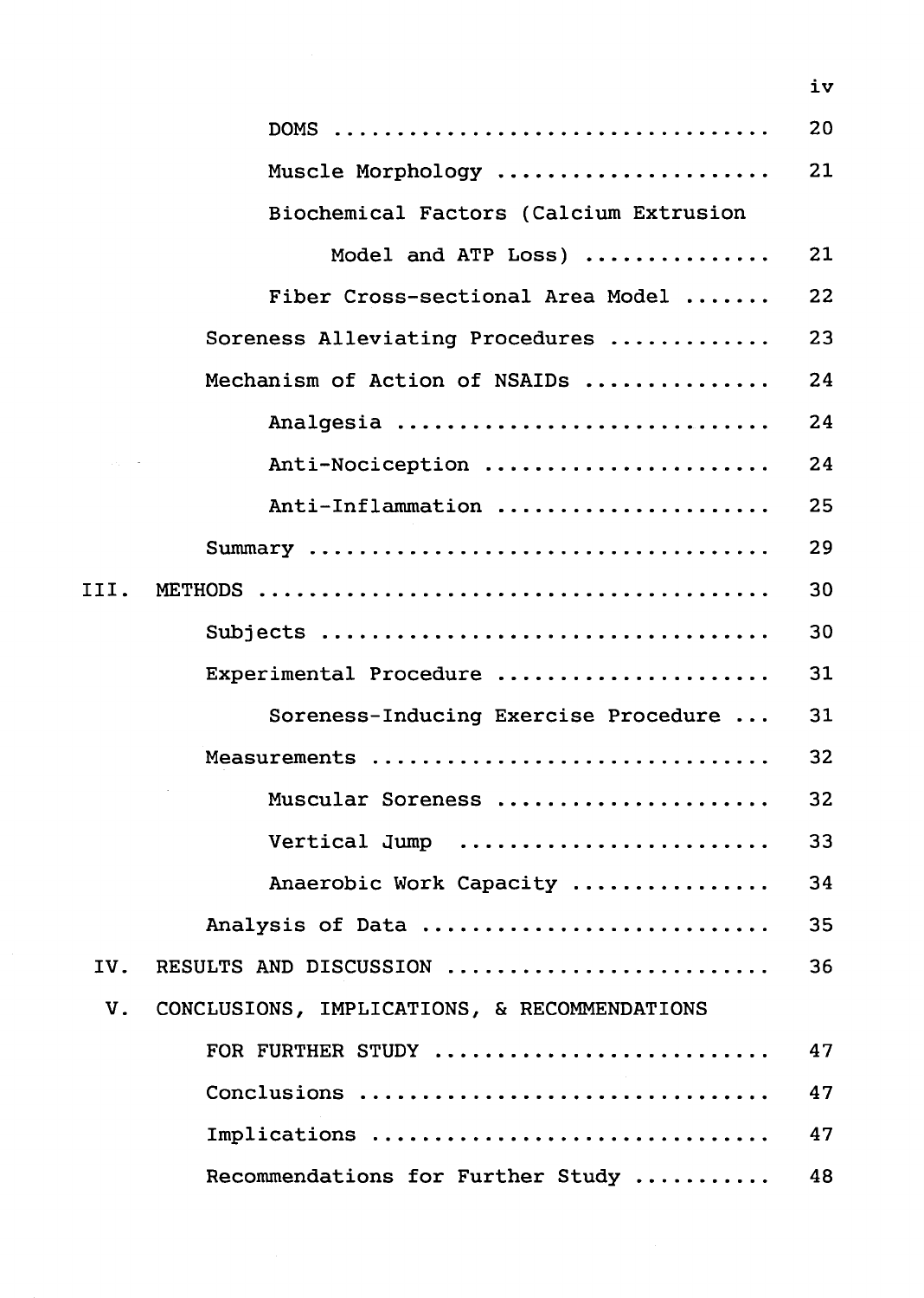| APPENDIX A: SUBJECTS INFORMED CONSENT  57      |  |
|------------------------------------------------|--|
| APPENDIX B: SUBJECTS NOTATION SHEET  61        |  |
| APPENDIX C: SUBJECTS PRETEST QUESTIONNAIRE  63 |  |
| APPENDIX D: SUBJECTS PERSONAL DATA  66         |  |
| APPENDIX E: VISUAL ANALOGUE SCALE  68          |  |
|                                                |  |

 $\label{eq:2.1} \frac{1}{\sqrt{2}}\int_{\mathbb{R}^3}\frac{1}{\sqrt{2}}\left(\frac{1}{\sqrt{2}}\right)^2\frac{1}{\sqrt{2}}\left(\frac{1}{\sqrt{2}}\right)^2\frac{1}{\sqrt{2}}\left(\frac{1}{\sqrt{2}}\right)^2.$ 

 $\label{eq:2.1} \frac{1}{\sqrt{2}}\int_{\mathbb{R}^3}\frac{1}{\sqrt{2}}\left(\frac{1}{\sqrt{2}}\right)^2\frac{1}{\sqrt{2}}\left(\frac{1}{\sqrt{2}}\right)^2\frac{1}{\sqrt{2}}\left(\frac{1}{\sqrt{2}}\right)^2\frac{1}{\sqrt{2}}\left(\frac{1}{\sqrt{2}}\right)^2.$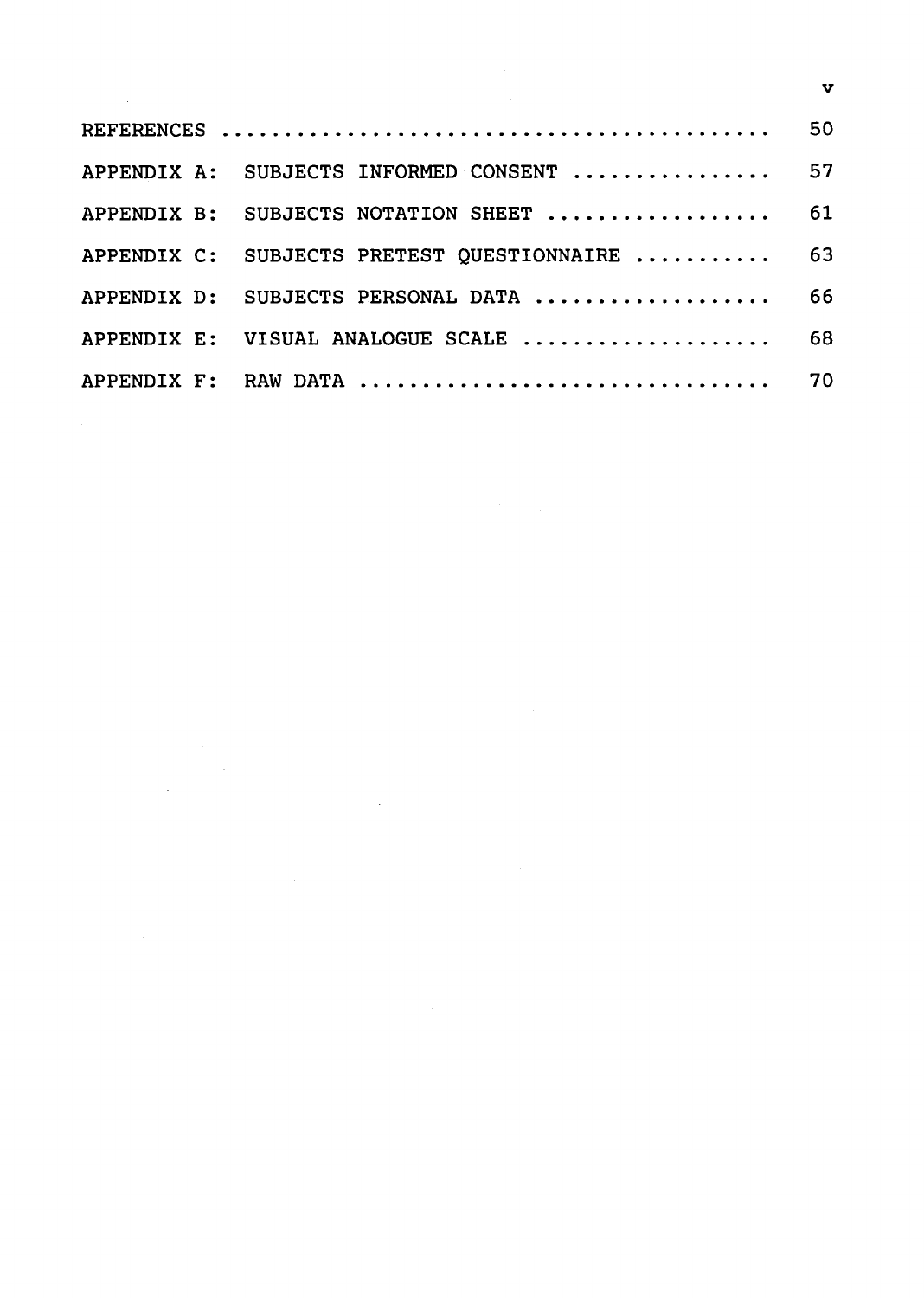## LIST OF TABLES

Table

| 1. Descriptive Statistics of Soreness, Maximal |    |
|------------------------------------------------|----|
| Power and Work Capacity of Subjects at Pre-    |    |
| exercise, 0-hr, 24-hr, and 48-hr post          |    |
|                                                | 40 |

Page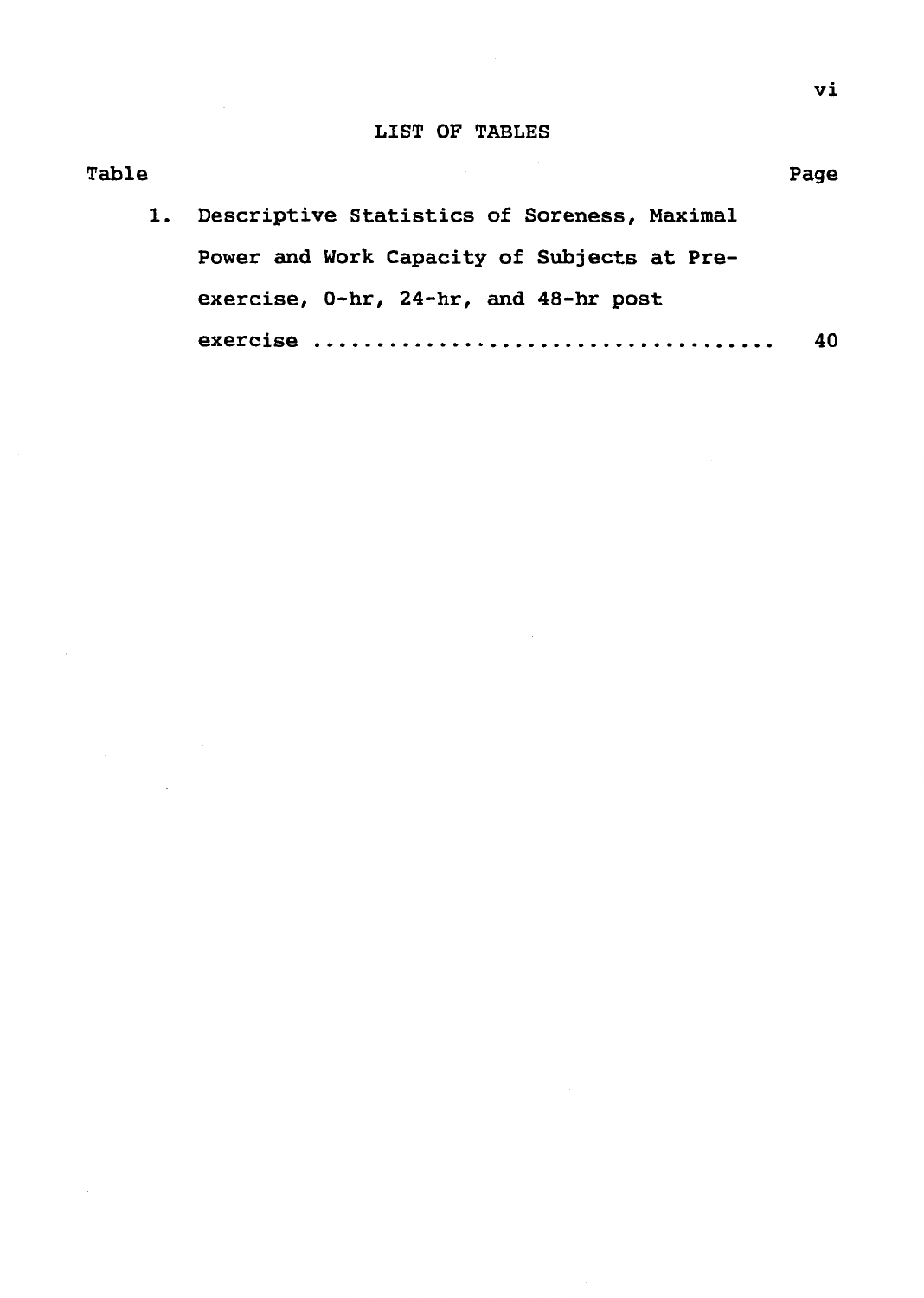#### **CHAPTER** I

#### **INTRODUCTION**

Soft tissue injuries, like all other tissue injuries, have plagued physical performance since early human time. The concept of muscle soreness after strenuous activity is a universal problem that confronts athletes and other occupational personnel alike. Sports participants are perhaps the worst victims since the problem has its highest incidence in sports participation (Garrett, 1990). Because of its inhibitory effects on performance, exercise physiologists, athletic coaches, clinicians, trainers, and athletes have attempted to find antidotes.

Exercise-generated pain presents itself in two basic forms namely, temporary soreness and residual soreness. Temporary soreness occurs in the course of exercise and terminates as activity stops (Friden, 1984). In residual soreness, the pain is not felt until approximately 8 hours after activity and peaks.at 24 to 48-hours postexercise (Abraham, 1977). Because of the time lapse between termination of activity and its occurrence, residual soreness has been dubbed "delayed-onset muscle soreness" (DOMS) (Abraham, 1977). Postexercise soreness is the symptomatic manifestation of an injury caused to a muscle tissue (Friden, 1984). It is the aftermath of strenuous activity and characteristic of people who routinely do not perform such activity (Friden, 1984). Additionally,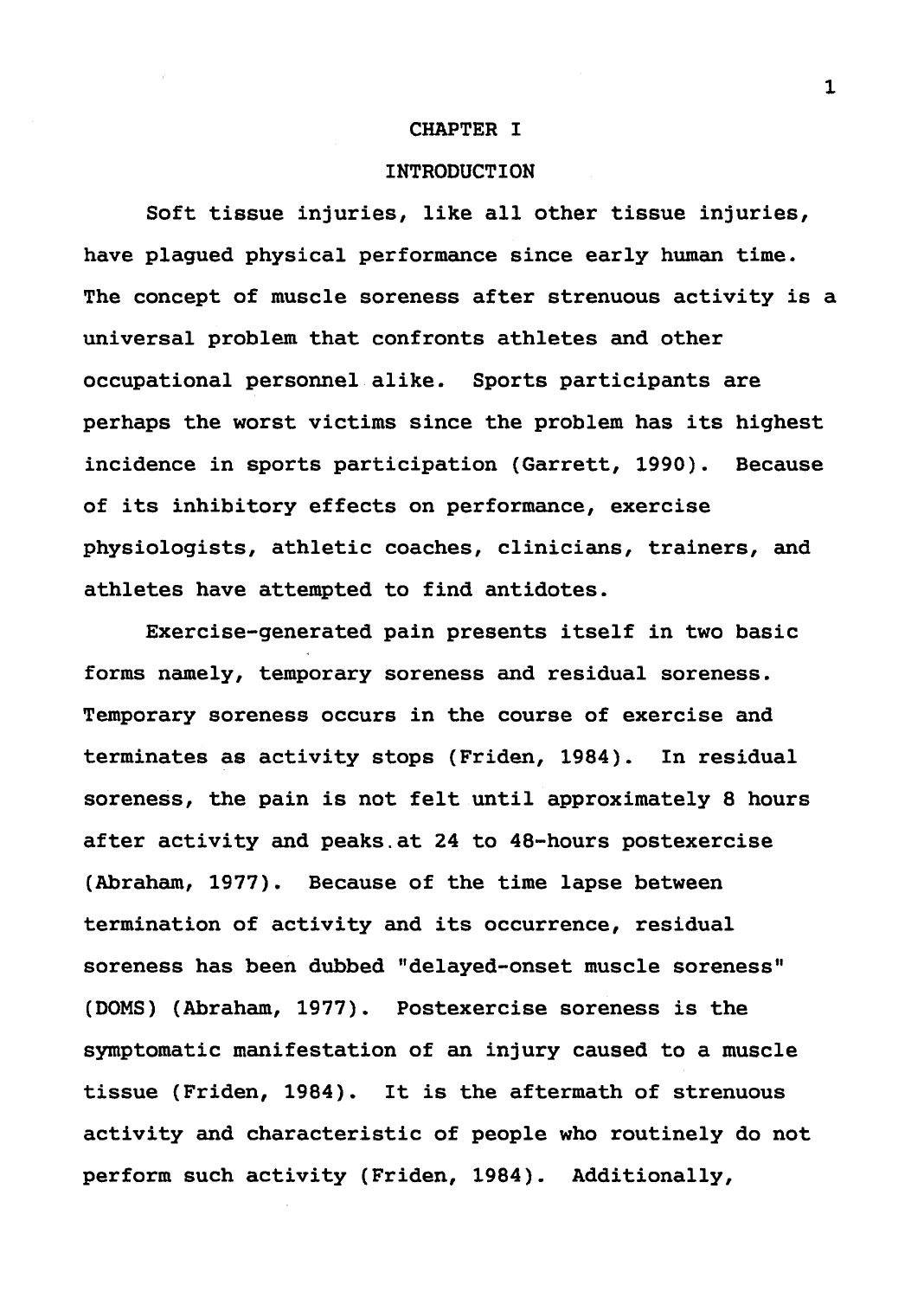activities that are intensive and extend over a long duration are also capable of inflicting severe injury {Armstrong, 1984; Newham, 1988). About 3 to 4 hours after a damage-inducing exercise, a chain of inflammatory events involving autogenic destructive processes are believed to commence in the myofiber {Almekinders & Gilbert, 1986). Phagocytic blood-borne mononuclear cells begin to invade the damaged site, and by Days 1 and 2 after exercise, the inflammatory reaction becomes more pronounced (Armstrong, 1990). Other important changes may also occur during the pre-invasion period (Armstrong, 1990) however, there is still much to be understood (Garrett, 1990).

Promoting the inflammatory process are identifiable mediators such as kinin, histamine, and prostaglandins (Weissmann, 1982). Free oxygen radicals have also been noted as important mediators in the inflammatory process (Armstrong, 1990; Brune, 1982). Even though several mediators are present, considering the critical role of the cyclooxegenase pathway in the inflammatory reaction, the resultant prostaglandins may be a primary intermediate in the inflammatory process (Onyanaugui, 1978).

Inflammation, per se, might not be directly related to DOMS however, prostaglandins, a mediator of inflammation, has been shown to be a contributor to DOMS (Ferreira, 1972; Weissmann, 1982). No specific factor has been identified as the primary cause of DOMS but potential physical and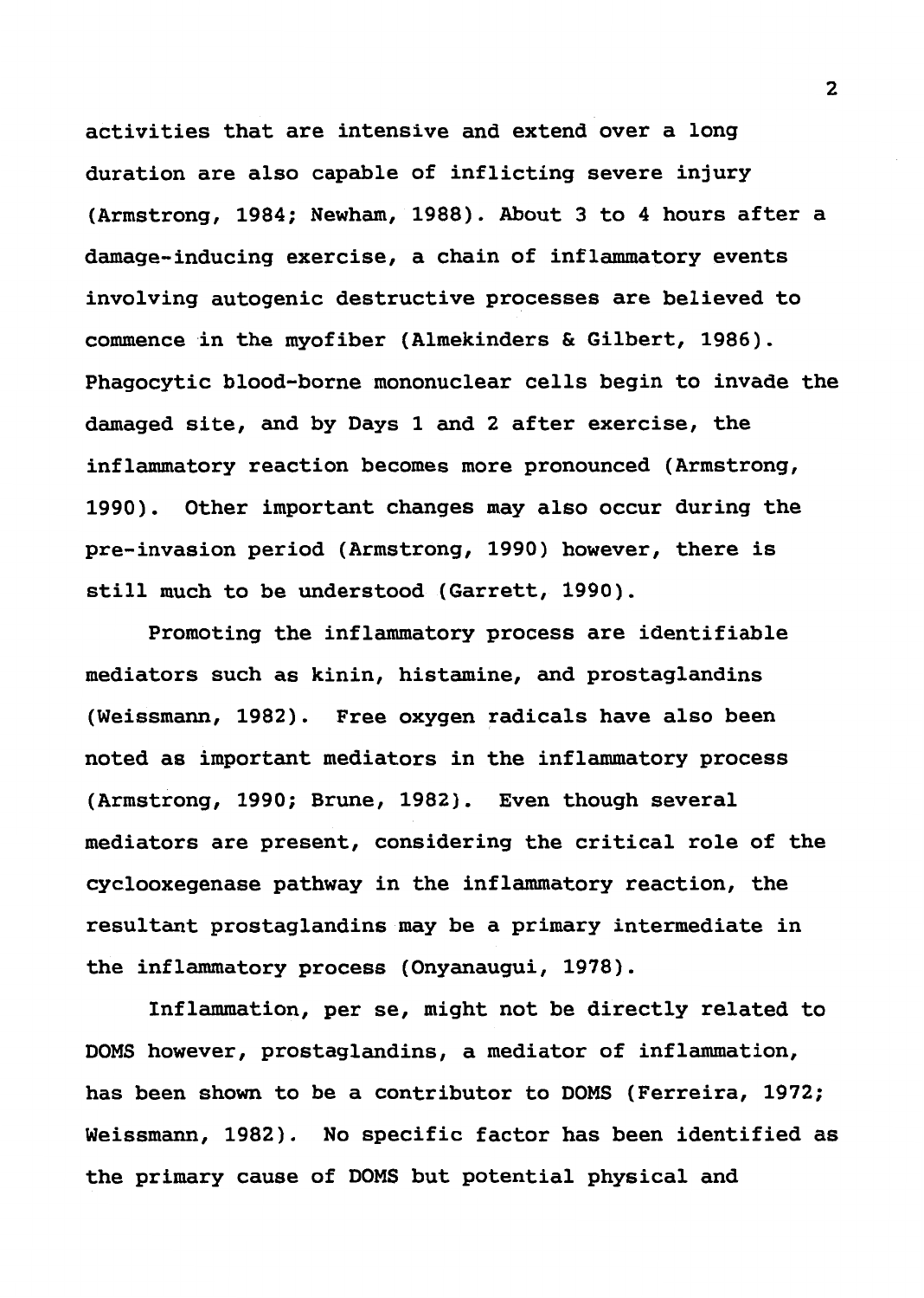chemical factors that have.been investigated are rupture to muscle and connective tissues (Hough, 1902), tonic spasm (deVries, 1966), and edema (Bobbert, Hollander, & Huijing, 1986; Brendstrup, 1962; Friden, 1984). The period of DOMS is accompanied with a drastic muscle weakness that leads to diminished muscle performance (Newham, Jones, & Clarkson, 1987). Presumably, subjects in pain have little voluntary will to activate the sore muscle which eventually causes decrements in muscle performance.

In spite of the concurrence of DOMS and diminished muscle performance, biochemical markers of muscle damage such as serum creatine kinase and lactate dehydrogenase do not seem to have the same time course as DOMS. This suggests that DOMS may not be responsible for the reduced functional ability of the injured muscle. Studies have indicated that whereas DOMS peaks at 24 to 48-hr postexercise, diminished muscle performance persists for over 7 days postexercise. Results of studies by Herring (1990) and Newham et al. (1987) indicated that at the time of diminished DOMS, functional deficits in sore muscles existed. The failure of traumatized muscle to exert maximal force has been viewed as the result of disorganized muscle structure (Newham, McPhail, Mills, & Edwards, 1983). Diminished muscle performance that follows the injury process has also been attributed to an overextended resting length of muscle fibers (Friden, 1984).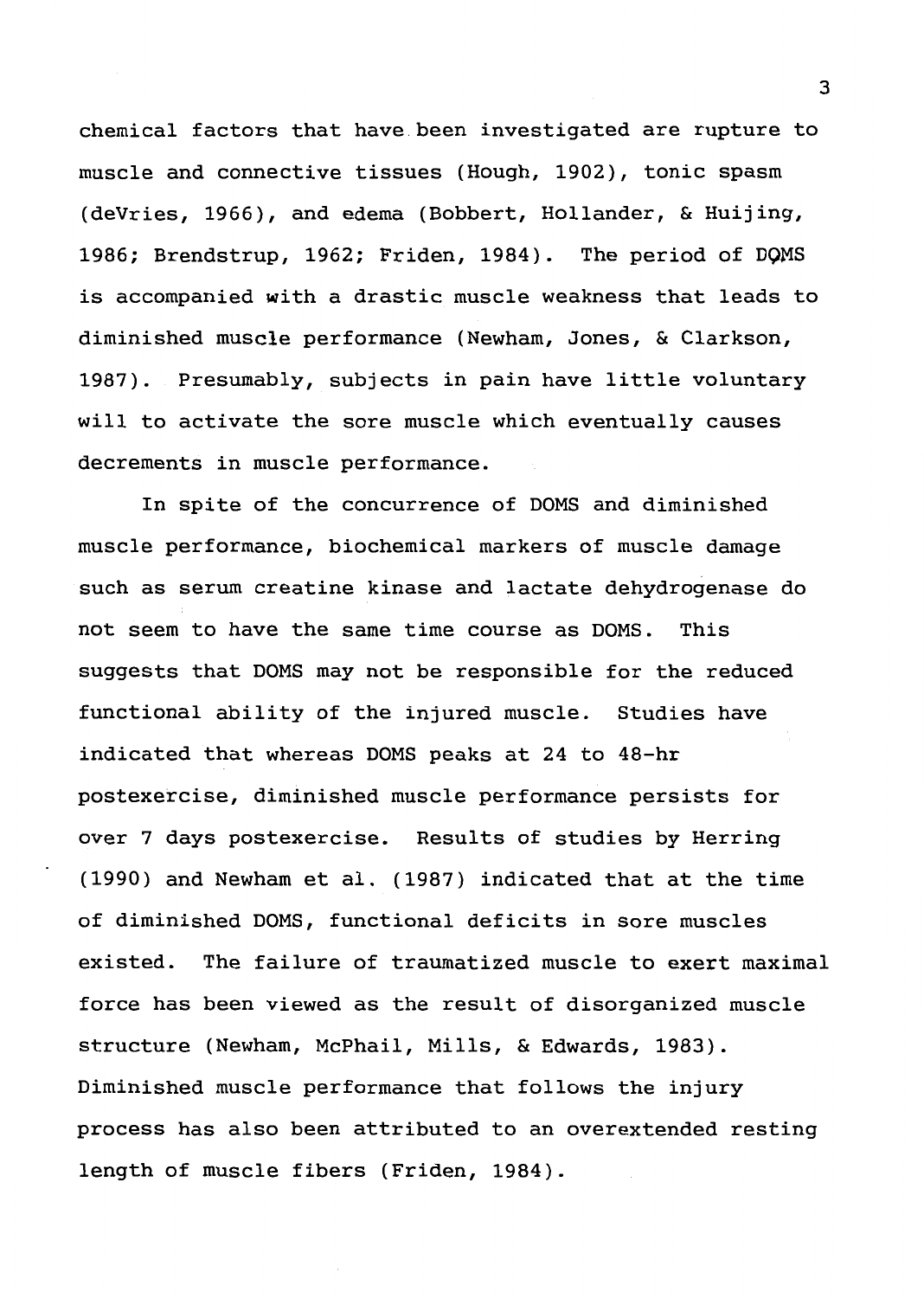The negative impact that mechanical and inflammatory injuries inflict on subjects have raised concerns in the area of human performance. To counteract the ensuing pain and diminished muscle performance, traditional and modern preventive and curative modalities have evolved (VanHelder, 1992). Identifiable classical clinical approaches are heat therapy; hydrocollator packs and hot immersion; electrical or ultrasonic devices; cold compress and gallenium arsenide laser. Some studies have also investigated such alleviative approaches as exercise (Appell, Soares, & Duarte, 1992; iontophoresis (Hasson, Wibble, Reich, Barnes, & Williams, 1992), and trolamine salicylate (Ciccone, Leggin, & Callamaro, 1991). Another modality that has frequently been prescribed in recent times is designated as nonsteroidal anti-inflammatory drugs (NSAIDs) which include ibuprofen, aspirin, and naproxen as will as diclofenac, piroxicam, flurprofen, etodolac, diflunisal, oxaprozin, nabumetone, azapropazone, fenoprofen, fenbufen, tolmetin, and sulindac (McCormack & Brune, 1991).

The mechanism by which ibuprofen exerts its effect on DOMS is still unknown however, three mechanistic modes have been proposed namely: (a) analgesia, the shielding of pain nerve endings from pain stimuli; (b) anti-nociception, chemically blocking muscle excitation in injured muscles; and (c) anti-inflammation which involves the blocking of cyclooxygenase enzyme which catalyzes the biotransformation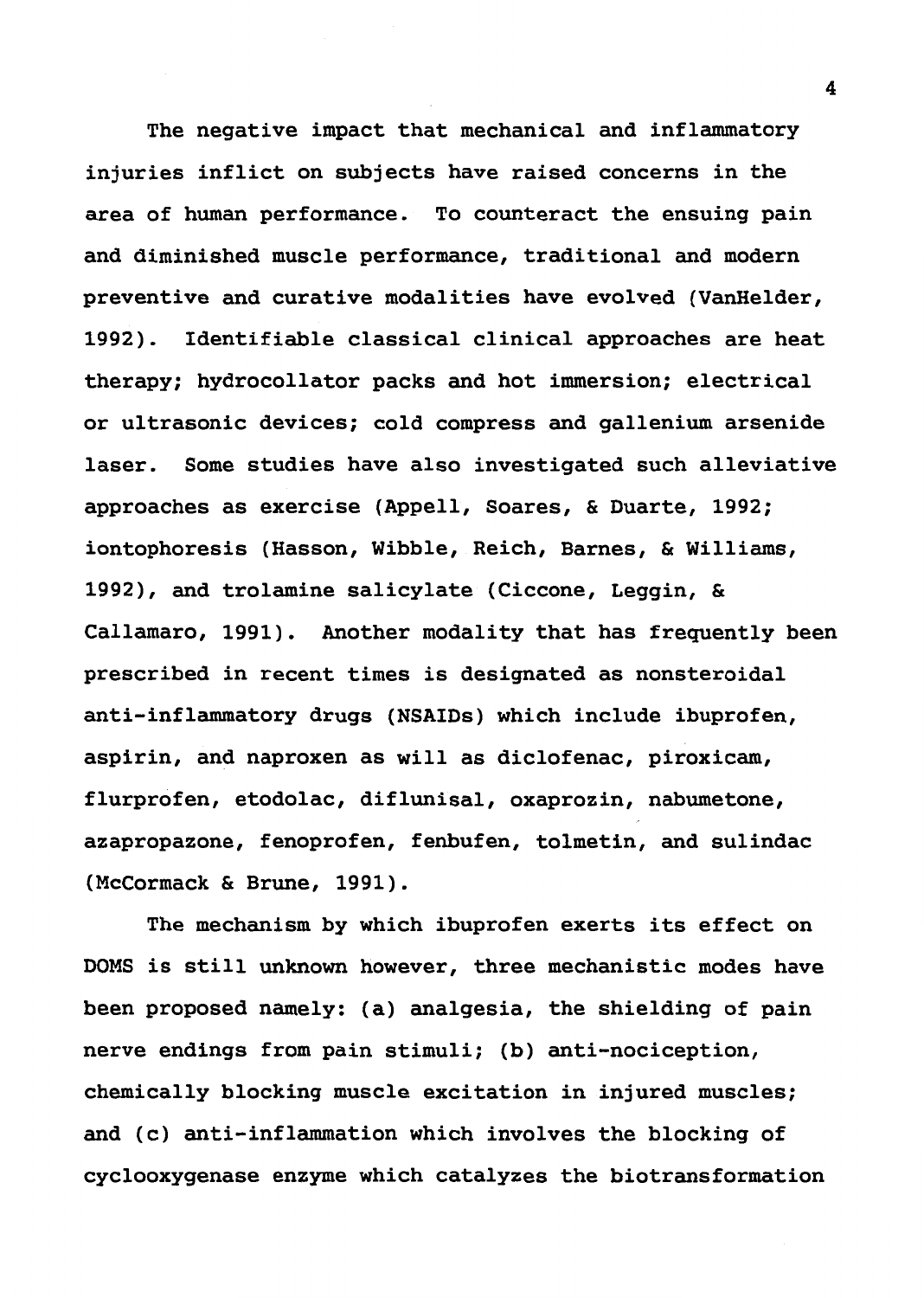of arachidonic acid. Although not universally accepted, current thought is that NSAIDs inhibit the synthesis of prostaglandins to achieve the analgesic efficacy (Brune et al., 1991). McCormack and Brune (1991) have suggested that the anti-nociceptive action of NSAIDs could be tied to the inhibition of accumulation of prostaglandins and other mediators of inflammation. They further argue that the two modes of action, analgesia and nociception differ only in terminology, but that the chemical processes are basically the same.

Studies that attempt to establish a link between antiinflammation and analgesia of NSAIDs have suggested that the two mechanisms are inseparable (Ciccone et al., 1991; Hasson et al., 1993). Some NSAIDs are also believed to be scavengers of the hydroxyl radical (OH-) (Famaey, 1982). The scavenging action hastens the transformation of PGG2 (inflammatory) to PGH2 (less inflammatory) (Onyanaugui, 1978). There seems to be a clear association among DOMS, diminished muscle performance and muscle damage. The damage itself can be attributed to mechanical and biochemical processes. Using NSAIDs may thus provide reliable intervention to DOMS through such mechanistic modes as analgesia, antinociception, and anti-inflammation.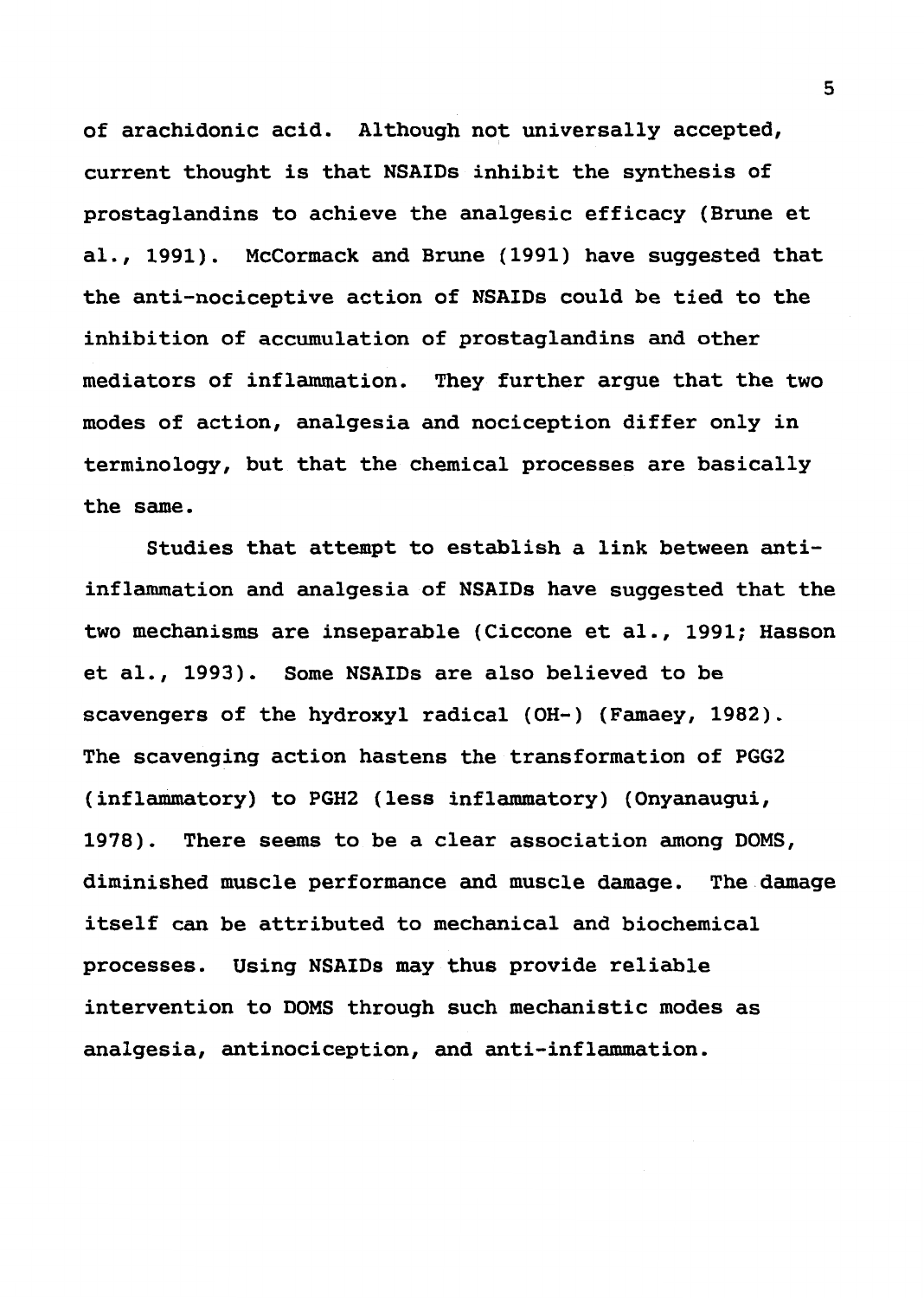#### Statement of the Problem

The purpose of this study was to investigate the effects of ibuprofen ingested either prophylactically or therapeutically on delayed-onset muscle soreness and on muscle performance following an eccentric-biased running bout.

#### Significance of the Study

Previous studies have investigated the effectiveness of ibuprofen in reducing DOMS and diminished muscle performance but produced conflicting results. Most studies have focused on subjective assessment of DOMS to evaluate the efficacy of drugs disregarding the deleterious effects of the injury on muscular performance. Due to the inconclusiveness of such investigations the present study is warranted.

#### Research Hypotheses

The research hypotheses are as follows:

1. Ibuprofen would diminish DOMS.

2. Ibuprofen would help restore muscle performance more quickly than without.

3. Prophylactic treatment with ibuprofen would be more effective than therapeutic in reducing DOMS and restoring muscular performance.

#### Assumptions

The following assumptions were made:

1. Subjects exerted maximal effort on the cycle ergometer and in the vertical jump test.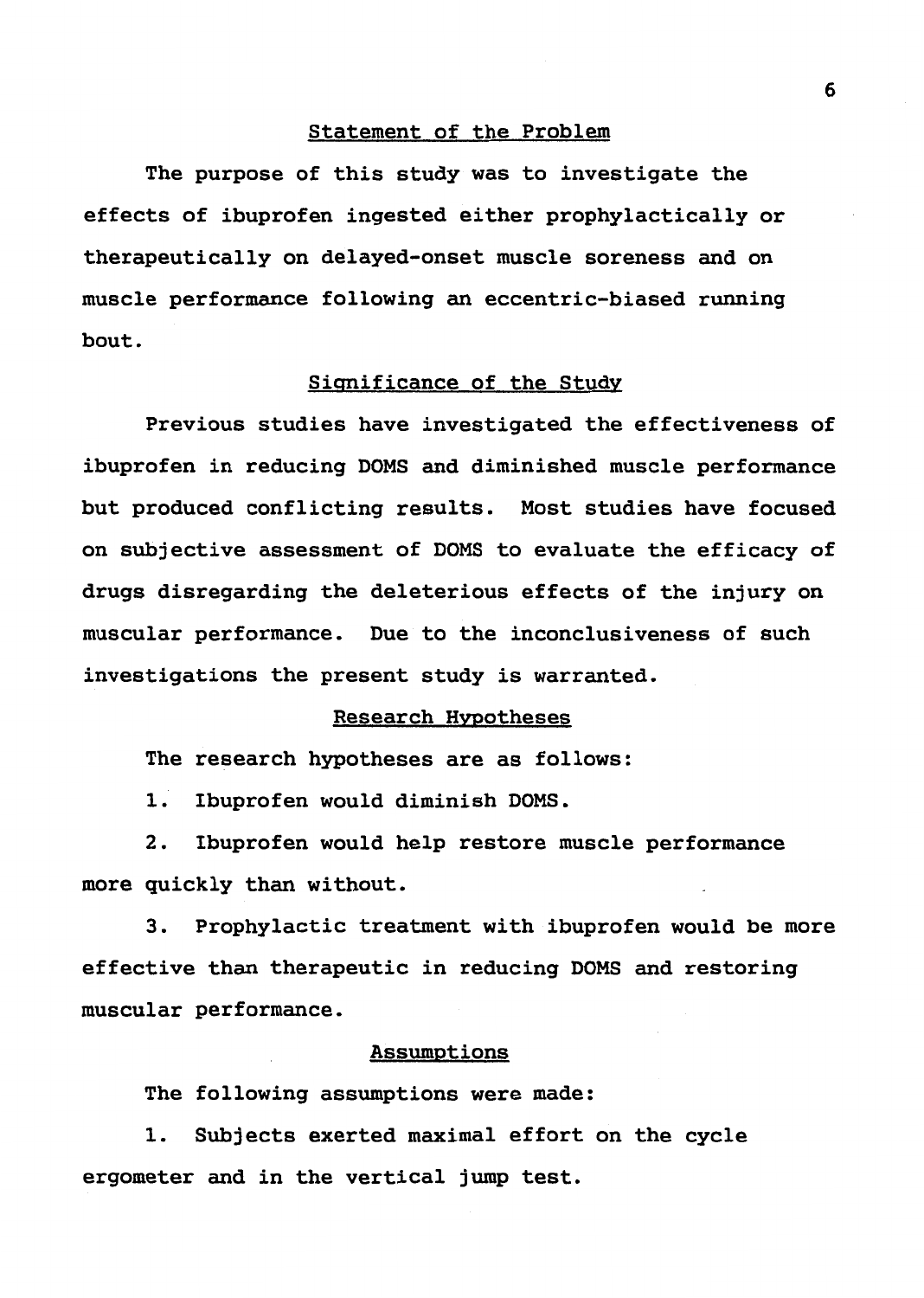2. Subjects abstained from ingesting NSAIDs or additional dosages of ibuprofen or other NSAIDs before and after the exercise treatment or employing any intervention mode to alleviate soreness.

3. Motivation was equally high in all subjects.

4. Subjects honestly indicated their true extent of soreness perception on the analogue scale.

5. Instruments and tests used in the study were accurate, reliable, and valid.

6. Pre-testing did not influence post-test scores.

7. There was consistency.and reliability in the soreness measuring scale, the Wingate and vertical jump tests.

#### Delimitation of the Study

This study was delimited to the following:

1. Twenty-one volunteer male students of the University of Northern Iowa.

2. Students who were not participating in any intercollegiate sport at the time of the study.

3. Students between 18 and 33 years of age.

4. Healthy individuals (subjects who 3 months prior to the study, had not been referred to a physician for any muscle injury treatment).

5. Running on a Quinton 18-60 or a Marquette 2000 T motor-driven treadmill in the Human Performance Laboratory of the University of Northern Iowa.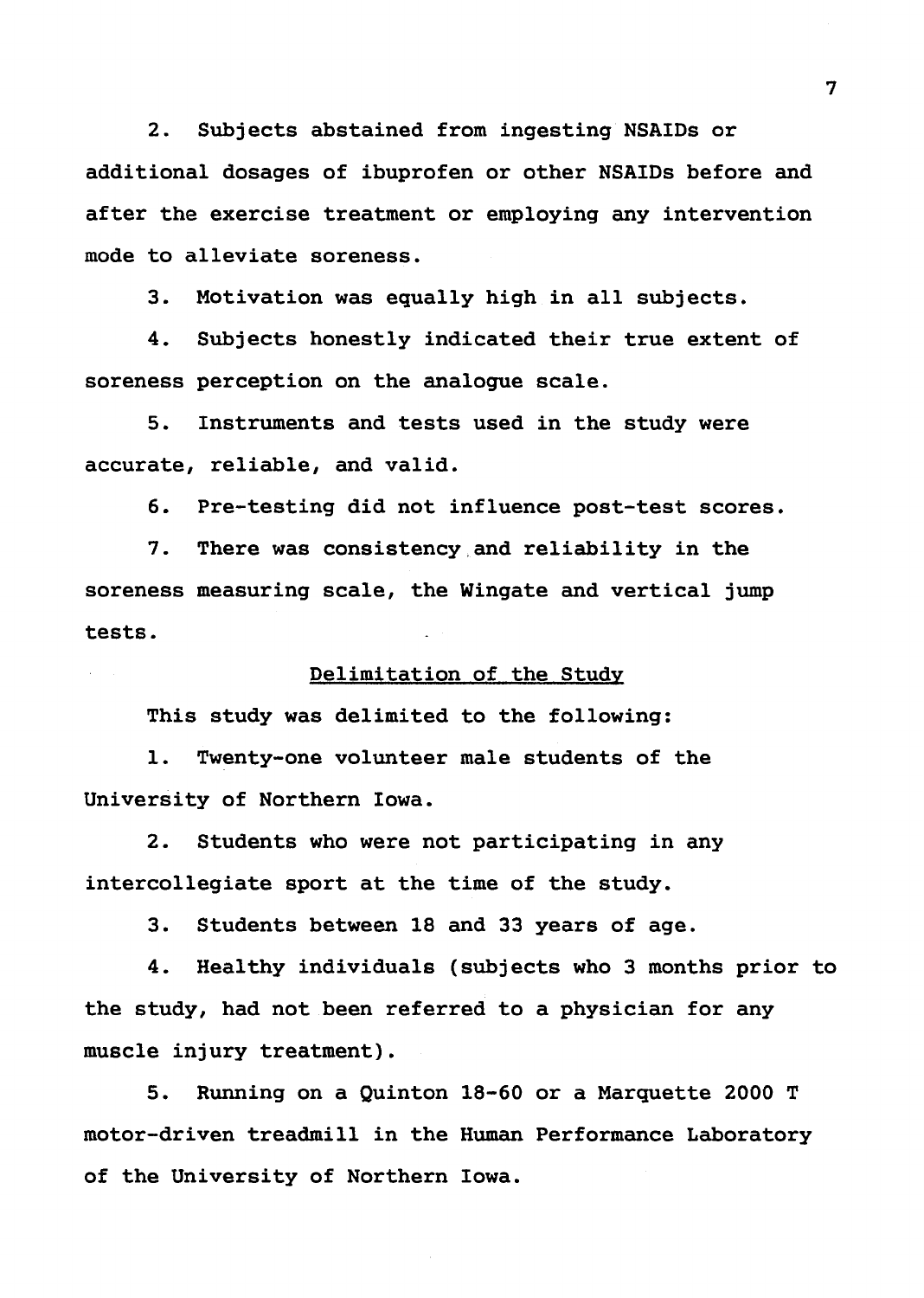6. The visual analogue scale used to measure soreness.

7. The vertical jump and Wingate cycle ergometer tests.

#### Limitations of the Study

The following were limitations of the study:

1. The inability to ensure equal efficacy of the drug in all subjects based on varying individual body composition and metabolism.

2. The possibility that subjects may take extra dosages of ibuprofen or other NSAIDs.

3. The uncertainty of honesty or otherwise with which subjects disclosed muscle soreness.

4. The validity and reliability of the testing instrument, soreness measurement scale, vertical jump, and the Wingate tests.

#### Definition of Terms

1. Prophylactic--the administration of ibuprofen before activity.

2. Therapeutic--the ingestion of ibuprofen 24 hours after exercise when soreness begins to reach its peak.

3. Concentric work--movement in which the muscle shortens as it produces force.

4. Eccentric work--movement in which the muscle lengthens as it produces force.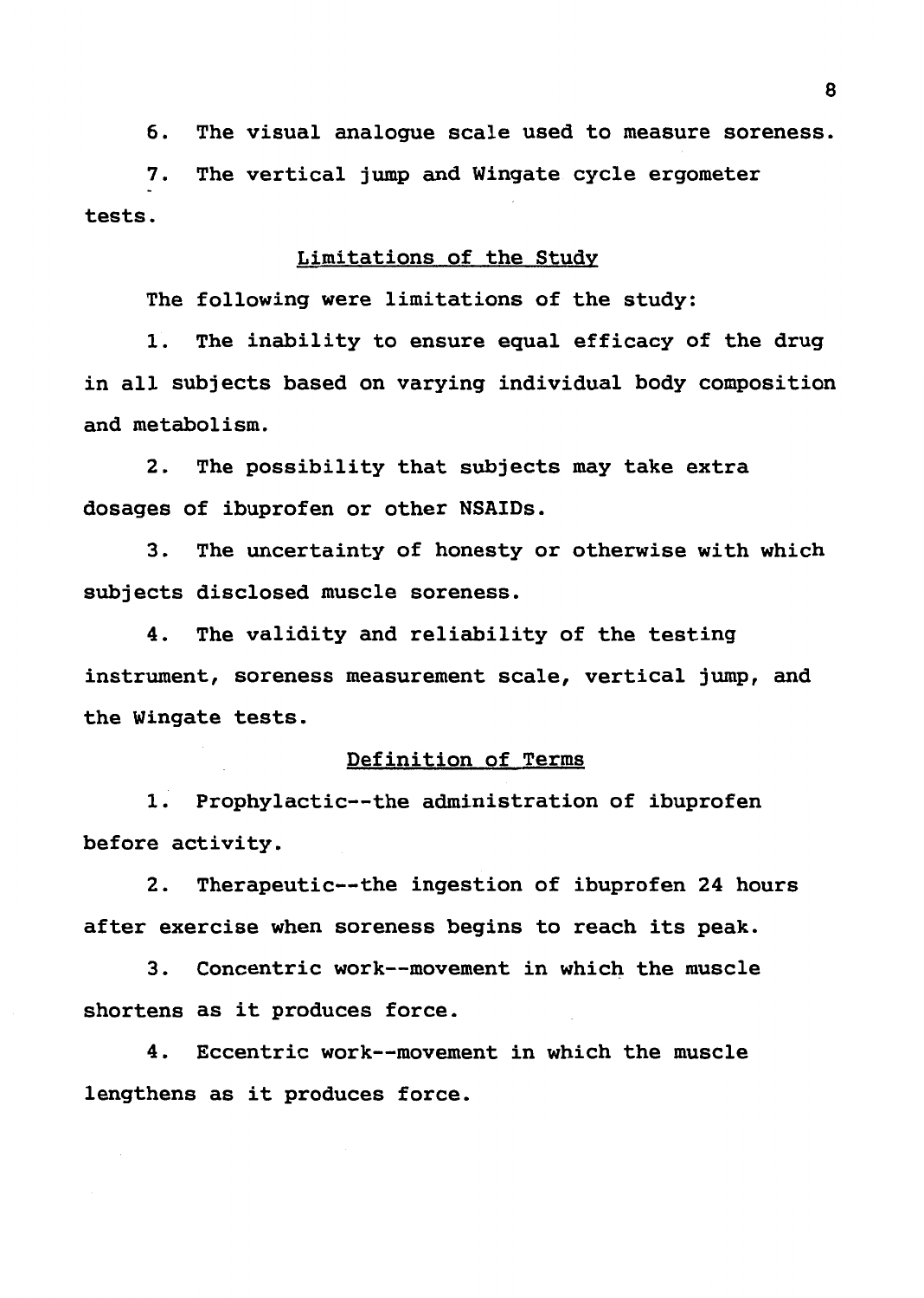7. Antioxidants--substances that help reduce the degree of oxygen stress either by forming a lesser active radical or inhibiting the reaction.

8. Nociceptor--a drug that has the potential to shield pain receptors.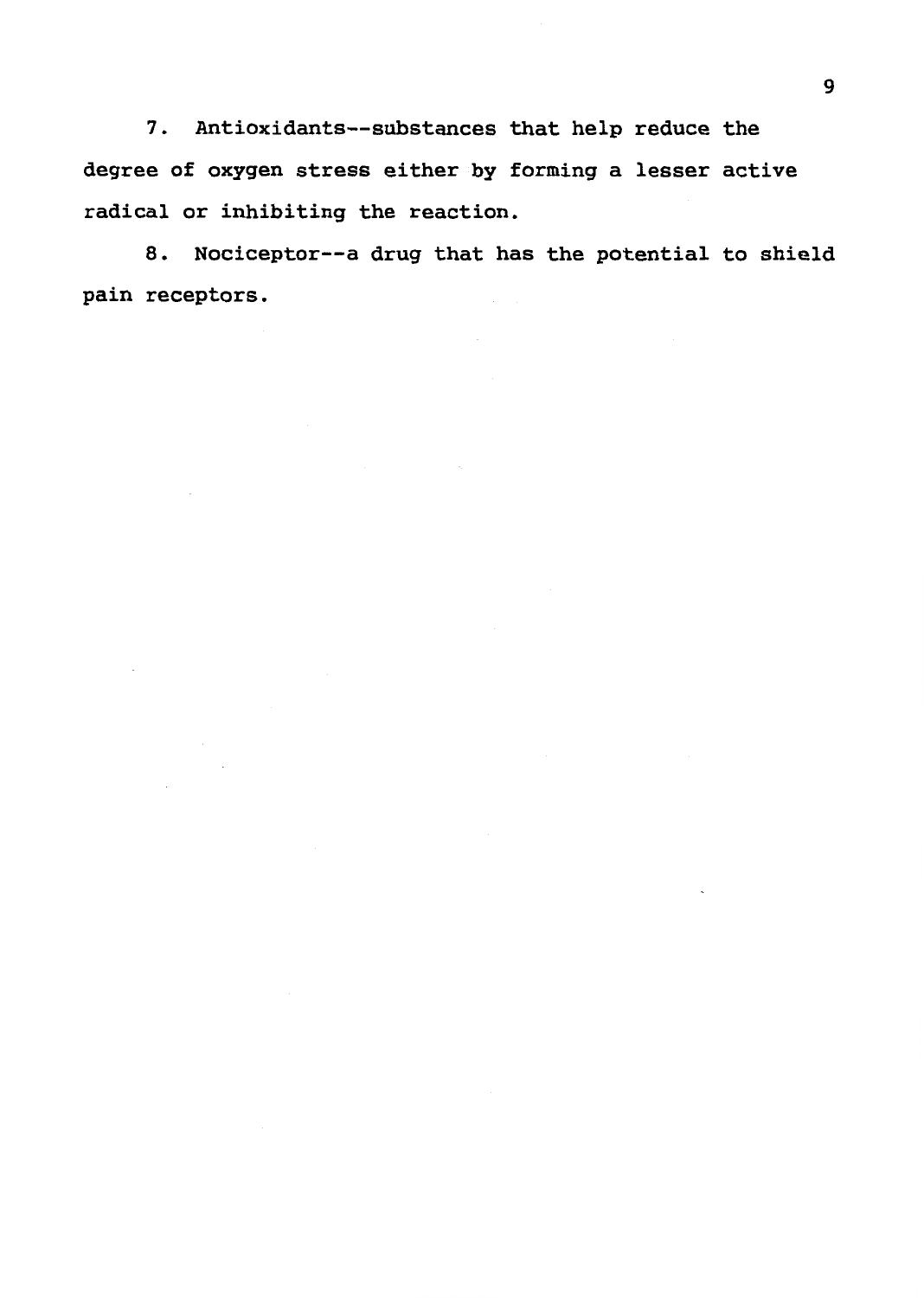#### CHAPTER II

#### REVIEW OF LITERATURE

To date, the use of ibuprofen and other pharmacological modalities as an antidote to exercise-induced muscular soreness has not exhaustively addressed the issue of dosage, timing, efficacy in performance restoration, and, most importantly, its mode of action. The present study was therefore designed to investigate whether the oral ingestion of ibuprofen before or after treadmill running would reduce pain sensation and more quickly restore muscular performance.

Of the soft tissues injuries associated with sports, overload injuries to muscle fibers seem to be the most prevalent (Glick, 1980; Ryan, 1969). Victims to such damage show such symptomatic signs as pain (Newham, 1988), swelling, anatomical deformity, and athletic dysfunction (Kibler, 1990; Newham et al., 1987). The cost of muscle damage to athletes is enormous and in instances of relatively high performance, the cost is expressed in terms of high energy expenditure leading to further injuries (Kibler, 1990).

Muscle soreness and occasional diminished muscular performance that follow tissue damage are attributable primarily to mechanical damage and secondly, to inflammatory responses as part of biochemical reactions to the initial fiber damage (Almekinders & Gilbert 1986).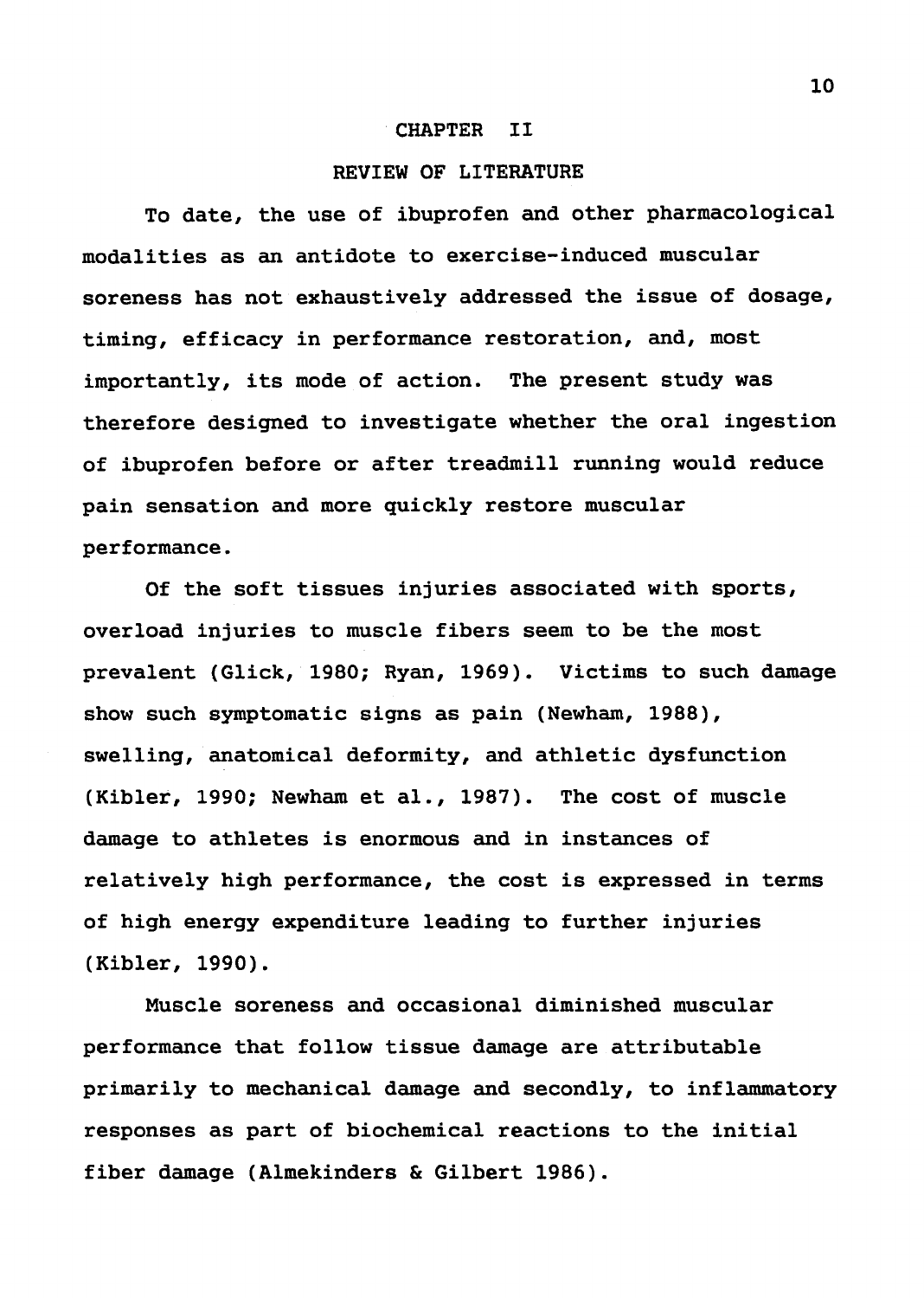#### Muscle Damage

There is very little clarity about the mechanism that leads to DOMS. Ebbeling and Clarkson (1989) however, suggest that mechanical and biochemical factors as discussed below, could be causative.

#### Mechanical Disruption of Cells

Mechanical stress on muscle fiber is believed to be very instrumental in generating structural disruptions which later subjects the muscle to further damage through biochemical reactions. Arguments in favor of mechanical processes as potential cause of muscle damage has been investigated and is tied to eccentric motion. In a study by Mccully and Faulkner (1985), eccentric motion resulted in greater injury to muscle fibers than did isometric or concentric activities. Muscles of female albino mice were stimulated through isometric contraction and lengthening activity. Tissue preparations following the eccentric protocol revealed greater damage to the fibers.

Almekinders (1993) further suggested that during long distance running, each running cycle involves a shortening and lengthening process of the muscle. The singular impact of this process is less than enough to cause injury to the muscle tendon unit, but the summative effect could be enormous.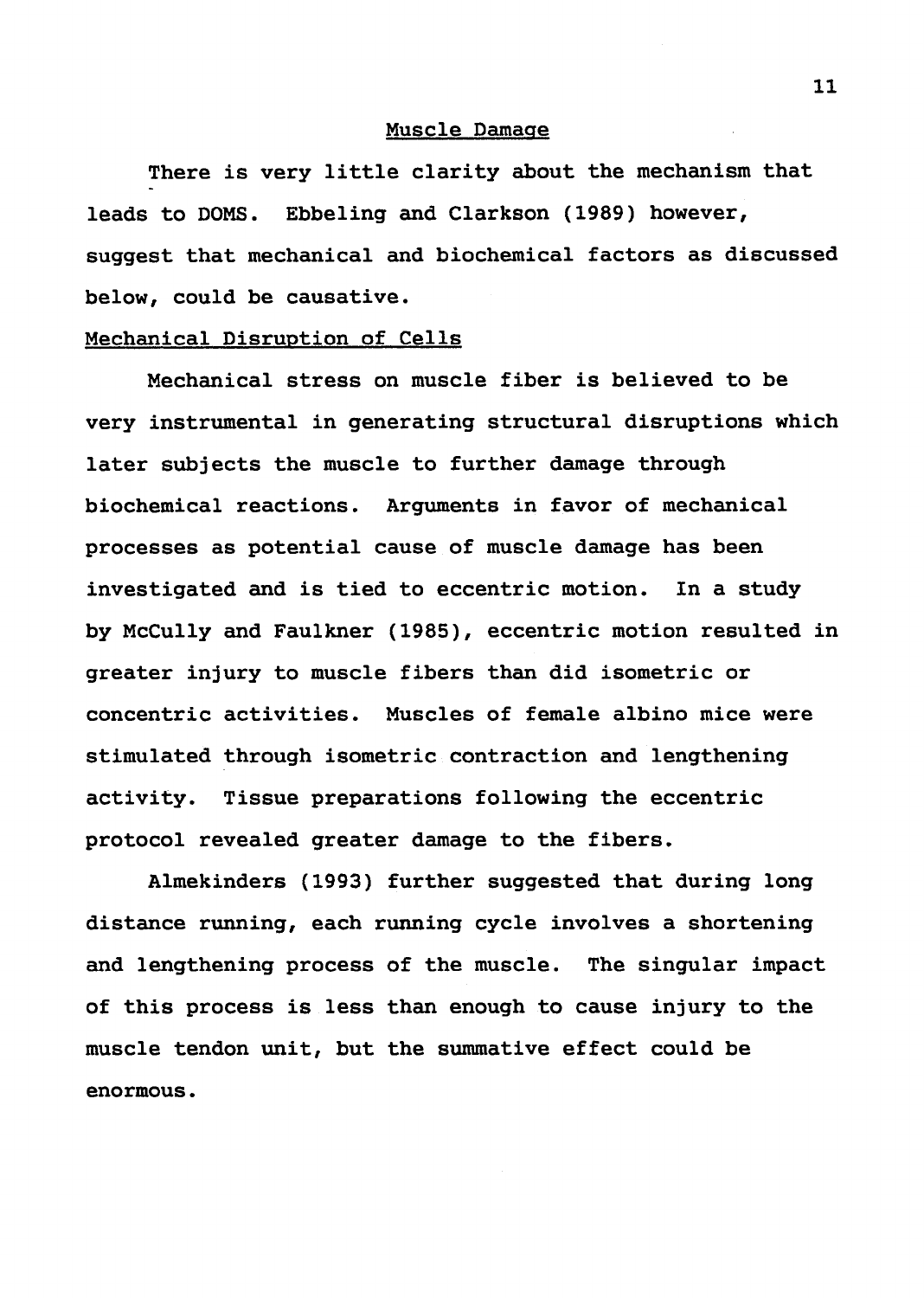Faulkner, Brooks, and Opitek (1993) suggested that injury from eccentric motion is attributable to the increased tension per individual cross bridge. Force development by a fiber during eccentric motion is approximately two times that developed during isometric movements, yet there is only a 10% increase in the number of cross bridges in eccentric motion (Faulkner et al., 1993). With a higher fiber to force ratio, mechanical disruption may occur to the ultrastructural elements in the muscle fibers such as the Z-line and contractile filaments and associated connective tissues (Armstrong, 1984). Duration and intensity of activity have also been shown to play an important role in fiber damage (Armstrong, 1984; Newham, 1988). Although Tiidus and Ianazzo (1983) have suggested that intensity of activity has greater potency in causing muscle soreness than the duration of exercise, tendency for a negatively moving muscle fiber to be damaged is still great.

Muscle types which have greater vulnerability to damage are: (a) two-joint muscles, (b) Type II fibers, and (c) muscles involved in eccentric motion (Garrett, 1990). His views are suggestive that activities which require burst, speed, and high tension recruit a greater percentage of Type II fibers and, due to the higher speed of contraction, the Type II muscles are likely to be predisposed to injury. As evidence, Friden (1984), had subjects perform eccentric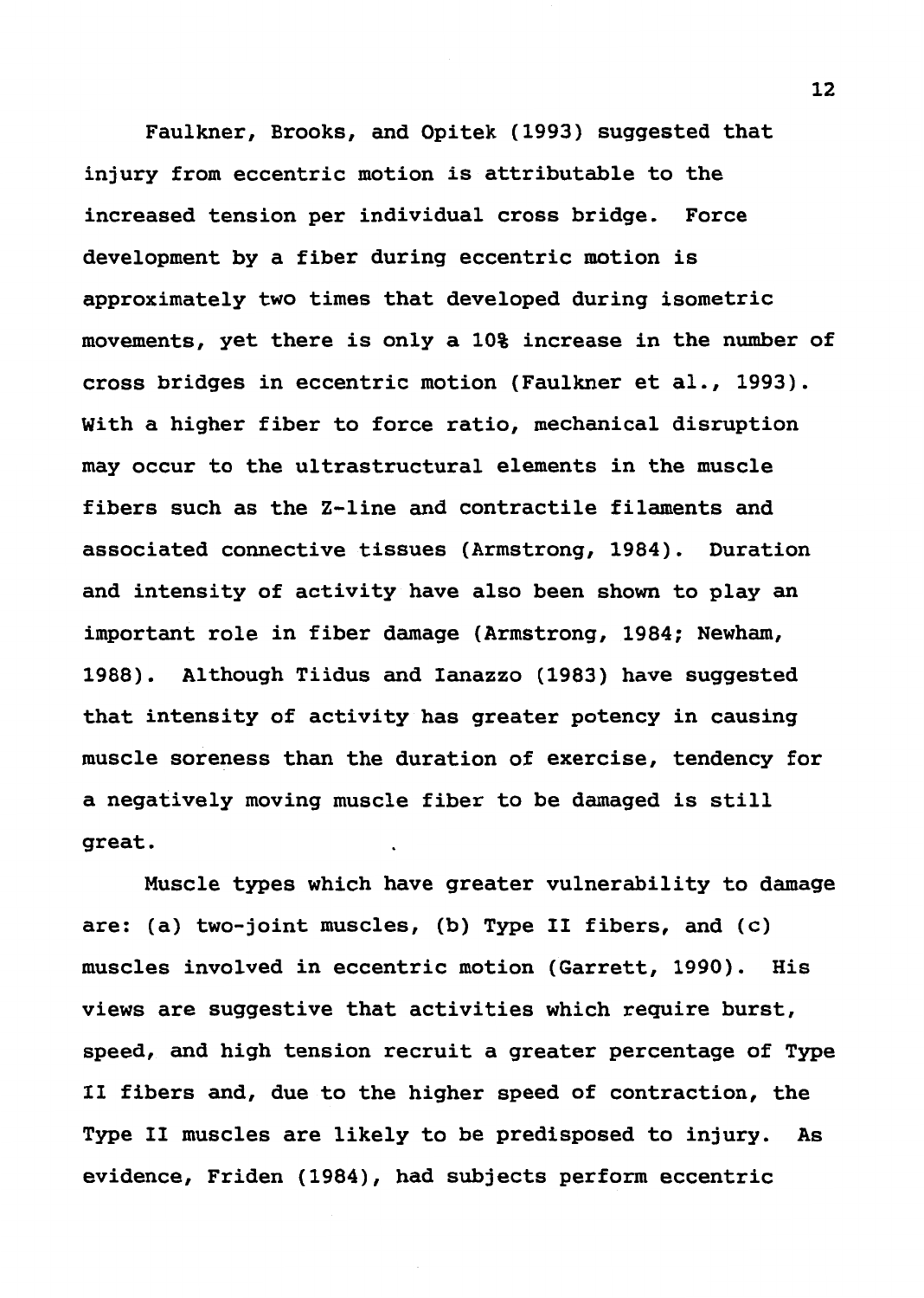movement on a modified cycle ergometer. Micrographs from prepared tissues showed 4:1 ratio of Z-band anomalies for Type II to Type I fibers. Histological and ultrastructural analyses of muscle fibers indicate that whereas the Z-disk appears as a square lattice (Hoppeler, 1986), under damaged conditions the Z-disk shows streaming, broadening, and disruption in electron micrographs (Friden, 1984). Myofibrilla and sarcolemmal disruptions and widening of A band and I bands were also seen as signs of damaged muscle fibers (Armstrong, Ogilvie, & Schwane, 1983).

#### Biochemical Damage

The principal response involved in biochemical damage is inflammation at the site of the initial mechanical damage. Inflammation is in itself characterized by movement of fluid and migration of neutrophils and monocytes to the damaged area. Biochemical response help to promote clearance of damaged tissues, eliminate microbial invaders, and also promote tissue repair (MacIntyre, Darlene, & McKenzie 1995). Little is known as to when the injury process starts, but the inflammatory response is believed to follow the injury approximately between 3 and 4 after the damage (Armstrong, 1990). The associated pain sensation appears about 8 hours post-activity (Newham, 1988).

Inflammation is associated with an initial vasoconstriction that lasts for 5-10 min followed by vasodilation, increased vascular permeability, and extrusion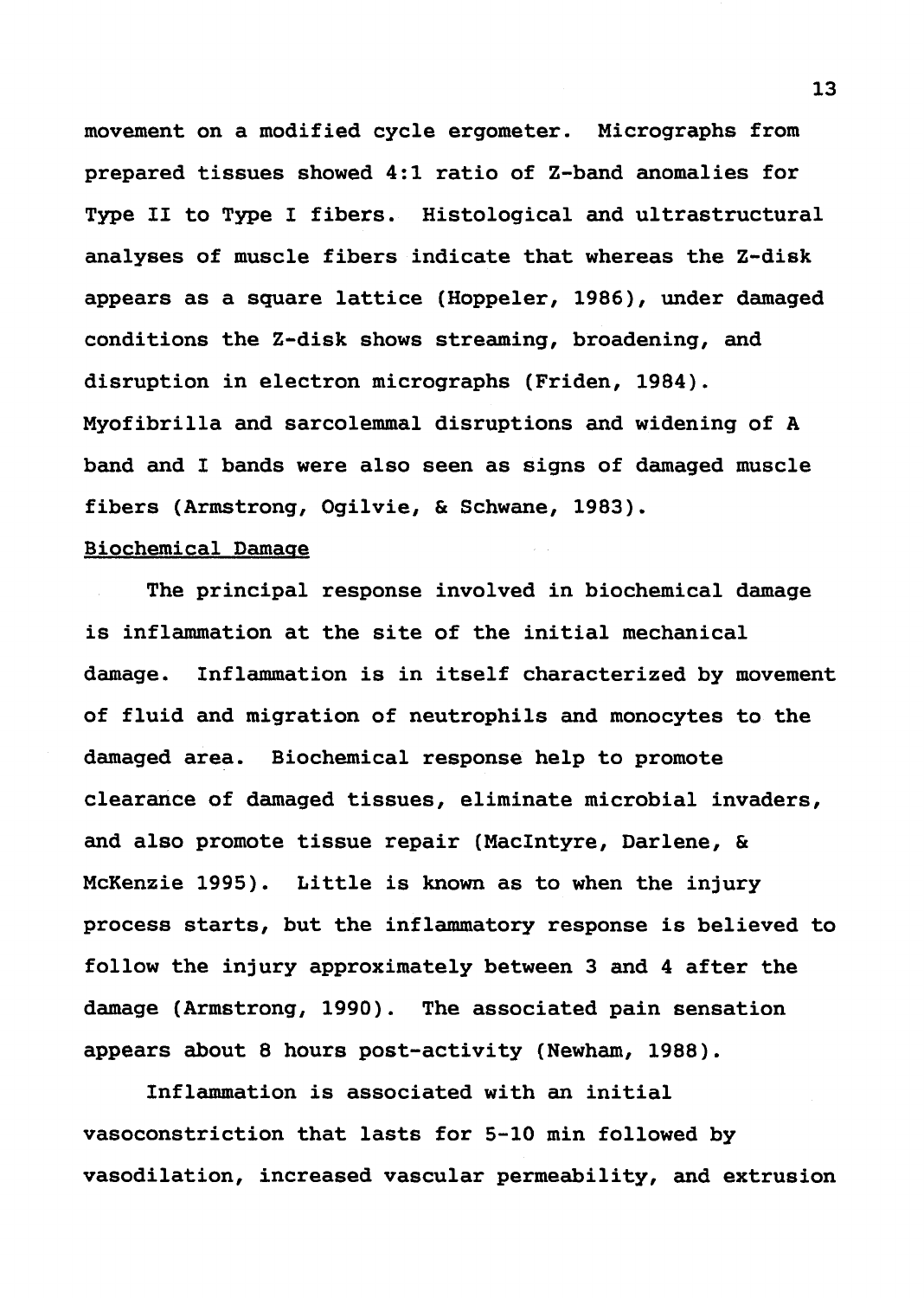of blood products into the surrounding tissues causing edema (Abramson & Weissmann, 1985). This is followed by recruitment of inflammatory cells such as leukocytes and macrophages which attract neutrophils to the injured site (Armstrong, 1990). Neutrophils have the ability to release agents that assist in the digestion of surrounding dead tissue cells. Since neutrophils have difficulty distinguishing between damaged and healthy tissues, healthy tissues may be mistaken for damaged or foreign bodies (Weiss, 1989). Under such circumstance, toxic agents are released by the neutrophils to attack healthy tissues, culminating in oxidative damage and further inflammation (Weiss, 1989). Neutrophils are also capable of causing tissue injury through the release of oxygen radicals. Oxygen radicals are highly reactive chemical species that have one or more unpaired electrons in the outer shell. In creating lipid peroxidation, free oxygen radicals decrease the barrier function of cell membranes. Free oxygen radicals are believed to be associated with necrosis and enzyme release following damaging exercise (Ebbeling & Clarkson, 1989).

### Prostaglandins, Mediator of Inflammation

The origin of prostaglandins and the associated inflammatory symptoms including pain, redness, and swelling. Whereas some authors hypothesize prostaglandins as able to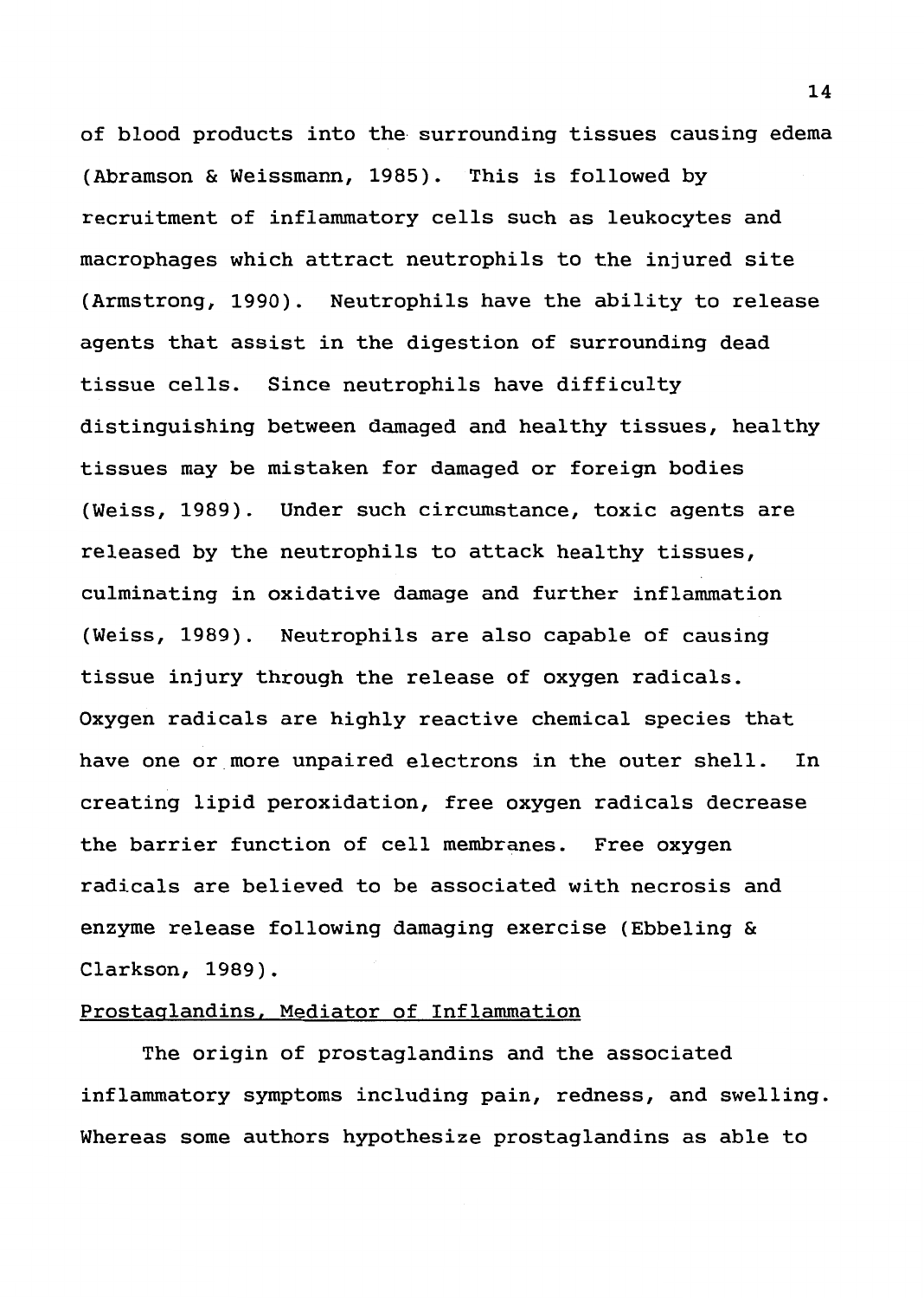sensitize pain endings to specific mediators (Brune, Menzel-Soglowak, & Zeilhfer, 1992), others consider prostaglandins as modulators of inflammation (Willoughby & Sedgwick 1982). Onyanagui (1978) yet proposed that prostaglandins can potentiate the increased vascular permeability under the influence of other mediators namely, histamine, serotonin and kinin, which will likely cause edema. Prostaglandins are classified into stable such as PGE2 and PGF alpha and unstable example, PGEl (Wiessmann, 1982). PGEl is a vasodilator which, when injected into normal human skin, produces erythmia and pain. PGEl has also been shown to act with bradykinin and histamine to potentiate edema. The presence of prostaglandins in damaged muscles was observed in a study by Bansil, Wilson, and Stone (1986). After having 32 males perform squats, aspirin and placebo were administered. Blood drawn at preexercise and every 12 hours postexercise up to 72 hours was analyzed by radioimmunoassay. The results showed a significantly increased plasma levels of PGEl and PGF2 alpha in the placebo group.

#### Prostaglandins and the Cyclcooxygenase Pathway

The association between prostaglandins and the cyclooxenase pathway during inflammation is seen in the biotransformation of arachidonic acid in which cyclooxygenase plays a catalytic role. Arachidonic acid is a natural component of phospholipids in cell membrane and is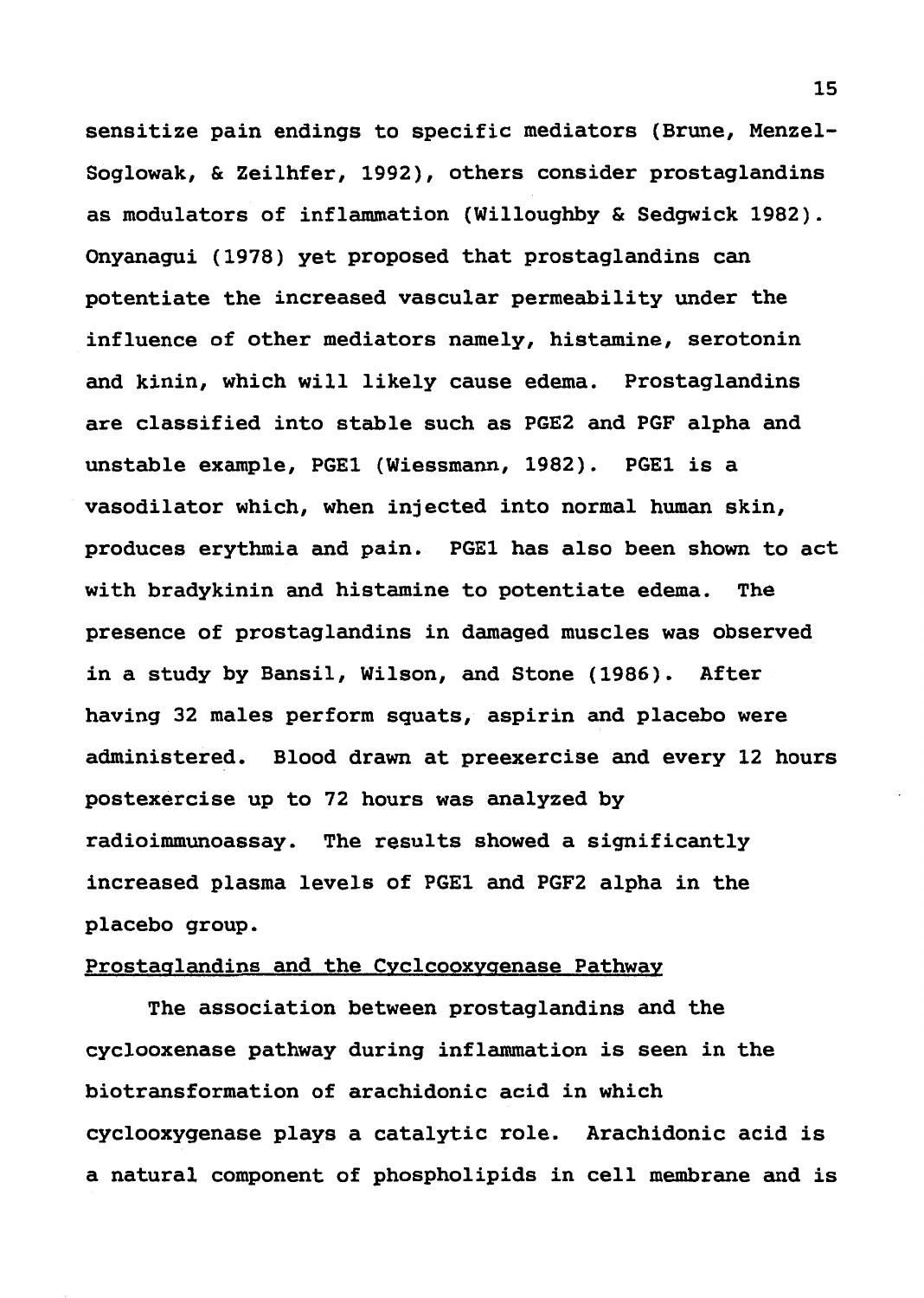released from phospholipids in the presence of phagocytic cells (Weissmann, 1982). In the oxidation of arachidonic acid, cyclooxygenase and other enzymes act as catalysts to produce thromboxanes A2 and prostalandins. Thus, the extent of inflammation caused by mediating prostaglandins can be speculated to depend on the amount of cyclooxygenase available to catalyze the oxygenation of arachidonic acid. The same reaction produces an unstable endoperoxide, PGG which after oxidation produces hydroperoxy endoperoxide. In the end, free oxygen radicals are liberated to cause further damage (Allessio, 1993; Grisham & McCord, 1986; Jenkins & Goldfarb, 1993).

The presence of tissue and cellular artifacts have variously been used as markers of tissue damage. After having subjects perform eccentric work, Clarkson, Litchfield, Graves, Kirwan, and Byrnes (1985) observed significantly greater muscular soreness and elevated muscle enzymes in the blood. Similar findings were made by Kuipers, Keizer, Verstappen, and Costill (1985) in a study in which three subjects performed an eccentric work bout for 45 min and one for 60 min at 80% of the individual's maximal work load on a cycle ergometer. In all the 4 subjects used, moderate increases of muscle enzymes were observed. In addition, plasma concentration of creatine phosphokinase peaked at 24-hours postexercise.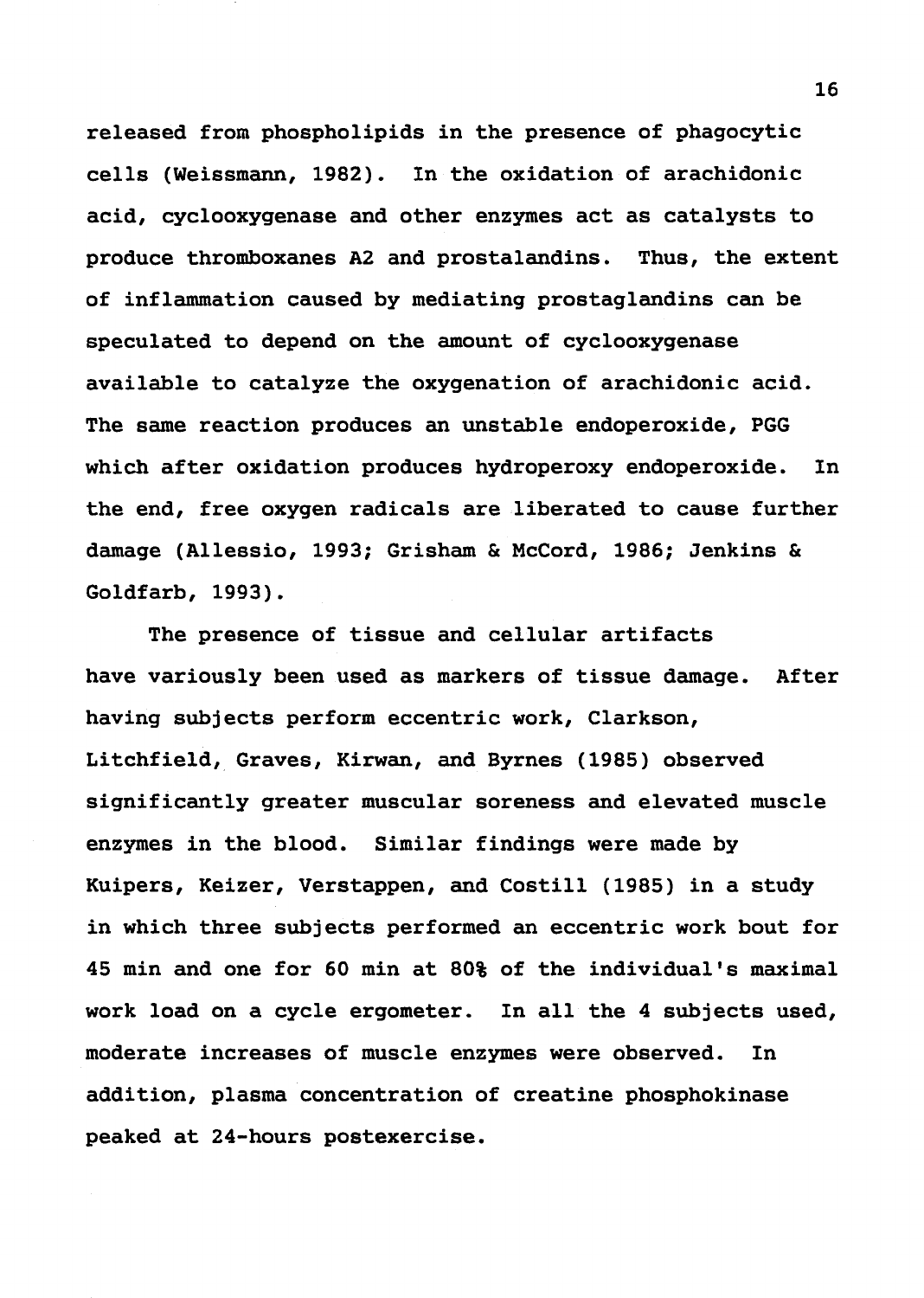#### Consequences of Muscle Fiber Damage

Consequent to mechanical and biochemical damage to the muscle fiber, delayed-onset muscle soreness results along with a reduction in muscular force in the affected areas. Nonetheless, the time course of the two phenomena do not seem to be related.

#### DOMS and Theories of Origin

Opinions are divided on the chemical or physical agents that stimulate DOMS (Armstrong, 1984) which is felt approximately, 8 hours postexercise and peaking at 24 to 48 hours after exercise (Abraham, 1977; Tiidus & Ianazzo, 1983). DOMS is the aftermath of a strenuous activity and is characteristic of people who are not accustomed to such activities (Friden, 1984). Three causes of DOMS have been proposed namely, torn tissue (Hough, 1902), tonic spasm (deVries, 1966), and edema (Brendstrup, 1962).

#### The Torn Tissue Theory

From electromyographic (EMG) studies conducted by Hough (1902), muscle soreness observed in untrained individuals after heavy resistance work added to loss of contraction strength. Hough suggested the cause of the pain as due to rupture within the muscle itself or the connective tissue that transmits the pull of the fibers to the tendons. Tenderness is restricted to musculotendinous attachments, so that in the process of contraction, muscles pull on the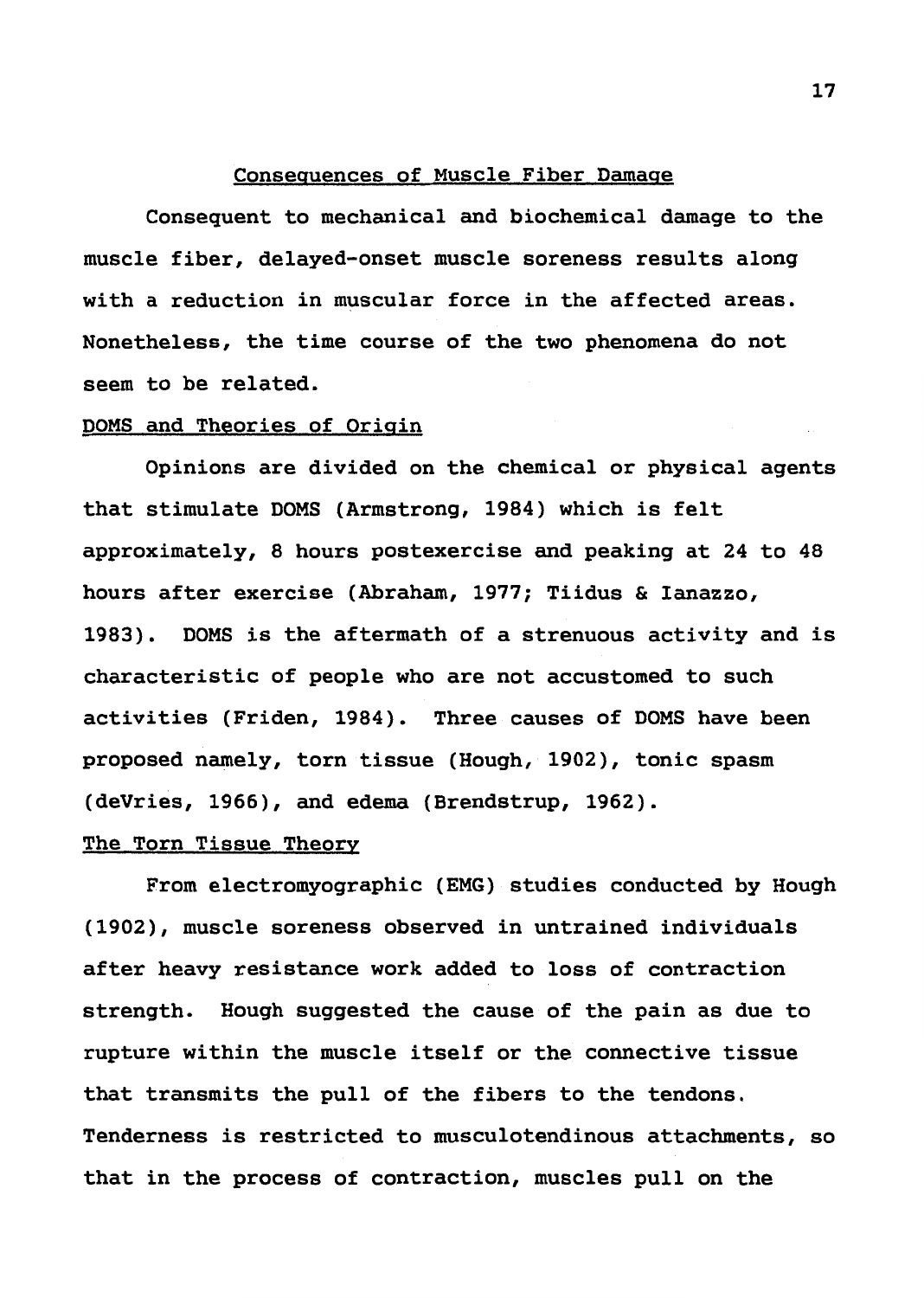injured tendons to cause pain (Newham, Mills, Quigley, & Edwards, 1983). The Torn Tissue model however, has not received substantial support over the years.

#### Tonic Spasm Theory

deVries (1966) explained DOMS from an EMG point of view. The results of his investigations revealed a greater resting motor unit activity in sore muscles than in control subjects. He proposed the possibility that spasms within motor units can be the cause of DOMS. He also suggested that severity of the tonic activity is a factor of the number of motor units involved. A report by Cobb, deVries, Urban, and Leukens (1975) indicated that increases in EMG activity may be accompanied by muscle pain perception. Supporting this view, Bobbert et al. (1986) concluded that if tonic muscular spasm of motor units is present and is severe enough to partially occlude blood vessels, ischemia could result causing pain. Bobbert et al. (1986) had 11 subjects perform plantar-dorsiflexion with one leg on a 20 cm thick board while the other leg was held off the floor. Results of this study showed tonic spasm in some of the subjects. Even if all the subjects experienced pain or otherwise it is difficult to speculate if the discriminatory spasm is the actual cause of the pain. In a study conducted by Kami and Viitalaso (1977) however, pain was inferred as a probable cause for increased neural activation since more central activation, at a given tension, is required for sore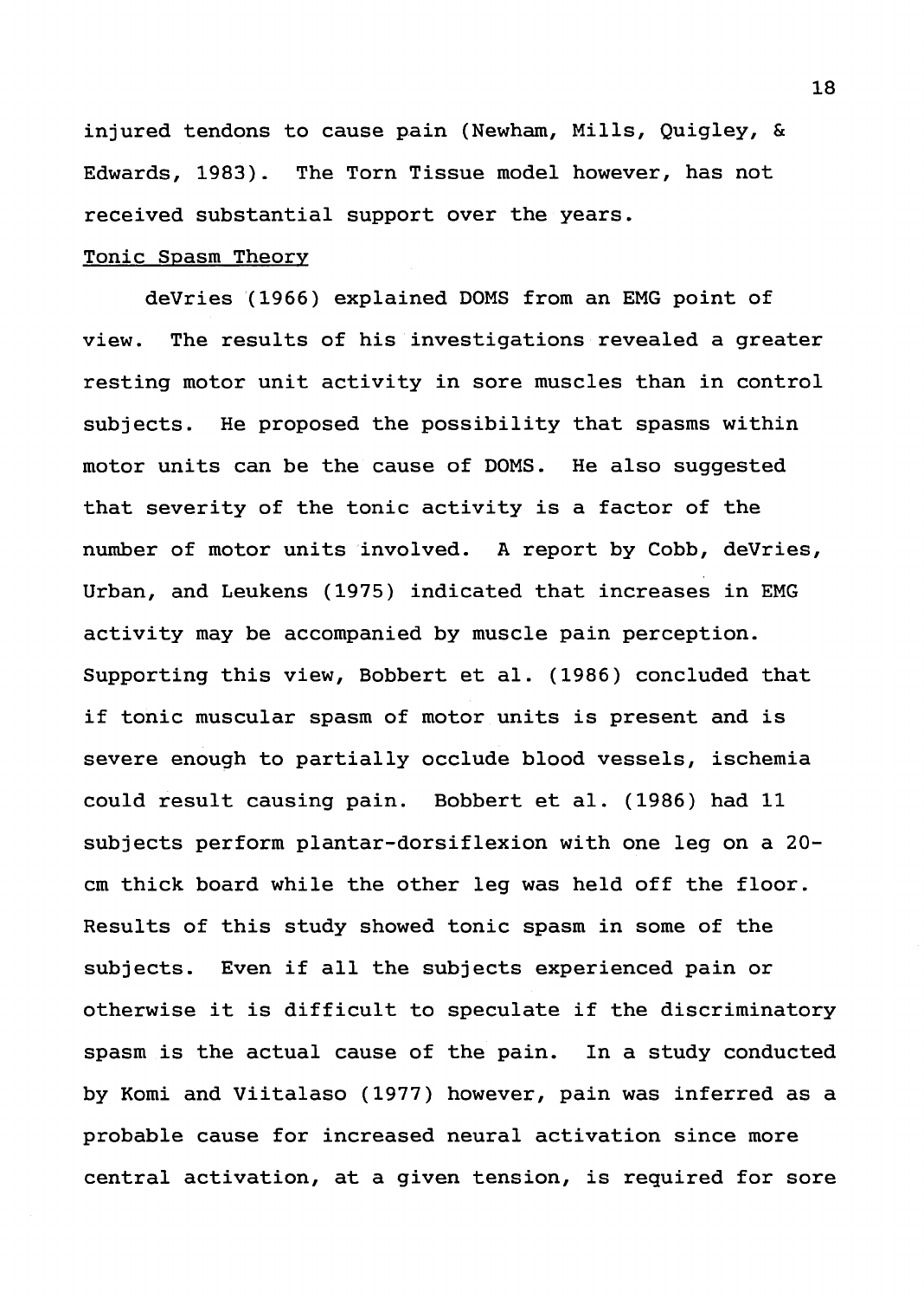muscle compared to healthy ones. Komi and Viitalaso (1977) had four subjects perform concentric and eccentric exercises by exerting 40 maximal contractions, each lasting for 3.5 sec with a 11.5 sec break. Knee angle was set at 107 degrees and subject instructed to exert maximal force on an electromechanical dynamometer. EMG was recorded continuously before, during, immediately, and 2 days after the work. Muscle tension averaged for each contraction decreased substantially more in eccentric than in concentric fatigue conditions. An integrated EMG analysis showed that substantially more neural energy was needed for the production of certain muscle tension after fatigue loading than before.

#### Edema and Intramuscular Pressure

In a study conducted by Brendstrup (1962) using rabbits, an increase in water and chloride concentration were observed in the exercised muscles 24-48 hours after exercise but disappeared by 6 days. Since the time courses for postexercise pain and increased fluid content were similar, he attributed the pain to edema. Talag (1973) supported the edema model after observing increased limb volume at 24-, 48-, and 72-hours post-exercise which was accompanied with subsequent soreness. Fritz and Stauber (1988) used histological procedures to observe changes in the extracellular matrix of rat muscle 24 hours after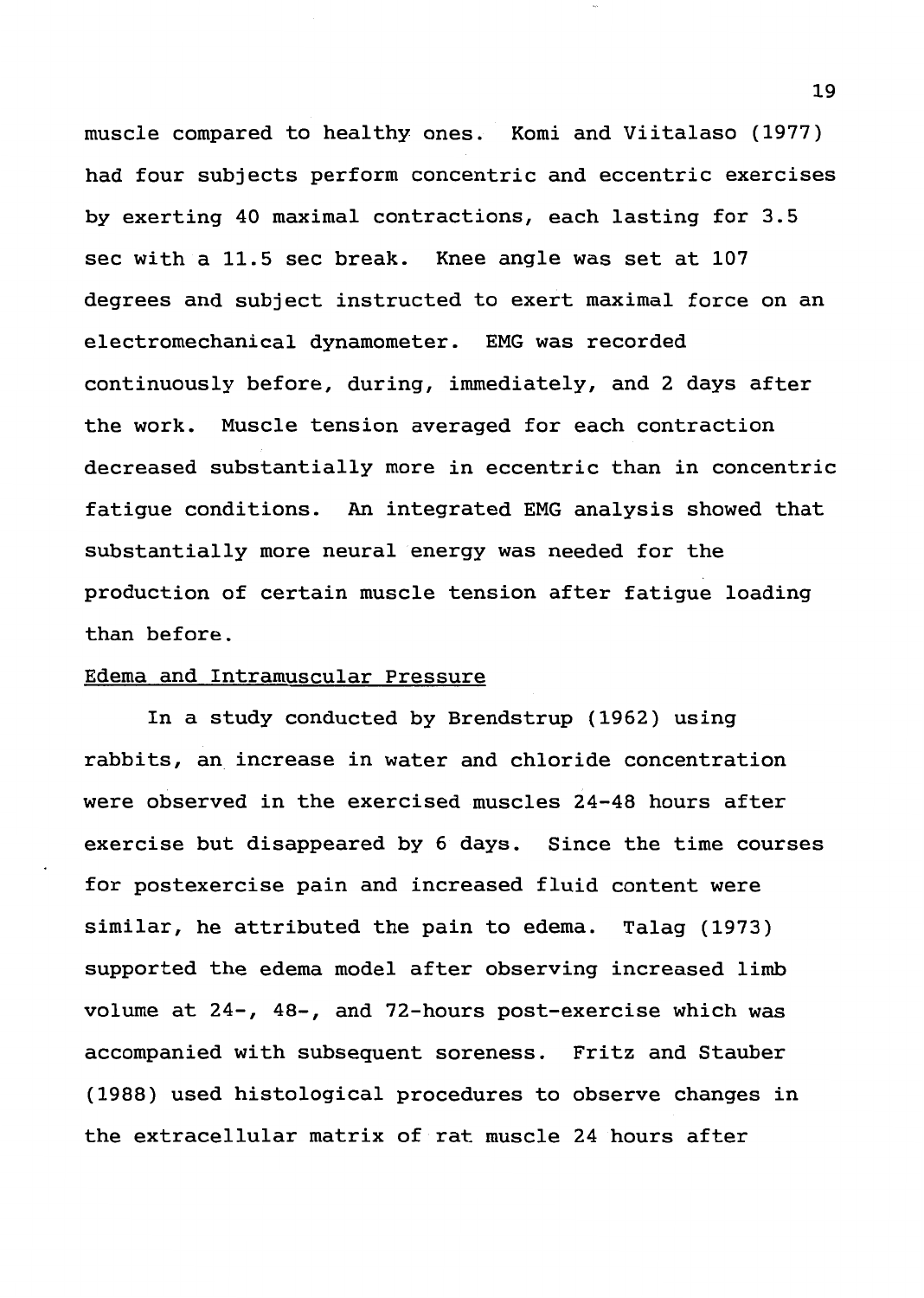eccentric exercise. They suggested that disruption of proteoglycan components result in movement of water to the extracellular matrix through increased osmotic force. Diminished Muscle Performance and Causes

There seems to be very little known about the duration of diminished muscle performance following muscle injury. Clarkson and Tremblay (1988) observed loss of performance up to 1-hour postexercise. Sergeant and Dolan (1987) had four subjects perform repeated eccentric contraction with leg extensor in a prolonged downhill (-25% grade) walking. Muscle function, expressed in terms of maximum voluntary contraction and short-term power output remained diminished for 96-hour postexercise.

There is little in the literature on what causes loss in strength (MacIntyre, Darlene, & McKenzie, 1995). Studies have however speculated that the loss in muscle performance is attributed to biochemical and mechanical media namely, DOMS, edema, disorganized muscle morphology, or a combination.

#### **DOMS**

Several studies have supported the notion that the time of soreness sensation is occasioned with severely reduced muscle strength. The reasoning behind this is that during the periods of DOMS, victims feel very reluctant to voluntarily activate a muscle to move a limb. Newham et al. (1983) suggested that tenderness was restricted to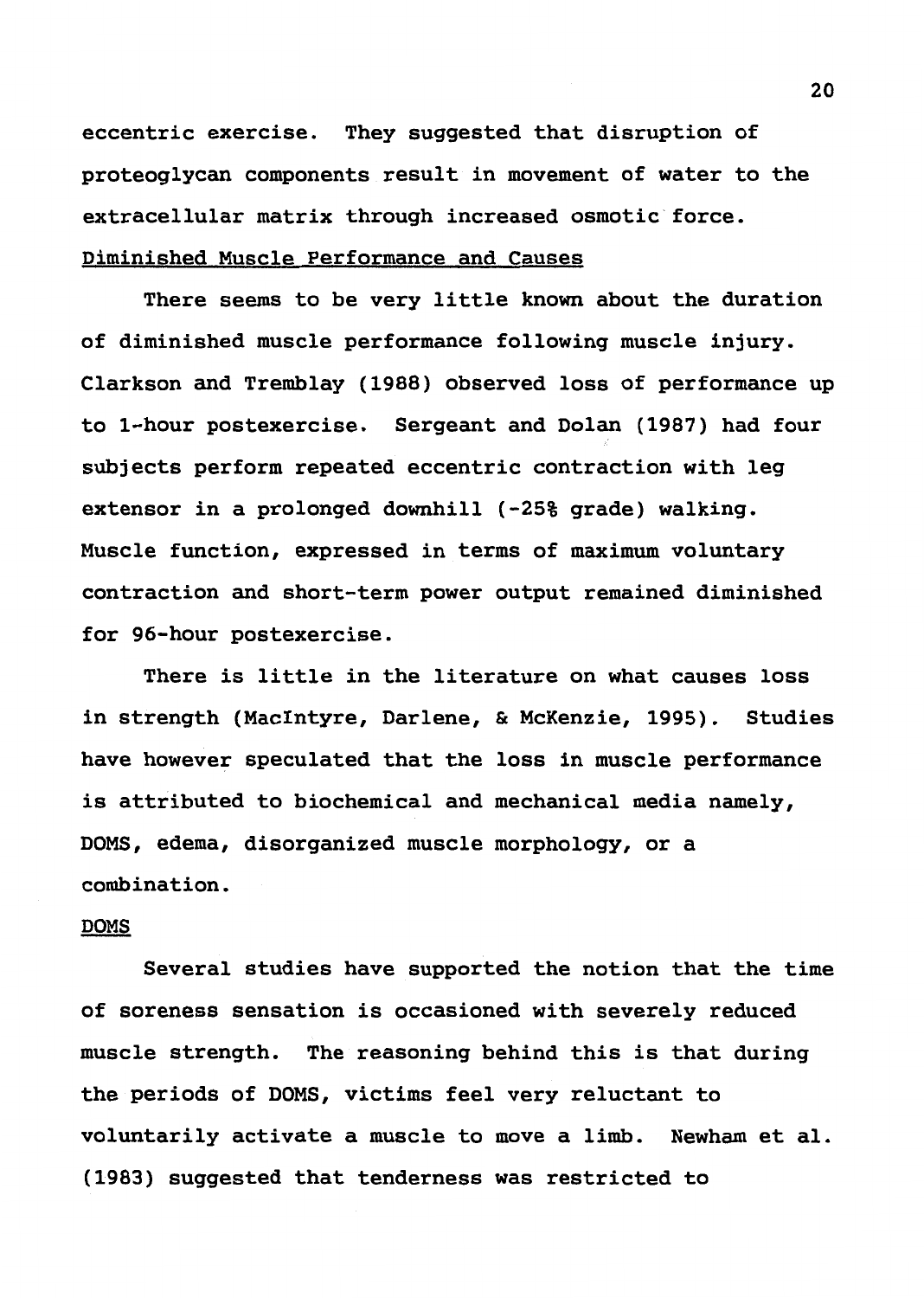musculotendinous attachments, and as the muscle contracts, a pulling action is made on the injured tendons to cause pain. Because of the voluntary nature of movement, the existence of pain will offer victims little voluntary will to contract the sore muscles to generate maximal force.

#### Muscle Morphology

Muscle damage is associated with disorganization of the contractile material within the muscle fibers (Friden, 1984). The immediate loss of function may be due to overstretched sarcomeres. As a result, actin and myosin filaments are separated due to the high tension developed from the initial eccentric work which impairs force production. Faulkner et al. (1993) suggested that some sarcomeres stretch beyond a physiological limit during eccentric activity and become injured. Although there may be some metabolic involvement, Faulkner et al. (1993) believe that the initial decline in force may be a function of fatigue and mechanical injury which results in myofibrilla disruption at the Z-line level.

#### Biochemical Factors (Calcium Extrusion and ATP Loss)

Two substances considered to initiate biochemical damage are ATP and calcium. When actin and myosin are pulled apart, the sarcolemma is damaged allowing entry of extracellular calcium. Increased intracellular calcium in muscle cells from a damaged muscle sarcolemma or sarcoplasmic reticulum can induce biochemical damage to an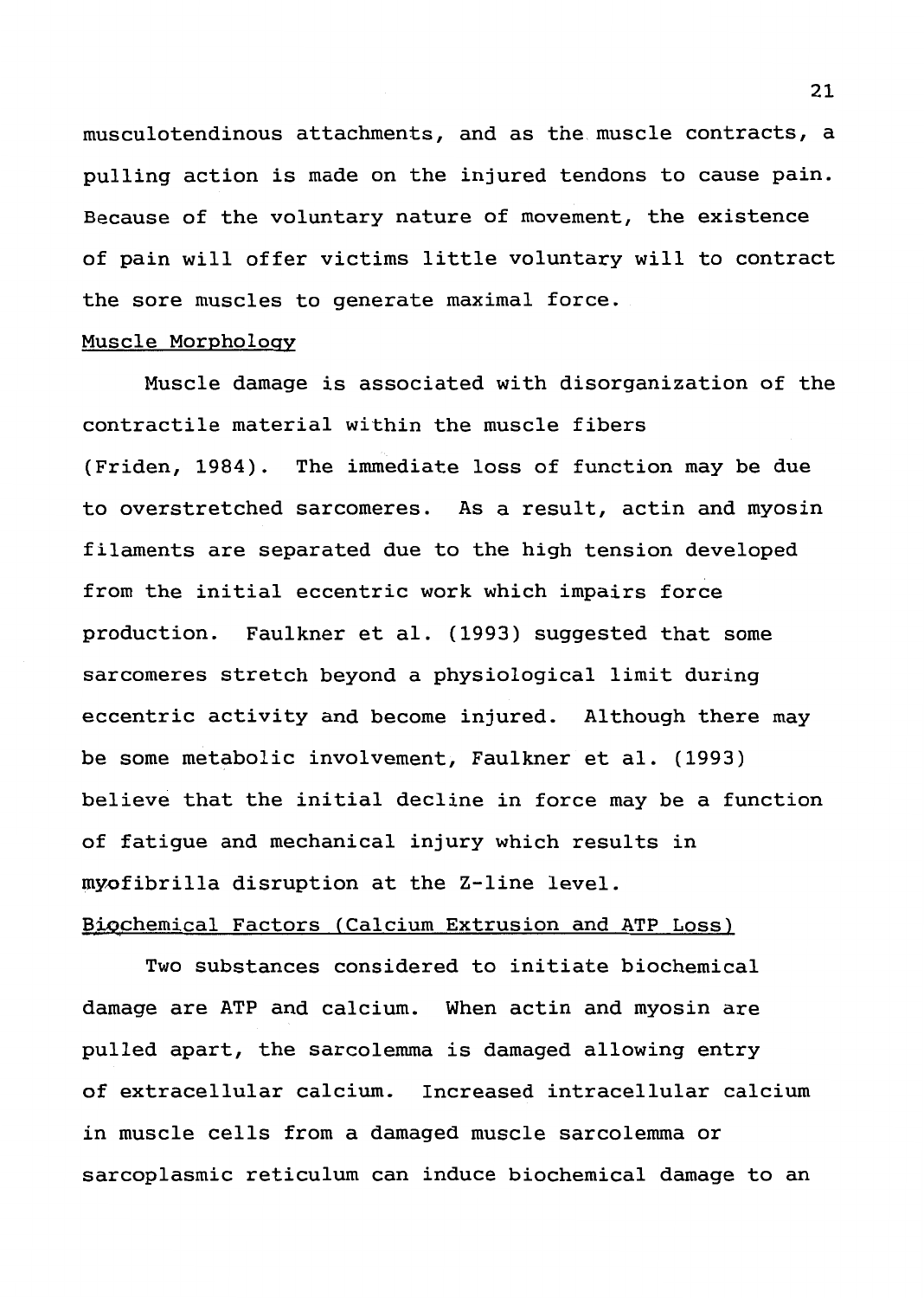already mechanically damaged muscle fiber (Armstrong, 1984; Armstrong, 1990). A principal enzyme that has been identified as the underlining factor in the calcium pathway is phospholipase A2 (Duncan & Jackson, 1987). One action of phospholipase A2 is the breakdown of fatty acids and lysophospholipids in the sarcolemma (Armstrong, 1990). Fatty acids may in turn produce prostaglandins which will eventually mediate inflammatory reactions.

#### Fiber Cross-sectional Area Model

Friden (1984) explained the loss of contractile strength as due to the reduction in cross-sectional area of the injured muscle fiber. This is in accordance with the reasoning that a muscle fiber exert force directly proportional to its cross sectional area (Garrett, 1990). In a study by Mccully and Faulkner (1985), the left extensor digitorum longus of female albino mice were stimulated and performed isometric, shortening, or lengthening contractions. Similar muscles of the contralateral leg were used as a control. The results showed decrements in force at Day 3 in muscle which underwent lengthening contraction and also a strong correlation between loss in force and shrinkage in the total cross-sectional area.

Physiological reactions in the body following biochemical and physical damage give rise to pain and reduced muscle performance. Whereas tonic spasm, edema and torn tissue have been speculated to mediate the pain,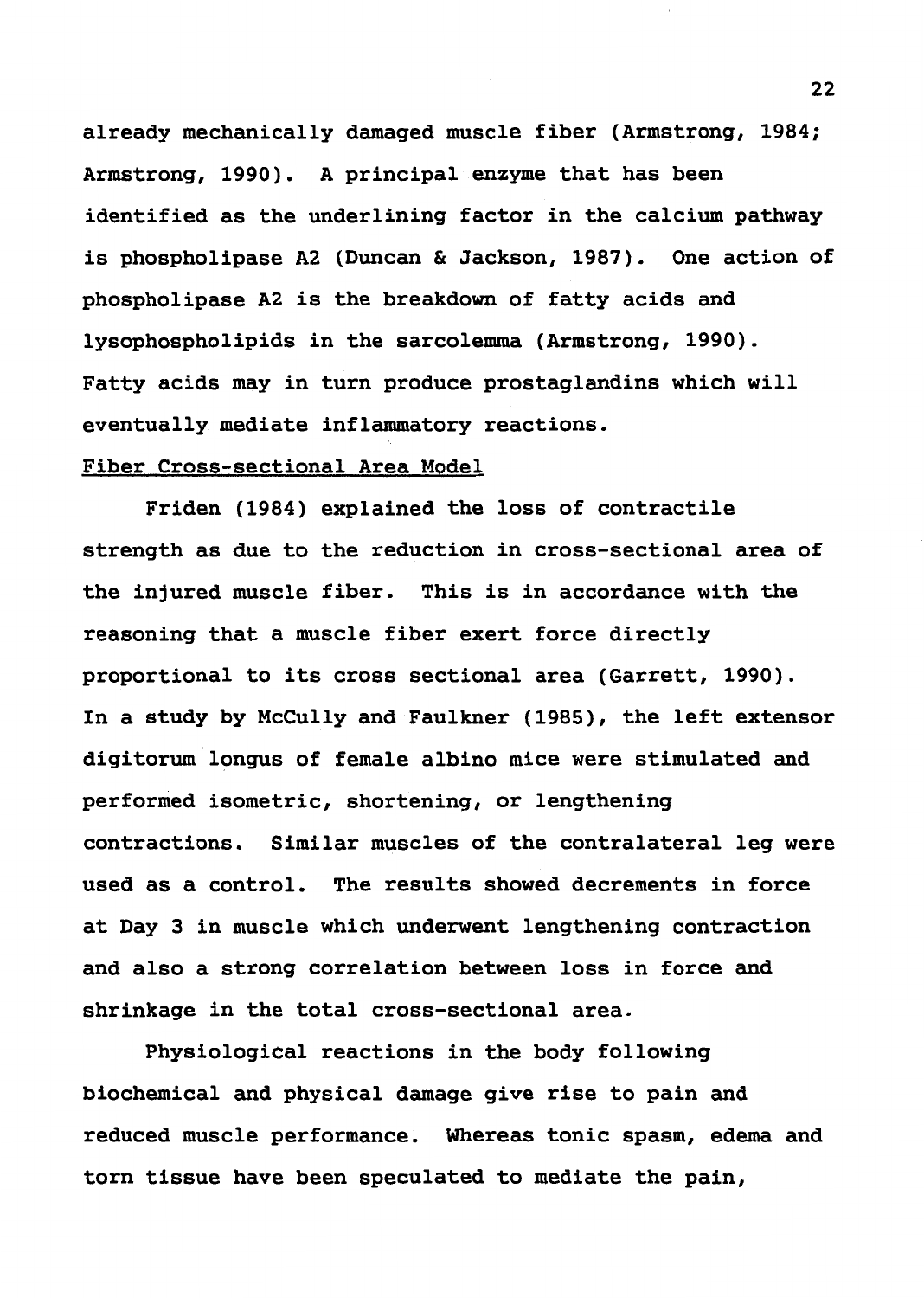diminished muscle performance is essentially believed to arise from pain, loss of calcium from the sarcolemma, overextended fiber length and emaciated fiber cross sectional area.

#### Soreness Alleviating Procedures

Athletes who sustain muscle injuries show several clinical signs including pain, swelling and such functional deficiencies as anatomical deformity, and athletic dysfunction (Kibler, 1990). He suggested that treatment of muscle injury must be geared towards reestablishing function rather than relief of symptoms. Traditional procedures of alleviating DOMS have constituted thermal therapy, cryotherapy, and physical therapy. In recent times, supplementary sources have been found in the form of pharmacological resources, predominantly non-steroidal antiinflammatory drugs (NSAIDs). NSAIDs are medicinal agents which are believed to inhibit the process of biochemical cellular degradation in soft tissues involved in inflammation. The mode of action of NSAIDs is thought to be inhibiting the synthesis and release of prostaglandins and inhibition of neutrophils (Abramson, Edelson, Kaplan, Ludewig, & Weissmann, 1984). Common examples of NSAIDs easily available for use currently are aspirin and ibuprofen.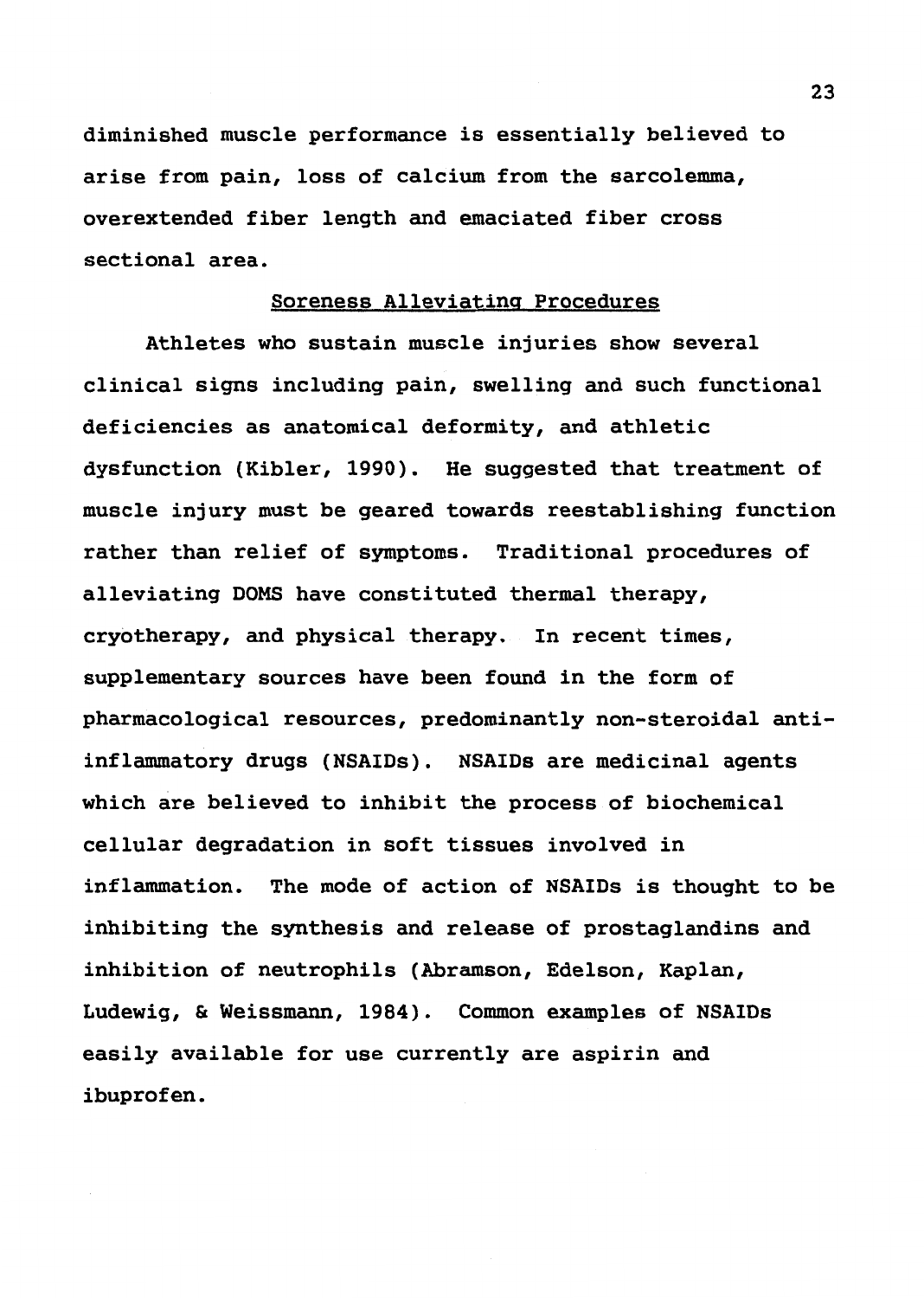#### Mechanism Of Action Of NSAIDs

NSAIDs have been noted for their ability to act as an inhibitor to prostaglandins synthetase (Boots Lab leaflet, 1994; Brune, 1982). In spite of the confusion regarding their pharmacology, researchers believe that NSAIDs act in the following three related ways.

#### Analgesia

The analgesic action of NSAIDs is observable from its ability to inhibit prostaglandin synthesis (McCormack & Brune, 1991; Brune et al., 1991). A study conducted by Brune et al. (1992) looked at changes in pain perception that result from tissue damage. The researchers suggested that tissue damage induced by prostaglandins can transform fine nerve endings of high threshold mechanoreceptor into a nociceptor. This transformation combines with increased reflex activity in the dorsal horn of the spinal cord to generate hyperalgesia associated with tissue damage. By inhibiting prostaglandin activities, **NSAIDs** reduce the nociceptive process.

#### Anti-Nociception

Braga, Biella, and Tiengo (1987) investigated the antinociceptive action of aspirin and tenoxicam on adjuvantinduced arthritis in rats. They reported that intravenously administered aspirin (54 mg/kg) produced a marked antinociceptive effect within 8 minutes. McCormick and Brune (1991) reported that NSAIDs possess antinociceptic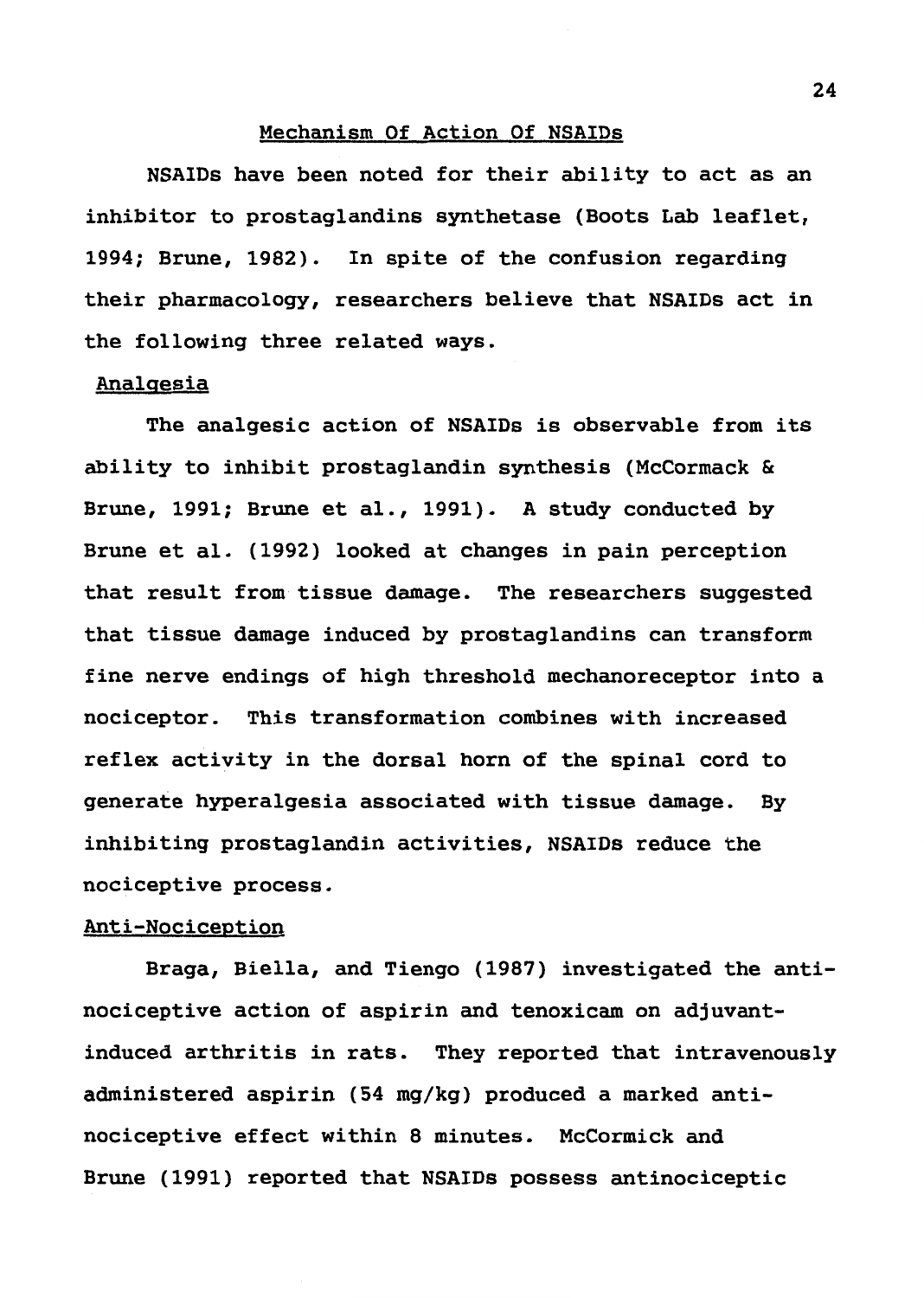features which make them capable of shielding the injured site from pain sensation. This shielding mechanism could be critical in protecting pain nerve endings of the injured muscles. Presumably it serves as chemical blocks to excitations that could otherwise generate pain sensation in the affected sites.

#### Anti-Inflammation

The anti-inflammatory effect of aspirin and indomethacin may be attributed to its ability to inhibit the cyclooxygenase enzyme, a catalyst to the metabolism of arachidonic acid. By inhibiting the catalytic activities of cyclooxygenase, the biotransformation of arachidonic acid to thromboxanes and endoperoxides is prevented (Weissmann, 1982). As a result, the production of endoperoxides and inflammation mediators are blocked (Onyanaugui, 1978). Since the quantity of thromboxanes, a mediator of inflammation is reduced, less inflammatory reaction is likely to occur. NSAIDs are also believed to inhibit oxygen radicals and are capable of scavenging OH-, thus transforming PGE2 (inflammatory) to PGH2 (less inflammatory) (Onyanaugui, 1978).

In regressing inflammation, Almekinders (1993) recommended treatment to be aimed at initial symptoms of inflammation whereas subsequent treatment should be geared towards repair of the damaged muscle fibers. He further suggested the use of NSAIDs after injury but for a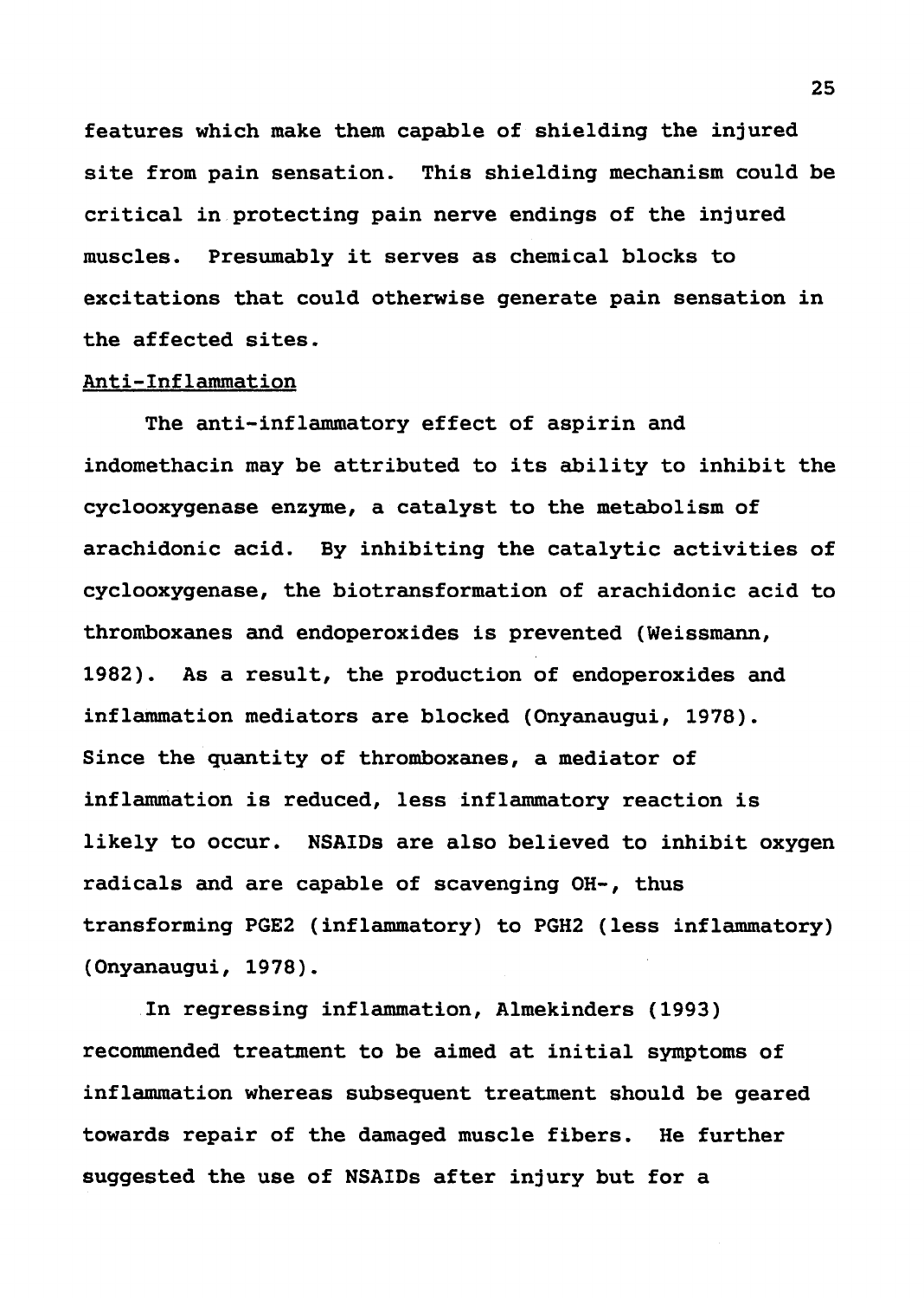relatively shorter period of time so as not to interfere with the subsequent muscle repair and remodeling process.

This assertion was substantiated in a study by Almekinders and Gilbert, (1986) using three groups of Sprague-Dawley rats. Group 1 underwent muscle strain of the tibialis anterior muscle. They then rested in the postinjury period. In Group 2 similar muscle was strained but piroxicam (10 mg/kg) was administered. Group 3 had no strain, immobilization, nor drug treatment. Histological evaluation showed hemorrhage and muscle fiber disruption along the strain. At Day 2, the group that underwent muscle strain showed extensive invasion of macrophages. There was but slight inflammation in the piroxicam treatment group with little monocytic response. Muscle tissues in the third group had normal microscopic appearance and also showed evidence of muscle regeneration. The delay in muscle regeneration of muscle fibers in the treatment group was attributed to the inhibition by piroxicam to inflammation.

Ibuprofen has been studied on a limited scale in terms of its effect on DOMS. The few investigations conducted using ibuprofen and/or related NSAIDs have had conflicting conclusions regarding its efficacy in reducing DOMS and restoring muscle performance.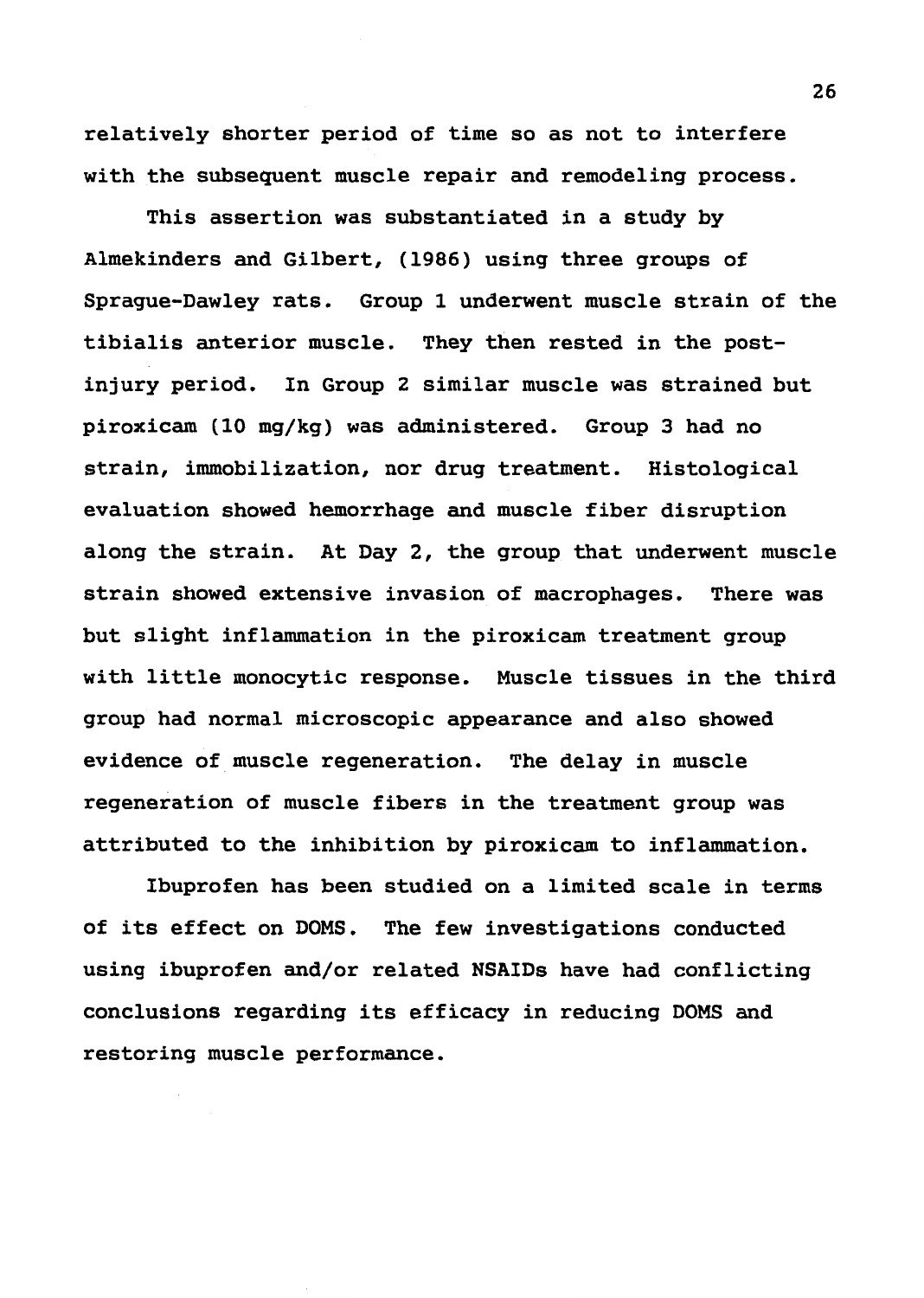In a study by Donnelly, Maughan, and Whiting (1990), ibuprofen did not reduce muscle soreness nor restore muscle strength after 32 subjects performed two bouts of downhill treadmill running separated by ten weeks. Group 1 ( $N = 16$ ) received ibuprofen at first period and placebo at the second. Group 2 (N = 16) received placebo at first, but ibuprofen at the second period. Subjects ingested 600-mg ibuprofen or placebo 30 minutes before each exercise bout and took another 600 mg every 6 hours up to 72 hours postexercise for a total of 8,400 mg. Preexercise, 16-hr, 24 hr, 48-hr, and 72-hr postexercise measures of muscle soreness indicated significant increases in total muscle soreness after each exercise bout. However, no difference in soreness response existed between the two treatments nor the first or second downhill run. Measurements of maximal voluntary force or isometric contraction of the legs decreased about 10% from initial leg strength. The group that received ibuprofen for the first bout and placebo for the second bout demonstrated the greatest decline in strength following exercise irrespective of treatment. Based on the results of this study, the researchers concluded that at a dosage of 600 mg/6 hour, ibuprofen is not effective in reducing DOMS nor muscle strength loss. They further suggested that DOMS may not be the result of inflammation.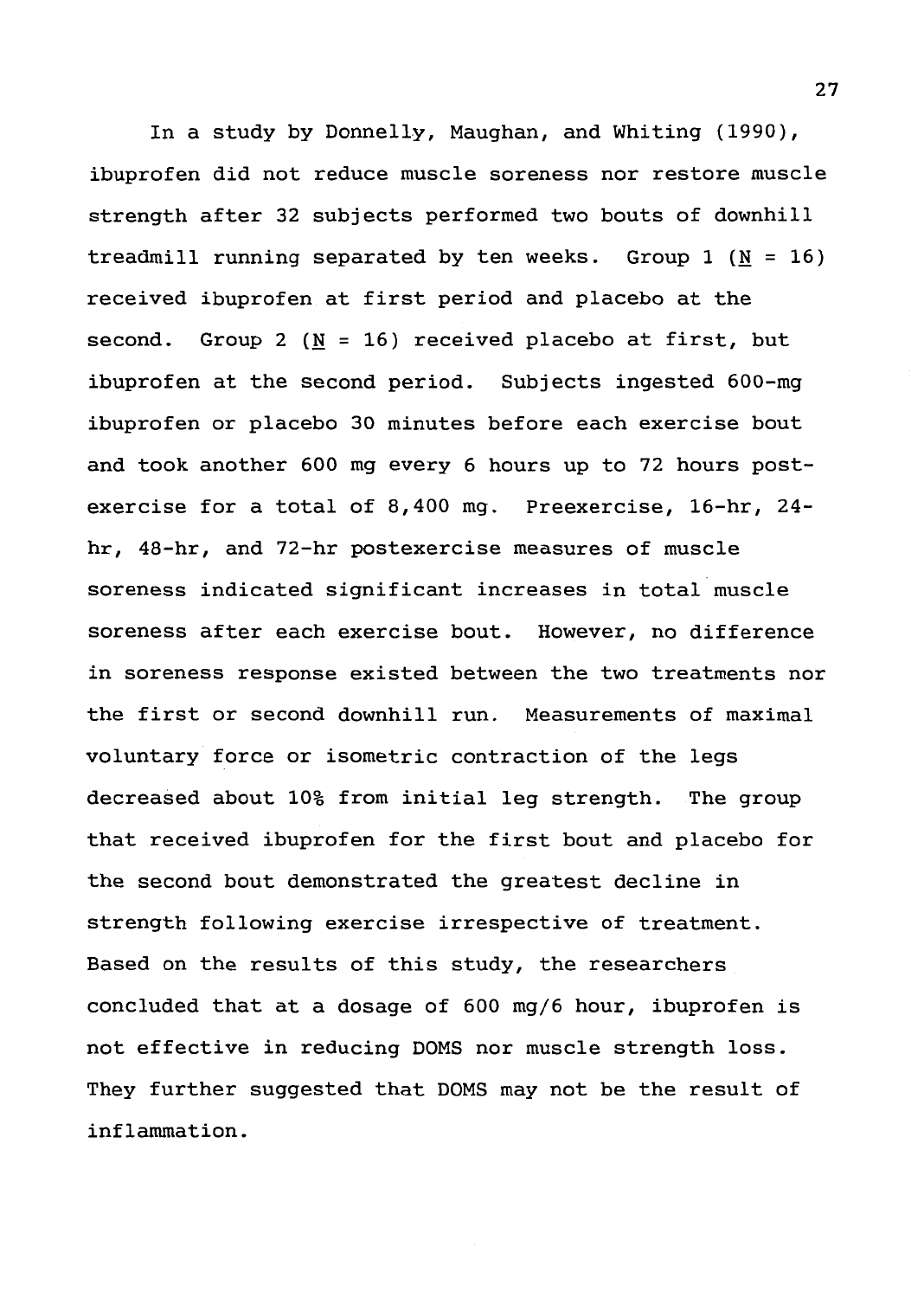In a similar study by Hasson et al. (1993), prophylactic or therapeutic use of ibuprofen were both found to be effective in reducing DOMS and improving muscle performance compared to placebo and control conditions. The 20 subjects involved in this study were randomly assigned to a prophylactic group who ingested 400 mg of ibuprofen 4 hours prior to the exercise or additional 800 mg over the next 24 hours; a therapeutic group which took 400 mg of ibuprofen at 24 hours postexercise and 800 mg over the following 24 hr; placebo group; and a control group. The exercise protocol involved step-ups on a bench that was 110% in height of the lower leg length while carrying an additional load that was 10% of subjects body weight. Preexercise, 24-hr, and 48-hr postexercise muscular performance, creatine kinase and soreness perception were evaluated. The prophylactic ibuprofen group reported significantly less soreness than the therapeutic, placebo or control group. At 48-hr.postexercise, soreness was significantly less for prophylactic ibuprofen group than for the placebo and control groups. Maximal isometric contraction by an EMG as a percentage of change from baseline measures indicated that in all groups, maximum voluntary contraction was significantly reduced at 24 hours relative to baseline measures. The prophylactic group significantly decreased less in isometric force production than the therapeutic, placebo or control group. At 48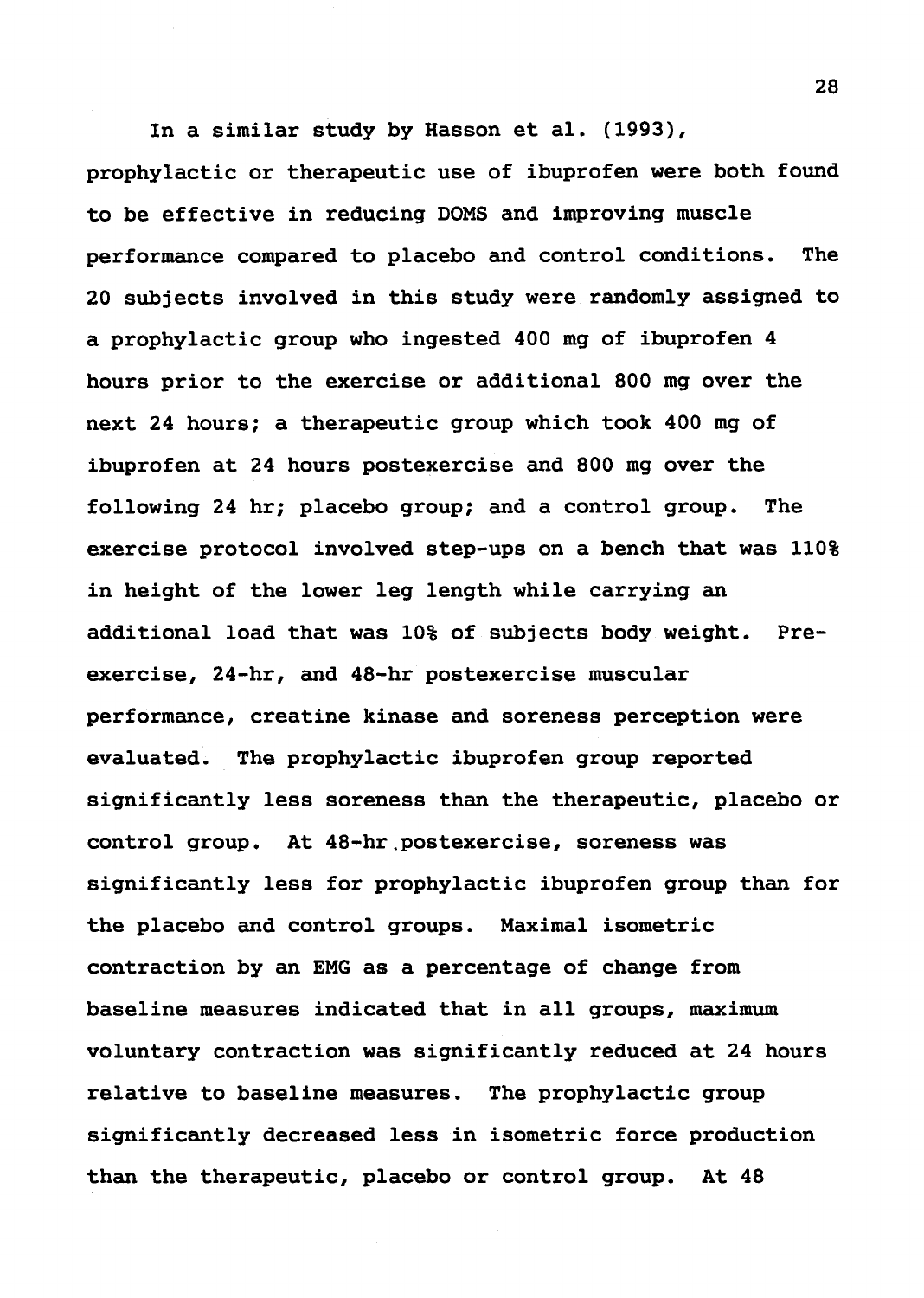hours, maximum voluntary contraction declination from baseline value was significantly less than that of the placebo and control groups. They suggested that if the development of muscle soreness is an indication of inflammatory response, and a relationship exists between the magnitude of DOMS and inflammation, then the reduced soreness exhibited by the treatment groups will show markedly attenuate inflammation.

#### Summary

There is evidence in the literature which supports the view that DOMS arises from an initial mechanical damage. Following the trauma, biochemical reactions autogenic to the muscle fiber ensue. Evidently, eccentric motion is a plausible cause for the initial muscle injury. Later, the injury manifests itself in the form of inflammatory reaction and DOMS. An interplay of DOMS, disorganized muscle morphology, calcium loss, and ATP shortage then generate diminished muscle performance. Traditional and modern procedures ranging from cryotherapy, thermal therapy, physical therapy and pharmacological modalities have been prescribed to alleviate DOMS. Clinicians and physical therapists have resorted to and frequently prescribed the use of such pharmacological sources as aspirin, piroxicam, indomethacin and ibuprofen, generally referred to as NSAIDs. In spite of the popularity among users, ibuprofen does not seem to reduce DOMS or diminished muscle performance.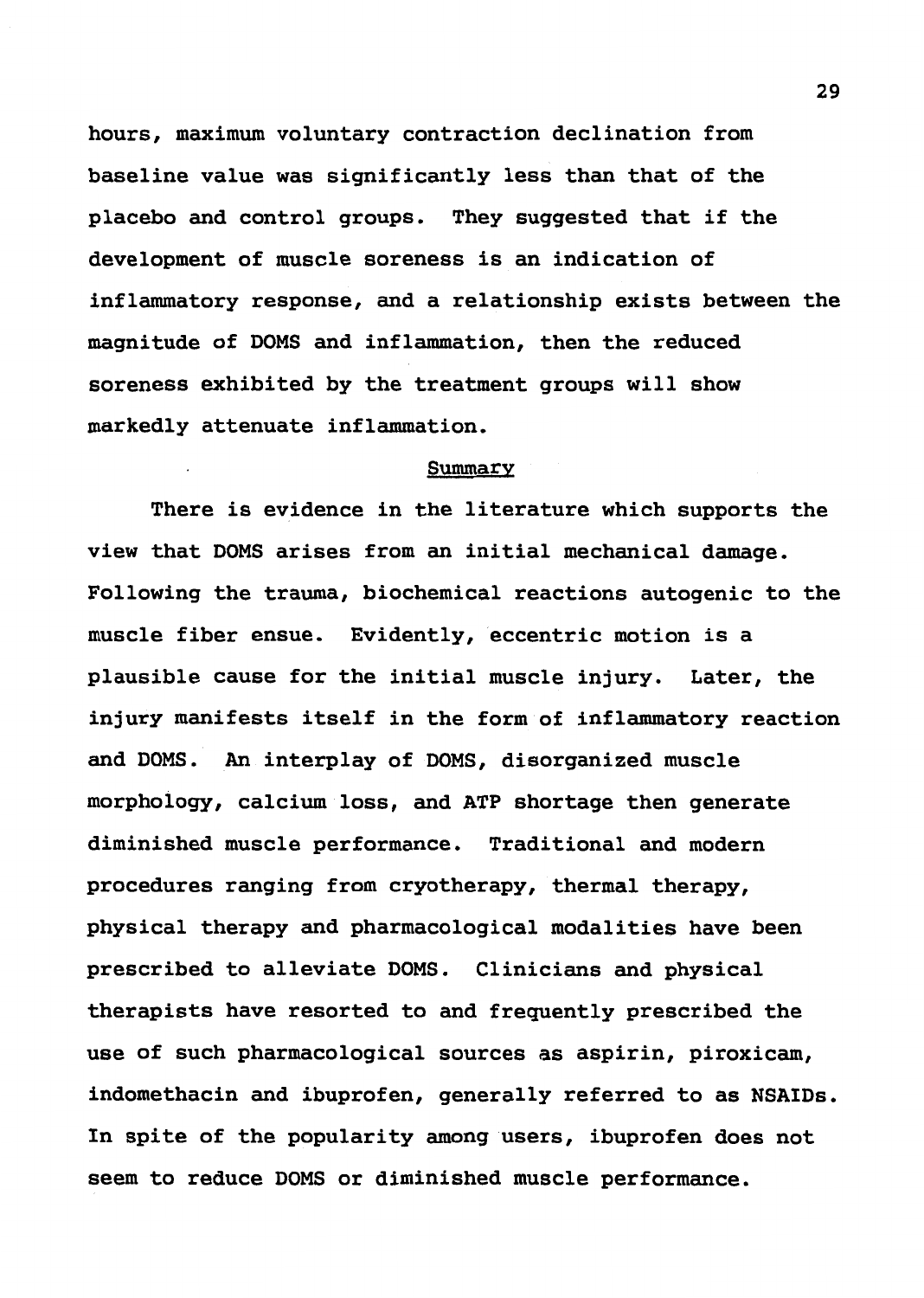#### CHAPTER III

#### **METHODS**

The primary purpose of this study was to determine whether the oral ingestion of ibuprofen would cause a reduction in the sensation of muscle soreness that results from physical activity. The secondary purpose was to determine if ibuprofen can restore muscle performance more quickly than nontreatment group. A third purpose was to determine whether pre-exercise or post-exercise treatment of ibuprofen would generate differential effects on muscle soreness and degraded muscle performance.

#### Subjects

Twenty-nine male non-athletes from the University of Northern Iowa between the ages of 18 and 33 years volunteered to participate in this study. Eight subjects were unable to complete all phases of the study for various reasons, leaving 21 subjects that participated in the. research. The subjects were not engaged in any regular sports training requiring leg power nor had sustained any lower limb injury in 3 months prior to participation.

All were fully informed of the nature and risk involved in the procedures to be used, and they provided informed consent. Subjects were instructed to abstain from exercise, ingesting alcohol, smoking, massage, using anti-inflammatory drugs, analgesics or thermal modalities during their involvement in the study.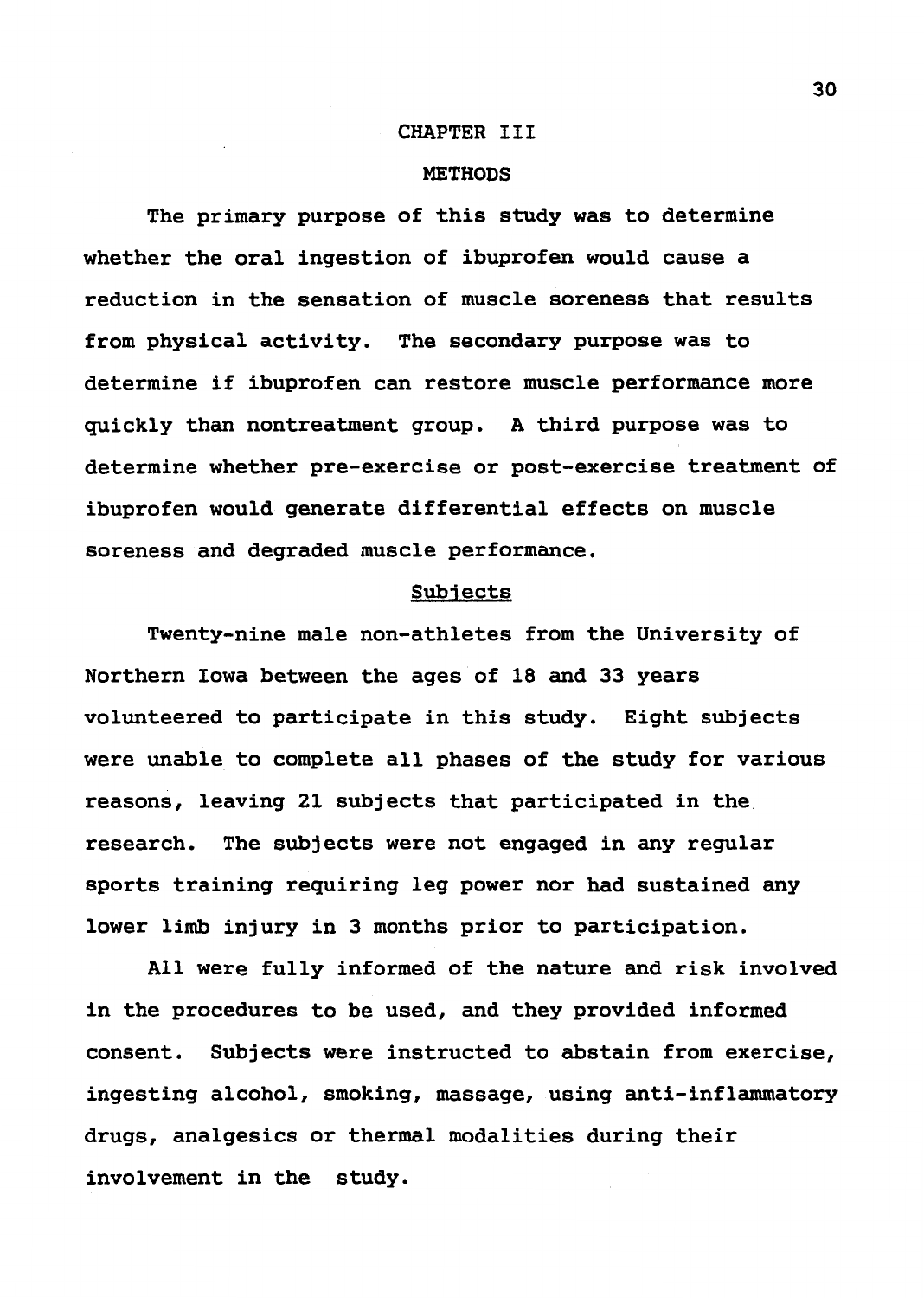#### Experimental Procedure

All testing was conducted in the University of Northern Iowa's Human Performance Laboratory at the same times of day for each subject. Subjects reported to the laboratory three times throughout the study. On the first visit to the laboratory, each subject was randomly assigned to one of the following three groups:

1. Control (Con): (n = 7)-no ibuprofen administered.

2. Prophylactic ibuprofen (PI): (n = 7)-initial 600 mg ibuprofen taken 1 hr before exercise followed by 200 mg every 3-hr postexercise through 24-hr postexercise for a total of 2,200 mg of ibuprofen.

3. Therapeutic ibuprofen,  $(TI): (n = 12) - 600$  mg of ibuprofen at 24 hr and 200 mg every 3 hr up to 48 hr postexercise for a total of 2,200 mg.

Baseline measures were made of each subject on the following dependent variables: perceived muscle soreness, anaerobic explosive power., fatigue index, maximal power, and work capacity.

#### Soreness-Inducing Exercise Bout

The exercise bout consisted of downhill running on the treadmill. All running was performed on either a Quinton Model 18-60 (Quinton Instruments, Seattle, Washington, USA) or Marquette 2000 T (SensorMedics Corporation, Yorba Linda,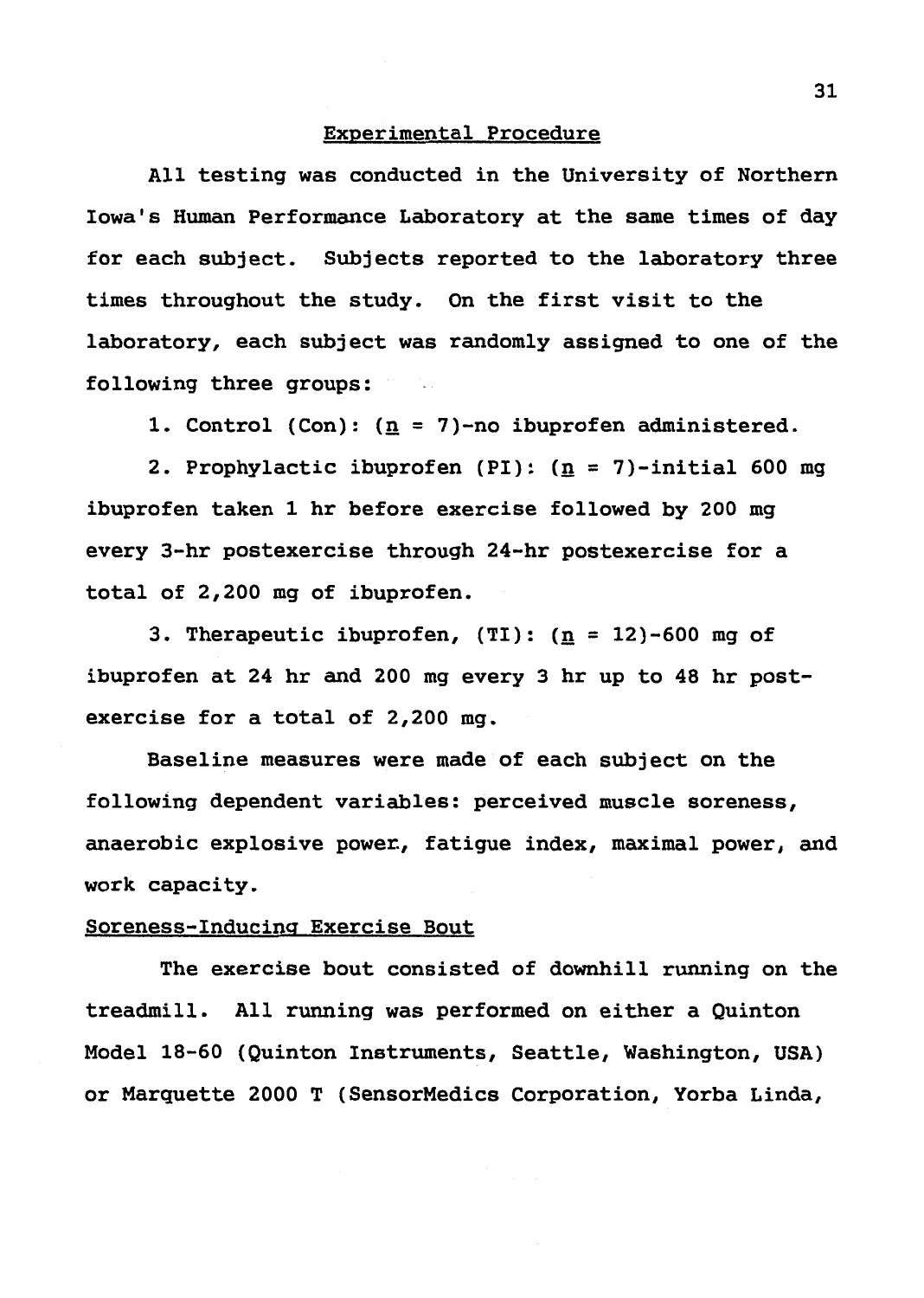California, USA) motorized treadmill. Heart rates were measured during exercise by telemetry using a Polar heart rate monitor (Polar CIC Inc. Fort Washington, NY, USA).

The treadmill running begun with a 3-min warm-up. Subjects begun 1 min of walking. Afterwards, treadmill speed was increased progressively for subjects to start jogging for a 3-min warm-up. Treadmill speed was adjusted to attain a heart rate equivalent to 80% of estimated age adjusted (220-Age) maximal heart rate of subject. The treadmill was then declined to -10% for running for another 30 minutes. Following the 30 minutes of downhill running, the treadmill speed was reduced to 2 k.hr-1 for a 2-min walk for recovery.

#### Measurements

Prior to the baseline measures, subjects received tutorials on the tests which were repeated at 0-hr 24-hr, and 48-hr post-exercise in the order presented below. This order of presentation was adopted to avert the chances of fatigue from a more intensive activity influencing the results of subsequent tests.

## Muscular Soreness

A visual analogue scale which had presumably been tested for reliability and validity, as used by Redenburg, Bar, and De Boer (1993), ranged from O (no soreness) to 6 (intolerable soreness) was employed, see Appendix E. The scale was shown to subjects and explained as a self-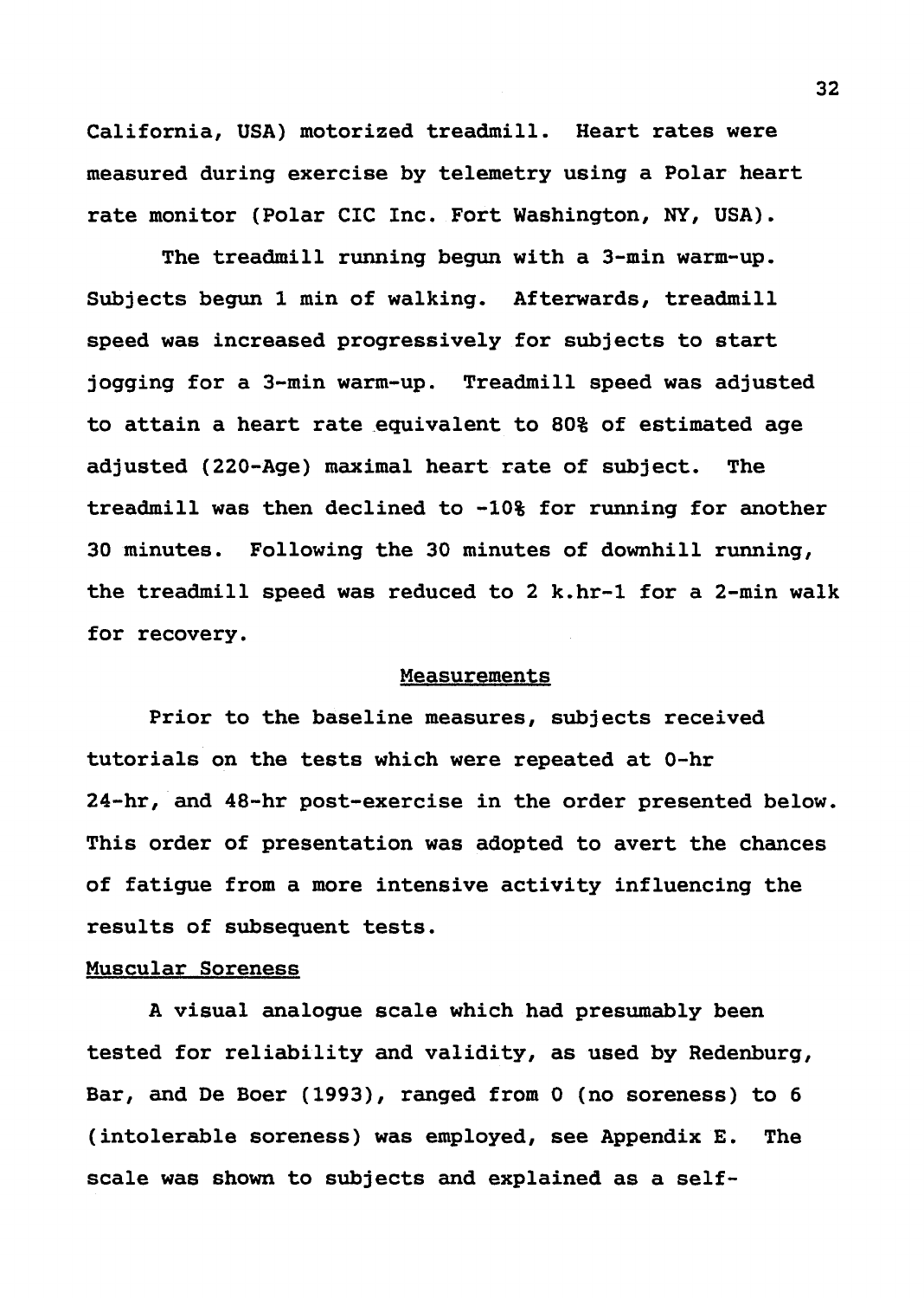reporting estimate of their soreness by picking the most appropriate adjective that describes muscle soreness on the scale. Soreness was measured in the following manner: from an erect position with hands held in front, the subject bent at the knees and hips until reaching 90 degrees at both the hip and knee joints. This position was held for 5 sec and repeated three times separated by a 10-sec rest. The subject then perceptually assessed their feelings of pain for all three trials and chose a number on the scale that was representative of the extent of his soreness.

#### Vertical Jump

Assessment of each subject's maximal reach was made initially. Standing 10 cm from and facing a wall, subjects rocked onto their toes and, with a powdered middle finger made a spot on the wall. The distance between the floor and the spot was measured and taken as subject's reach. Subjects then did five bound-offs and 1 min of stretching activities as warm-up. Subjects then dipped the tip of middle finger of dominant hand into powdered chalk. Standing perpendicular to and about 30 cm away from a wall, subjects lowered their body by bending at the hip and knee and jumped three times with 10 sec rest between jumps. This was performed maximally and placed a chalk mark on the wall at the apex of the jumps. Deviations of the height of the chalk spots from subjects' reach were measured and the mean value for the three repetitions was used.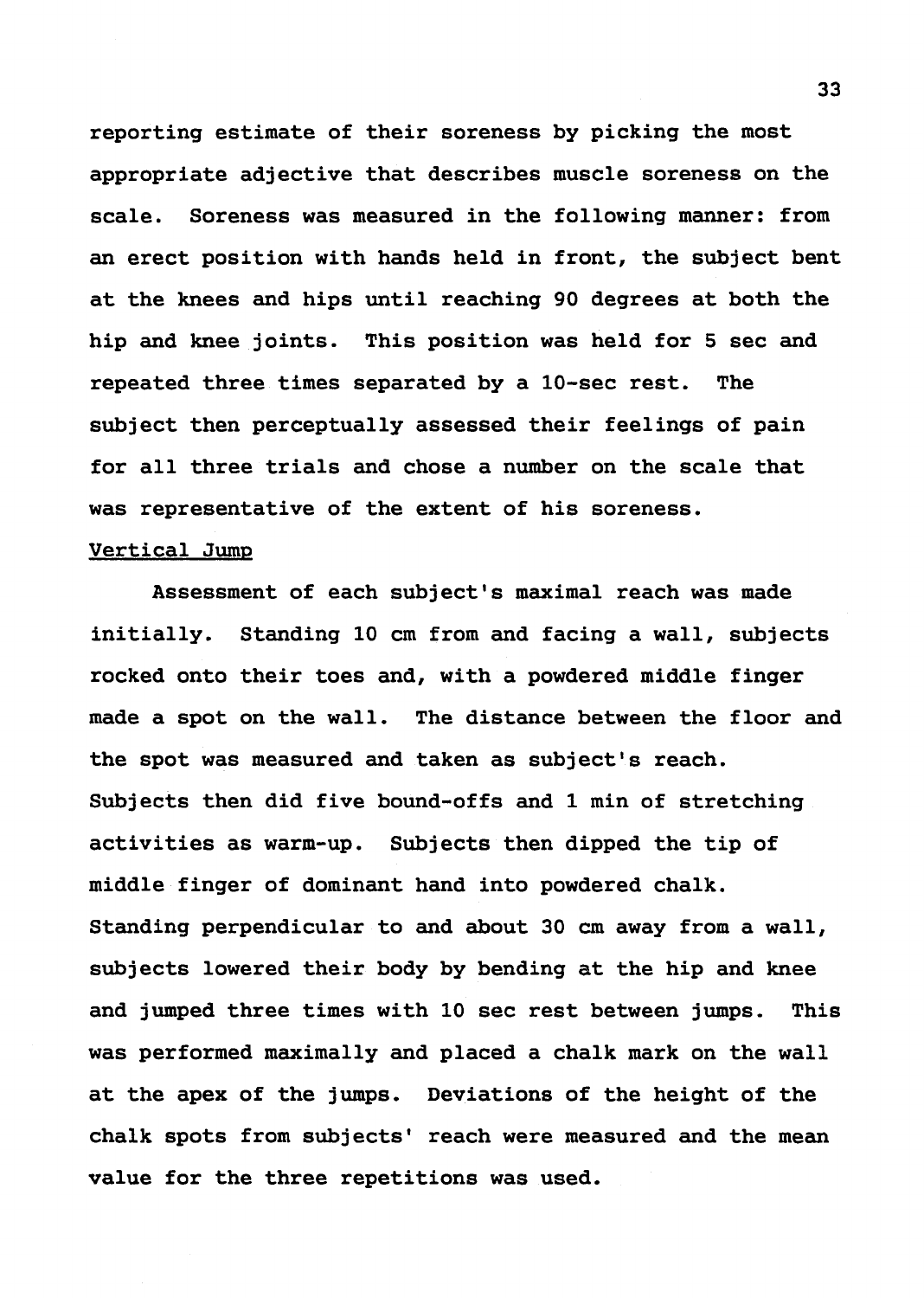## Anaerobic Work Capacity

Muscle work capacity was measured by using a 30-sec Wingate test (Patton & Duggan, 1983). A Monark 814 cycle ergometer (Ergomedics Sweden) with a weighted pan was used. A photocell (Sports Medicine Industries) interfaced with a personal computer was used to count flywheel revolutions. Before each test, the ergometer seat height was adjusted such that at the lowest pedal propulsion the legs are fully extended. Subjects' feet were slotted into stirrups of the pedal and warmed up on the cycle ergometer by gently pedalling for 3 min. Thereafter, subjects were instructed to increase pedalling rate steadily. On reaching maximal pedal rate within 5-10 sec, a weight equivalent to 7.5% of the subject's weight was applied. Subjects were verbally encouraged to maintain maximal effort during the 30-sec test. The weight was then removed while subjects pedalled at low resistance for 3 min to recover.

Three variables were calculated by the computer: (a) maximal power-highest power output within any 5-sec period, (b) work output, and (c) rate of fatigue, the percentage of power drop off. To ensure compliance to the requirements of the study, subjects were directed to complete a general log which asked questions pertaining to the timely ingestion of ibuprofen, abstention from smoking, alcohol, exercise and ingestion of extra NSAIDs. These forms were reviewed for any indicators which might exclude a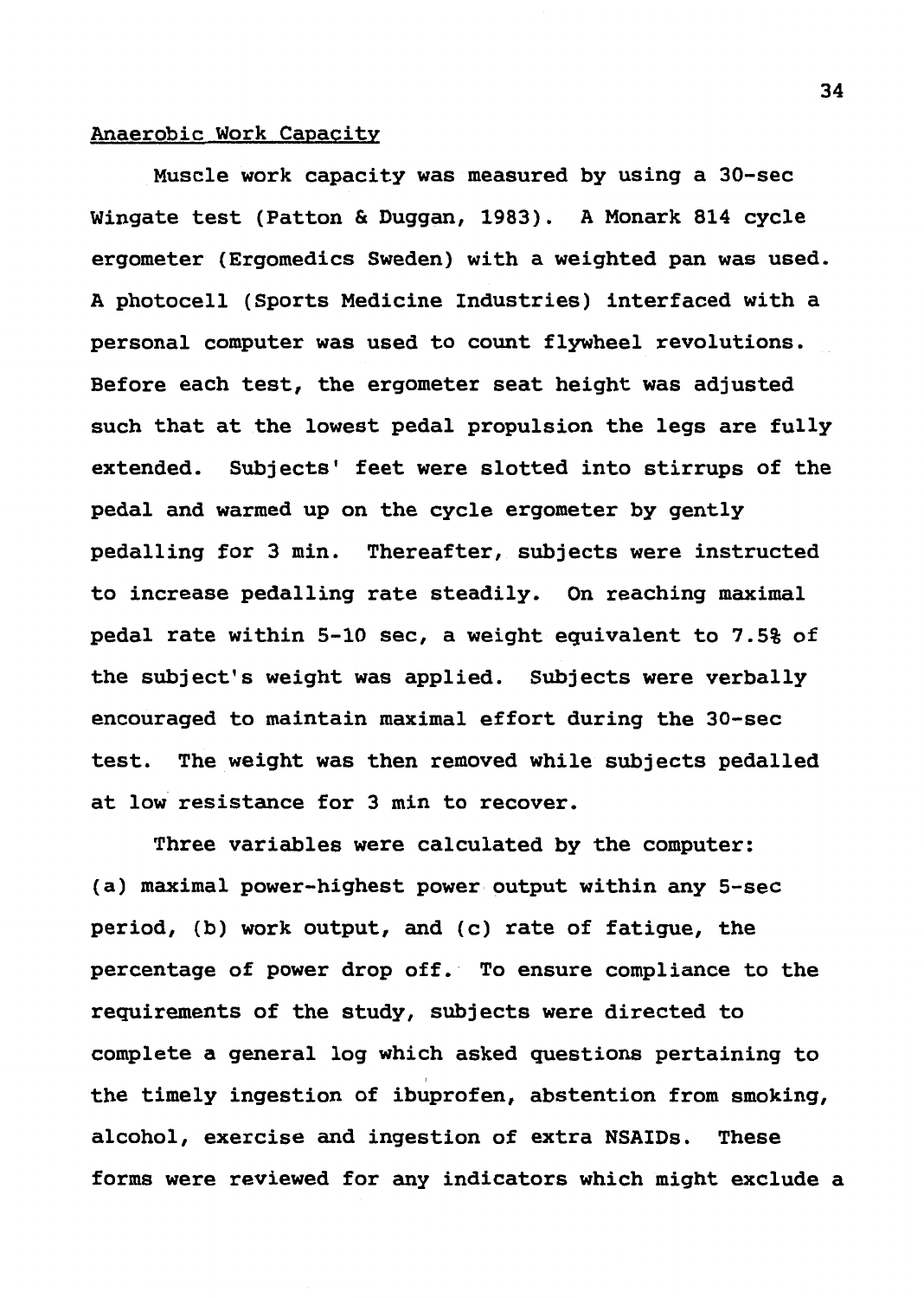given subject from the study. Subjects made second and third visits to the laboratory to go through all but the treadmill protocol at the same times with an interval of approximately 24 hours.

#### Analysis of Data

A multivariate ANOVA with repeated measure on one factor was used to determine the effects of the treatment on muscle soreness and muscle performance and any interaction effect. Level of significance was established at .05. Data were entered into the mainframe computer at the University of Northern Iowa and were analyzed using the Statistical Package for the Social Sciences (SPSS).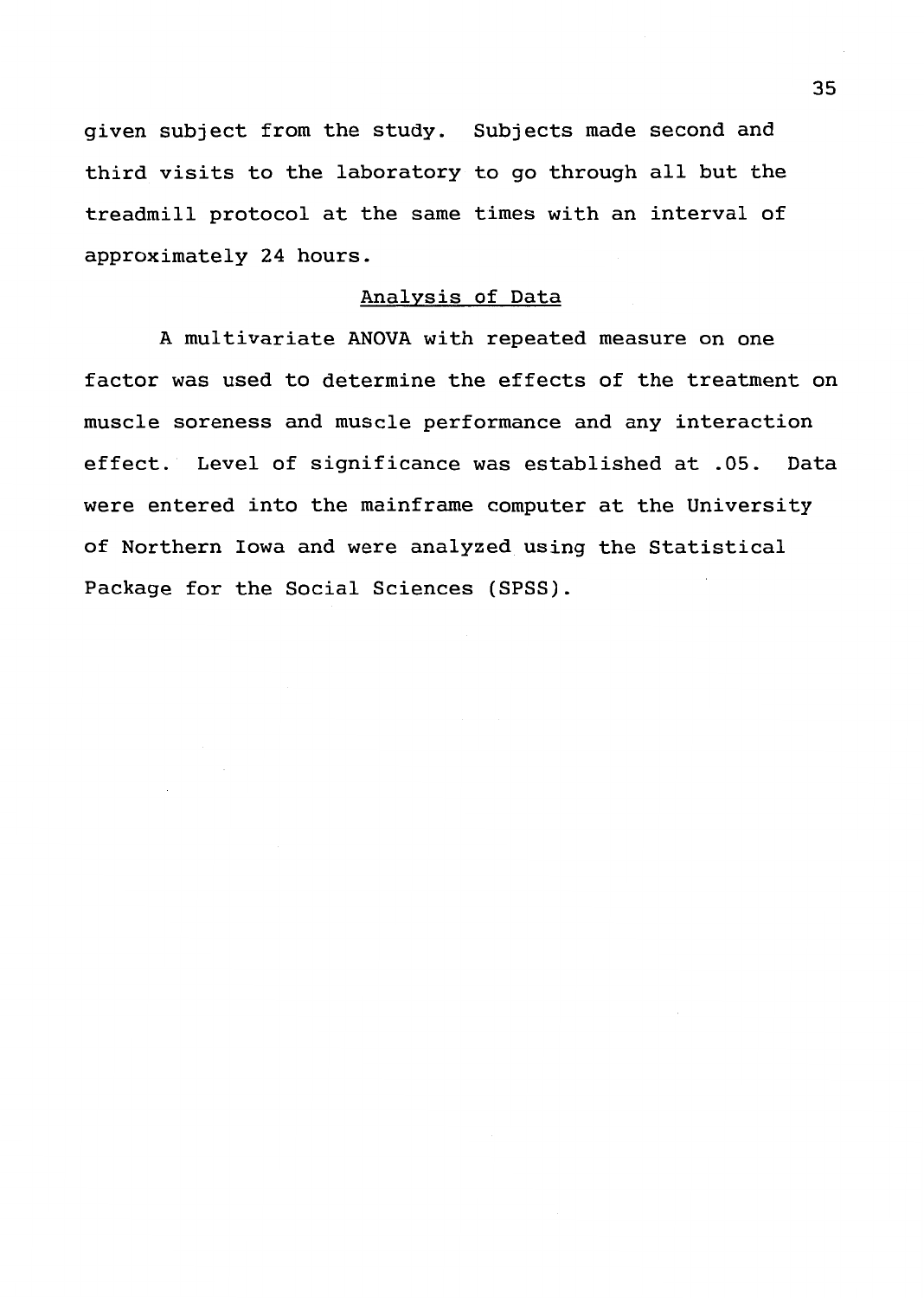#### **CHAPTER IV**

## **RESULTS AND DISCUSSION**

The purpose of the study was to investigate whether ingestion of ibuprofen prior to or after a muscle-damaging exercise would reduce muscle soreness. A secondary purpose was to find out whether ingestion of ibuprofen would restore diminished muscle performance more quickly than without ibuprofen. The primary research hypothesis was that use of ibuprofen before or after the damage-inducing exercise would reduce muscle soreness and diminished muscle performance. Furthermore, prophylactic administration of ibuprofen was hypothesized to cause a greater reduction in soreness and diminished muscle performance.

### Results

Twenty-one subjects completed all parts of the study. The mean age and weight of the subjects completing the study were  $20.3 \pm 1.7$  yr and  $77.4 \pm 7.8$  kg, respectively. Subjects' physical characteristics and raw data are presented in Appendix F. In Table 1 descriptive statistics of subjects at preexercise, 0-hr, 24-hr, and 48-hr postexercise of muscle soreness, fatigue, vertical jump, maximal power, and work capacity are presented.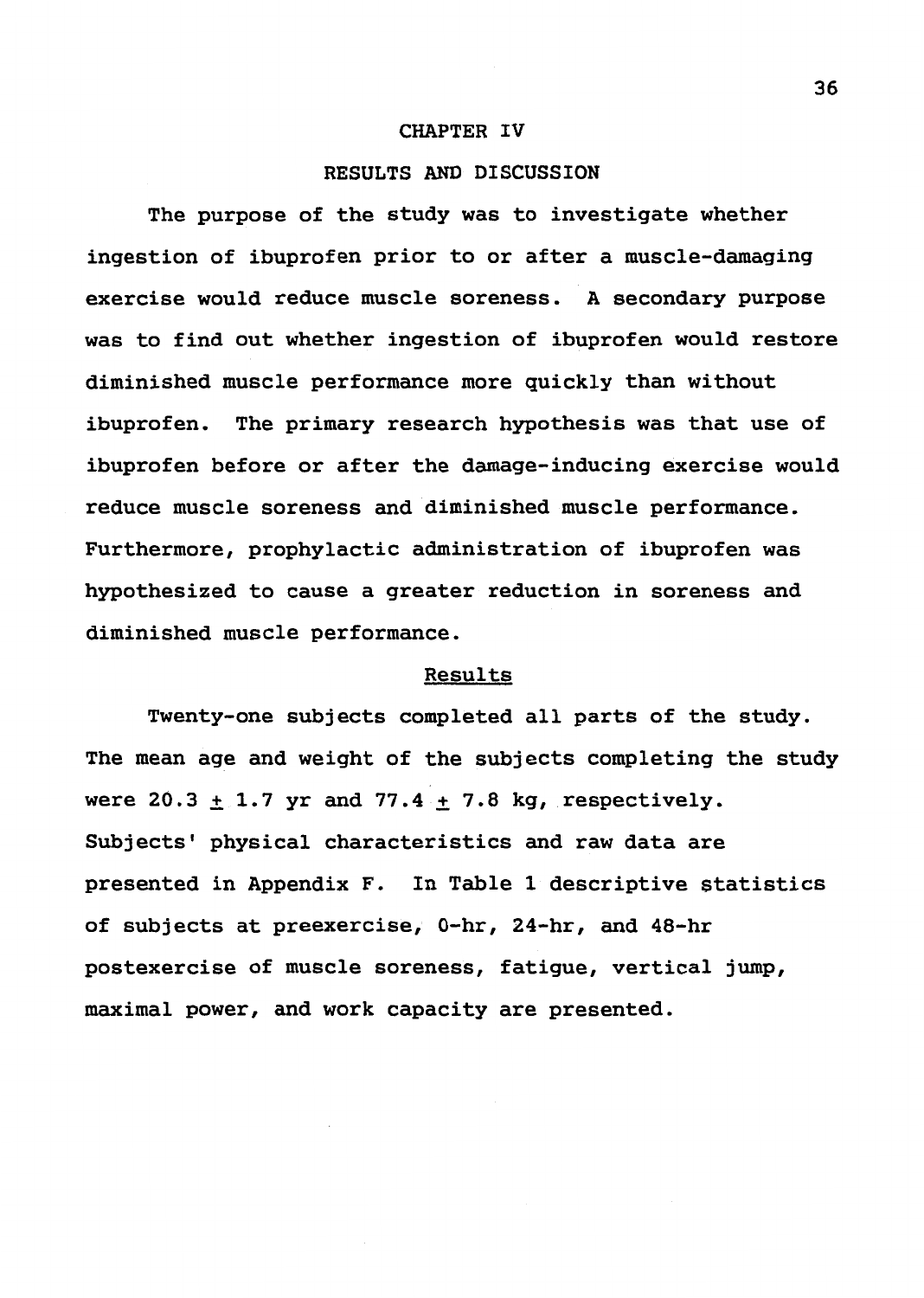## Table 1

Descriptive Statistics of Soreness, Vertical Jump, Maximal Power, and Work Capacity  $(N = 21)$ 

|                             |  | Control Prophylactic Therapeutic                           |                   |  |  |
|-----------------------------|--|------------------------------------------------------------|-------------------|--|--|
| Muscle Soreness (V/A Scale) |  |                                                            |                   |  |  |
|                             |  | PreEx $0.43 \pm 0.79$ $0.29 \pm 0.49$ $0.14 \pm 0.38$      |                   |  |  |
|                             |  | 0 hr 2.29 $\pm$ 0.76* 2.43 $\pm$ 1.51* 2.15 $\pm$ 1.21*    |                   |  |  |
|                             |  | 24 hr $3.00 \pm 1.41*$ 2.29 $\pm 1.50*$ 3.29 $\pm 0.95*$   |                   |  |  |
|                             |  | 48 hr $3.43 \pm 1.62*$ $2.14 \pm 1.35*$ $2.71 \pm 1.38*$   |                   |  |  |
|                             |  |                                                            |                   |  |  |
| Vertical Jump (cm)          |  |                                                            |                   |  |  |
|                             |  | PreEx $43.33 \pm 2.51$ $42.40 \pm 3.73$ $45.90 \pm 4.74$   |                   |  |  |
|                             |  | 0 hr $40.90 \pm 2.26$ $40.15 \pm 3.72$ $42.40 \pm 5.25$    |                   |  |  |
|                             |  | 24 hr $41.24 \pm 2.32$ $40.36 \pm 3.68$ $40.06 \pm 4.90$   |                   |  |  |
|                             |  | 48 hr 41.40 $\pm$ 2.21 41.07 $\pm$ 3.91 41.46 $\pm$ 4.03   |                   |  |  |
|                             |  |                                                            |                   |  |  |
| Fatigue Index (%)           |  |                                                            |                   |  |  |
|                             |  | PreEx 27.09 $\pm$ 12.00 24.13 $\pm$ 9.50 27.67 $\pm$ 7.67  |                   |  |  |
|                             |  | 0 hr $18.37 \pm 10.36$ $24.54 \pm 18.89$ $31.57 \pm 9.88$  |                   |  |  |
|                             |  | 24 hr 35.09 $\pm$ 15.38 29.19 $\pm$ 7.79 36.99 $\pm$ 7.50  |                   |  |  |
|                             |  | 48 hr 26.66 $\pm$ 13.55 36.61 $\pm$ 14.68 30.04 $\pm$ 5.66 |                   |  |  |
|                             |  |                                                            | (table continued) |  |  |

 $\mathbb{R}^{n \times n}$ 

 $\pmb{\cdot}$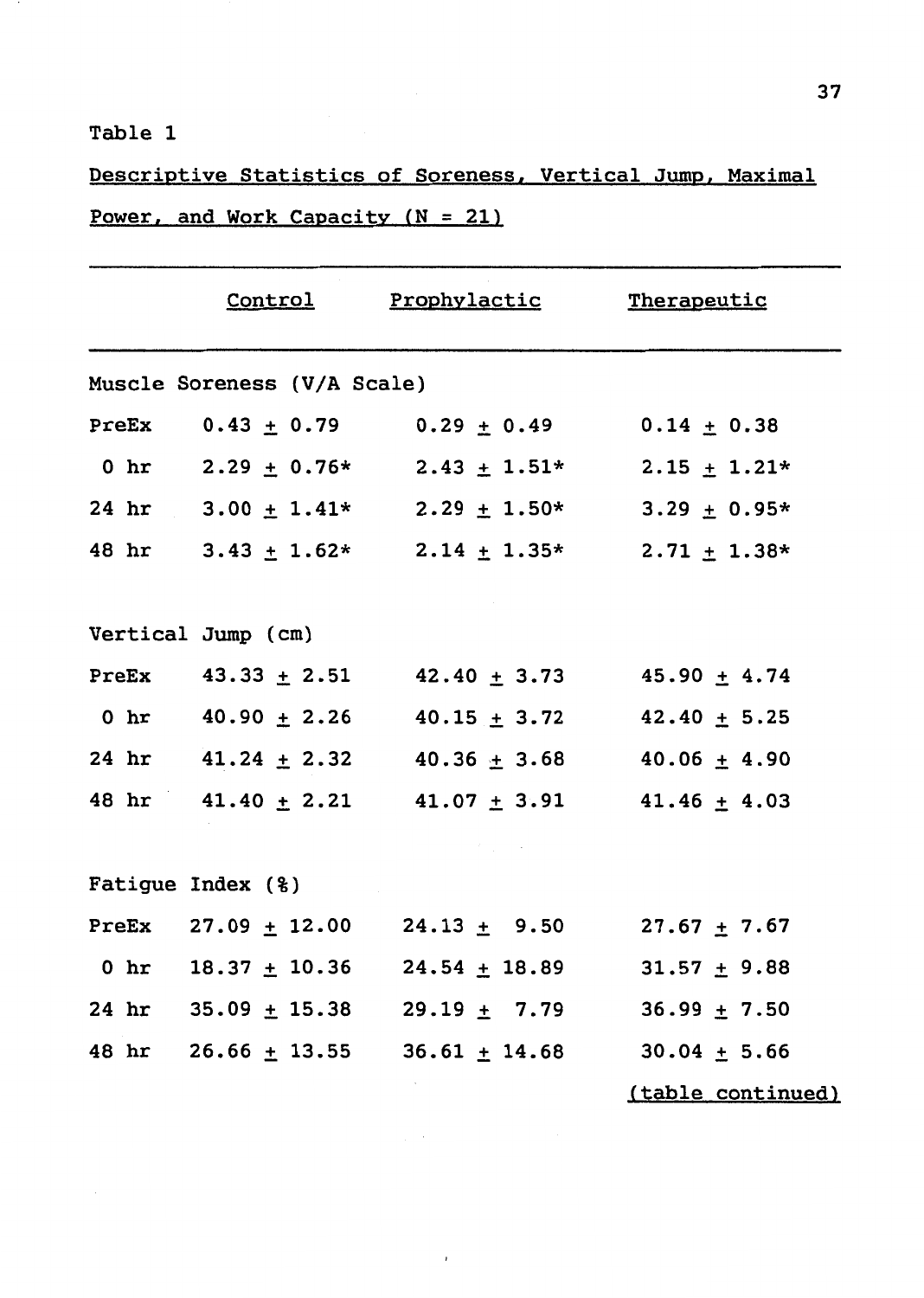|                   | Control                 | Prophylactic                                                     | Therapeutic       |  |
|-------------------|-------------------------|------------------------------------------------------------------|-------------------|--|
| Maximal Power (W) |                         |                                                                  |                   |  |
|                   |                         | PreEx $908.14 \pm 89.32$ $813.43 \pm 53.23$ $857.86 \pm 120.28$  |                   |  |
|                   |                         | 0 hr 834.43 $\pm$ 72.68 833.71 $\pm$ 62.22 844.14 $\pm$ 161.88   |                   |  |
|                   |                         | 24 hr 919.57 $\pm$ 111.75 882.00 $\pm$ 68.75 873.43 $\pm$ 162.19 |                   |  |
|                   |                         | 48 hr 920.43 $\pm$ 97.70 815.29 $\pm$ 103.97 894.71 $\pm$ 180.75 |                   |  |
|                   | Work Capacity (kJ)      |                                                                  |                   |  |
|                   | PreEx $23.57 \pm 17.53$ | $21.56 \pm 16.44$                                                | $22.53 \pm 36.62$ |  |
|                   | 0 hr 22.84 $\pm$ 18.30  | $22.55 \pm 18.73$                                                | $20.37 \pm 21.64$ |  |
|                   |                         | 24 hr 23.43 $\pm$ 34.39 22.62 $\pm$ 17.34                        | $21.57 \pm 47.64$ |  |
|                   |                         | 48 hr 24.34 $\pm$ 24.45 20.59 $\pm$ 28.73                        | $22.86 \pm 52.09$ |  |

Note. There were no significant main or time effects between the treatment and control groups  $(p > .05)$ . \*=Significantly different from preexercise values  $(p \lt .05)$ .

PreEx = Preexercise.

### Muscle Soreness

In all groups, muscle soreness significantly increased after the exercise protocol for all postexercise periods compared to preexercise values. However, there were no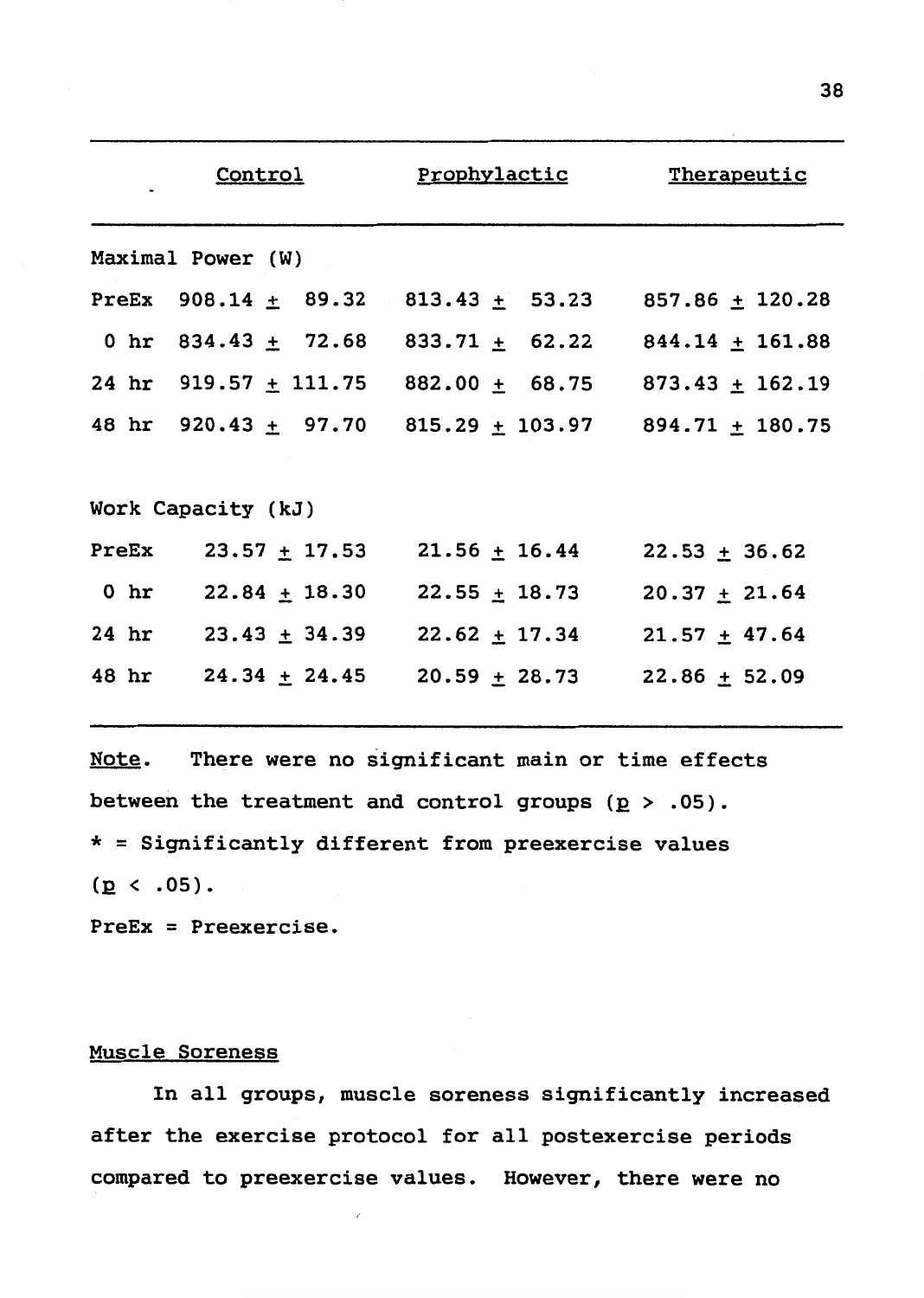significant differences at any of the preexercise and postexercise measuring times between treatment and control groups.

#### Fatigue Index

Preexercise and postexercise changes in fatigue index did not show any significant differences between treatment and control groups.

#### Vertical Jump

At all measuring times, vertical jump values between treatment and control groups were not significantly different.

#### Maximal Power

At preexercise and all postexercise measuring times, there were no significant differences between treatment and control groups.

#### Work Capacity

Postexercise changes in work capacity from baseline values were highly variable. Work capacity at Ohr and 24-hr postexercise, relative to preexercise, decreased in the control and therapeutic groups. In the prophylactic group however, work capacity increased above preexercise value. At 48-hr postexercise, a reverse of the situation was observed. In spite of these inconsistencies and variabilities, there were no significant differences in work capacity of the treatment and control groups at all measuring times.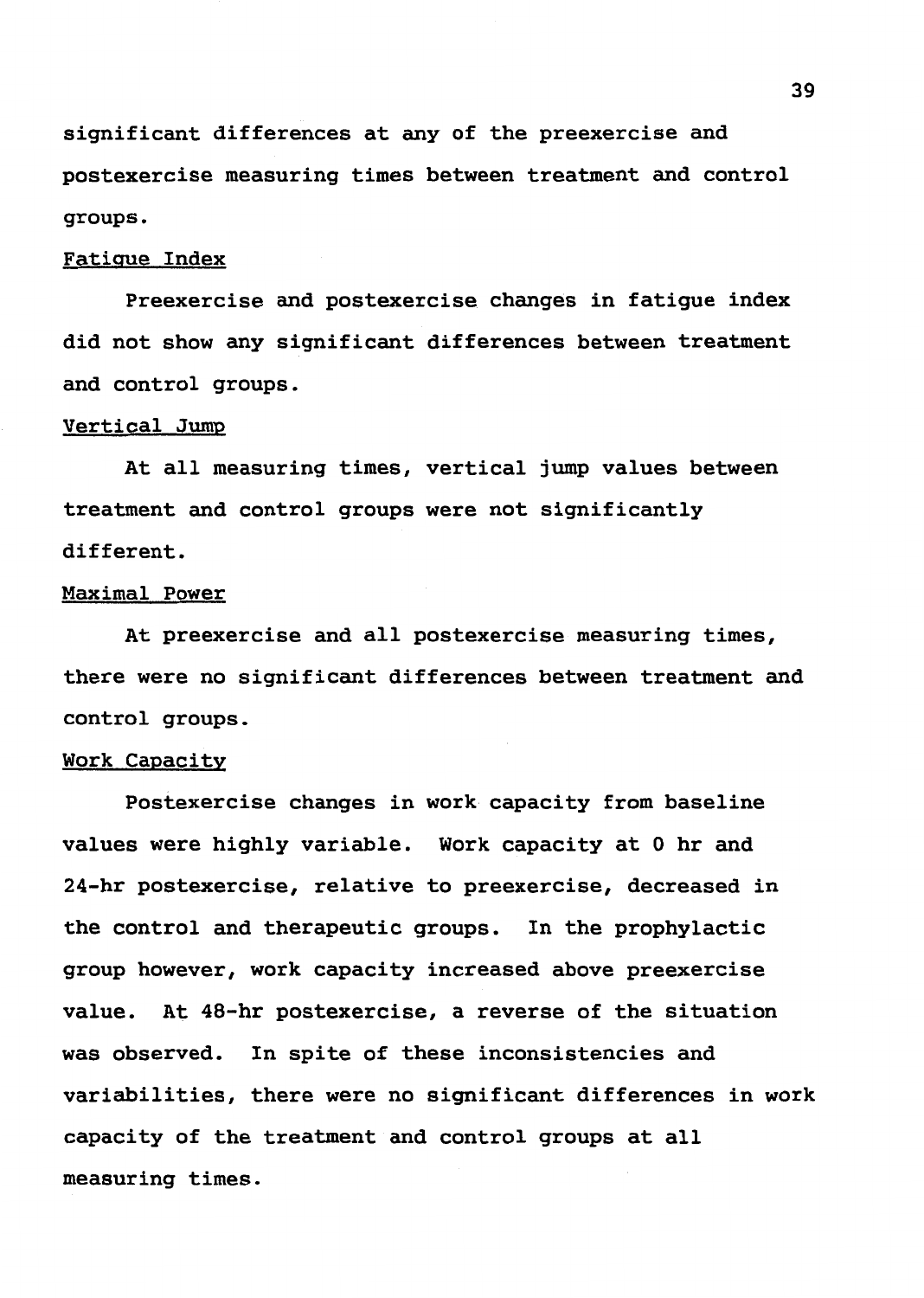#### Discussion

The present study was designed to measure two conditions of ibuprofen administration to test its effectiveness in reducing muscle soreness and restoration of diminished muscle performance following a damage-inducing exercise. A 2,200-mg prophylactic administration of ibuprofen ingested over 24 hr was intended to ensure peak plasma level of ibuprofen before exercise (Pyne, 1994). The therapeutic administration was given 24-hr postexercise and was hypothesized to prevent further damage from occurring.

The present study failed to demonstrate the effectiveness of ibuprofen in reducing muscle soreness and diminished muscle performance. The findings are in agreement with the conclusions of other studies. Donnelly Maughan, and Whiting (1990) found ibuprofen ineffective in the treatment of DOMS or muscle strength loss at a total dosage of 8,400 mg over 24 hr. Also, Kuipers et al. (1985) concluded that flurbiprofen, an ibuprofen-related drug, was ineffective in the treatment of DOMS. The lack of treatment effect by ibuprofen could be attributed to a combination of at least two factors.

First, Gracely and Kwilosz (1988) have suggested that subjectjve assessment of pain is associated with a flaw termed as scaling error. From their view, repetitive use of the same soreness scale has the potential to provide subjects with the same category or part of a line or to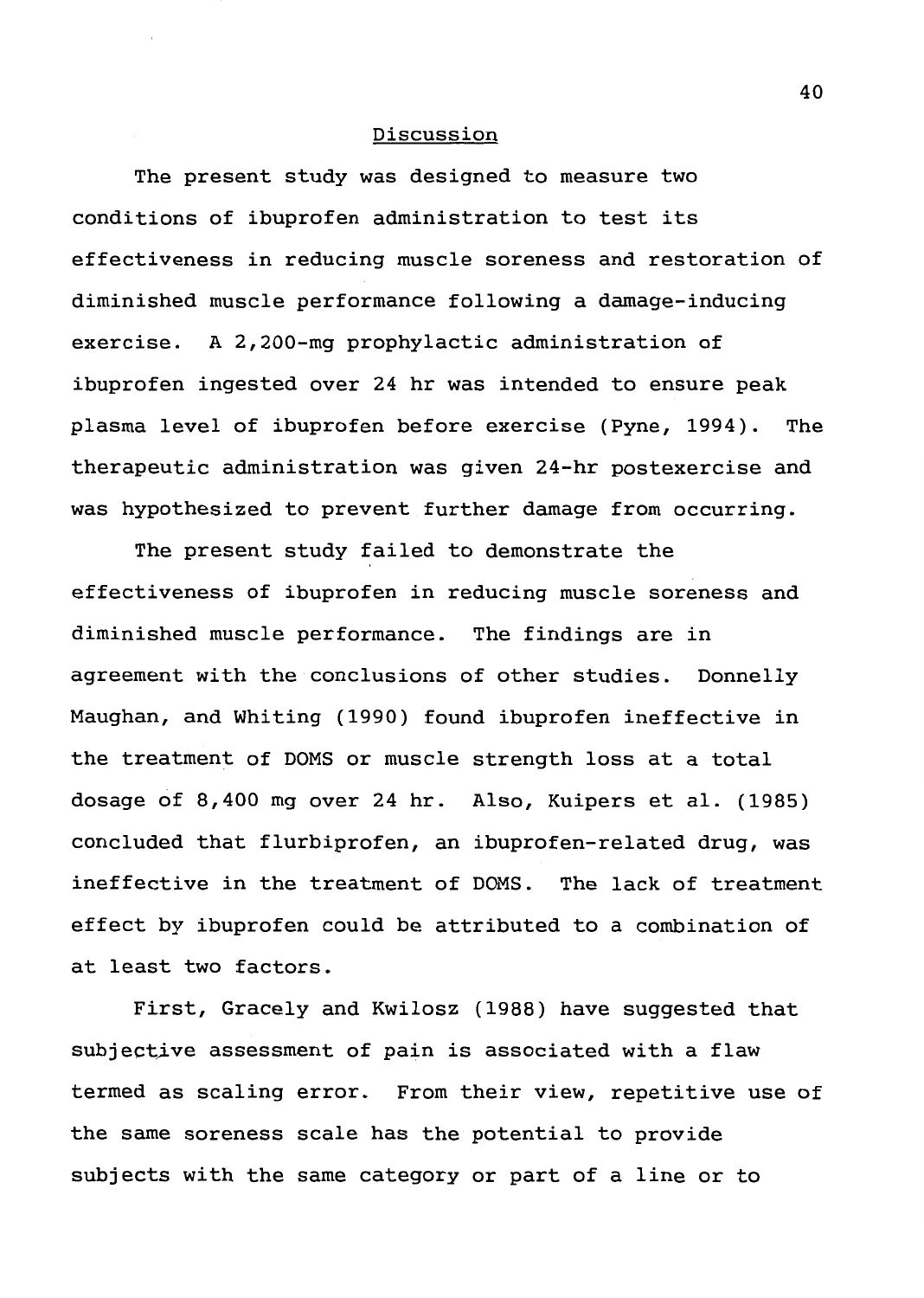remember past specific response. They did not, however, indicate any likelihood of differences in pain measurement due to the flaw. They further argue that since pain sensation has both sensory and physiologic components, a more versatile instrument should be designed to measure DOMS. Contrary to expectations, all three groups in this study had some level of soreness at preexercise time. This likely implies that some bodily discomfort other than soreness was being measured.

Second, the period of soreness evaluation may not have been long enough for any distinct intergroup differences to be observed in subjects in the postexercise period. It is possible that, beyond 48-hr postexercise, the rate of muscle soreness decrease in the treatment group could be faster than in the control group. Even though the prophylactic group ingested an initial 600 mg of ibuprofen 1 hour prior to the treadmill run, no marked effect was observed on muscle soreness and muscle performance.

Whereas dosage has a potential influence on the level of muscle soreness in human subjects, McCormack and Brune (1991) suggested that when administering NSAIDs, the target pain must be intense enough to significantly distinguish perceived soreness of the treatment group from placebo group. To date, studies which tested ibuprofen for its effectiveness in regressing DOMS are inconclusive in their findings. At 500 mg, diclofenac, an ibuprofen-related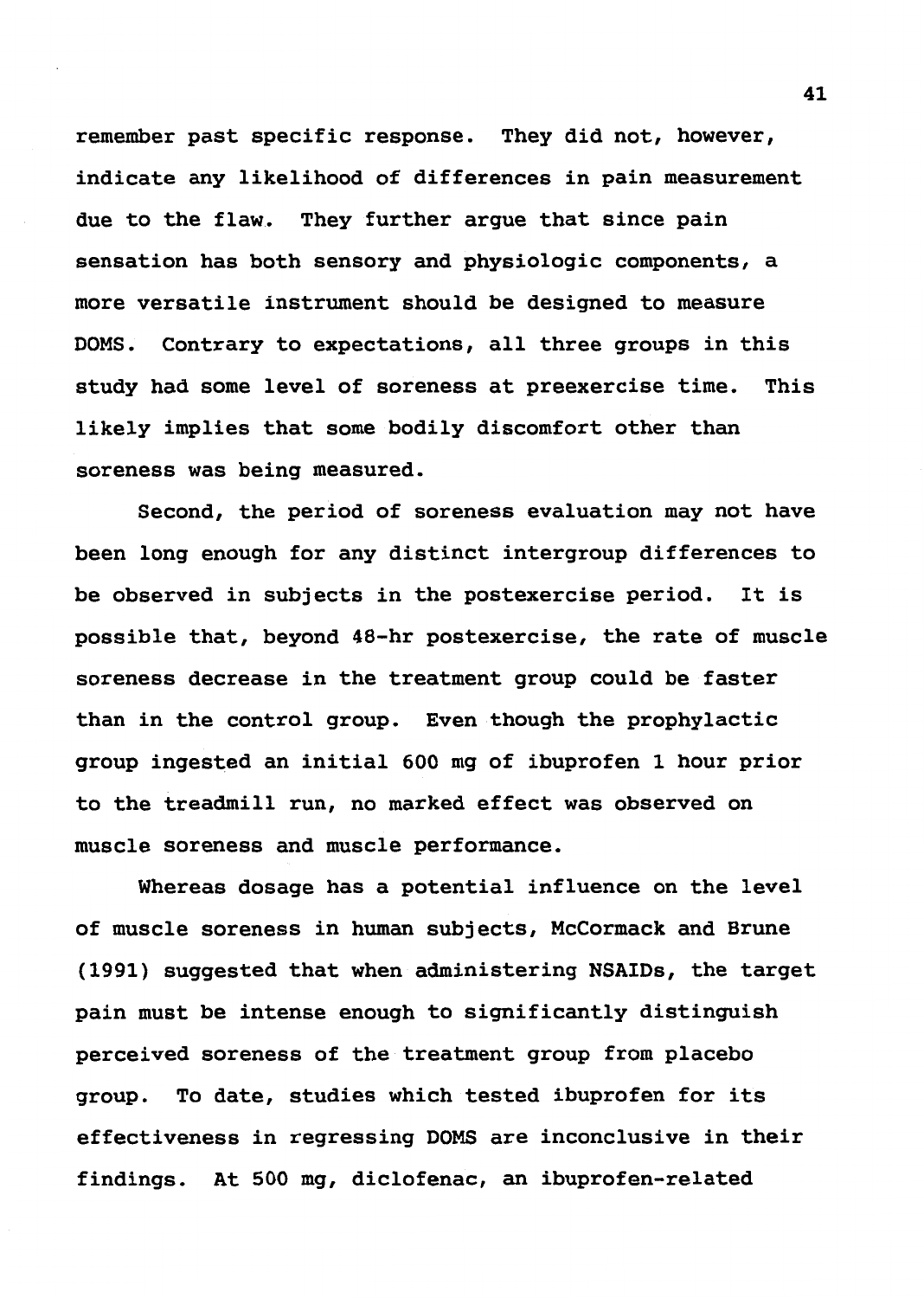NSAID, was effective in reducing soreness at specific spots in humans (Donnelly, McCormick, Maughan, Whiting, & Clarkson, 1988). Hasson et al. (1993) administered a total of 1,200 mg/day of ibuprofen in a study and found it effective in reducing both muscle soreness and diminished muscle performance.

Additional factors that could possibly cause lack of treatment effect are the exercise protocol employed, duration of exercise bout and dosage/duration interaction of drug administration. As evidence, Hasson et al. (1993) found ibuprofen effective in reducing both muscle soreness and diminished muscle performance. Subjects performed stepups in which lowering the body was done on one leg to induce muscle soreness. Because this movement is not as common in human motion as running exercise, it may have caused greater damage than from the 30-min downhill running utilized in the present study. This was supported from the lack of difference between preexercise and postexercise values of the fatigue index and work capacity.

Exercise duration poses a critical factor in determining extent of damage. Kuipers et al. (1985) had subjects perform eccentric cycling for 30 min at 80% of maximal oxygen uptake. Later, subjects performed the same activity for 45 and 60 min. In subjects who performed for 30 min, histological examination did not show any inflammation. Subjects in the 45-min and 60-min exercise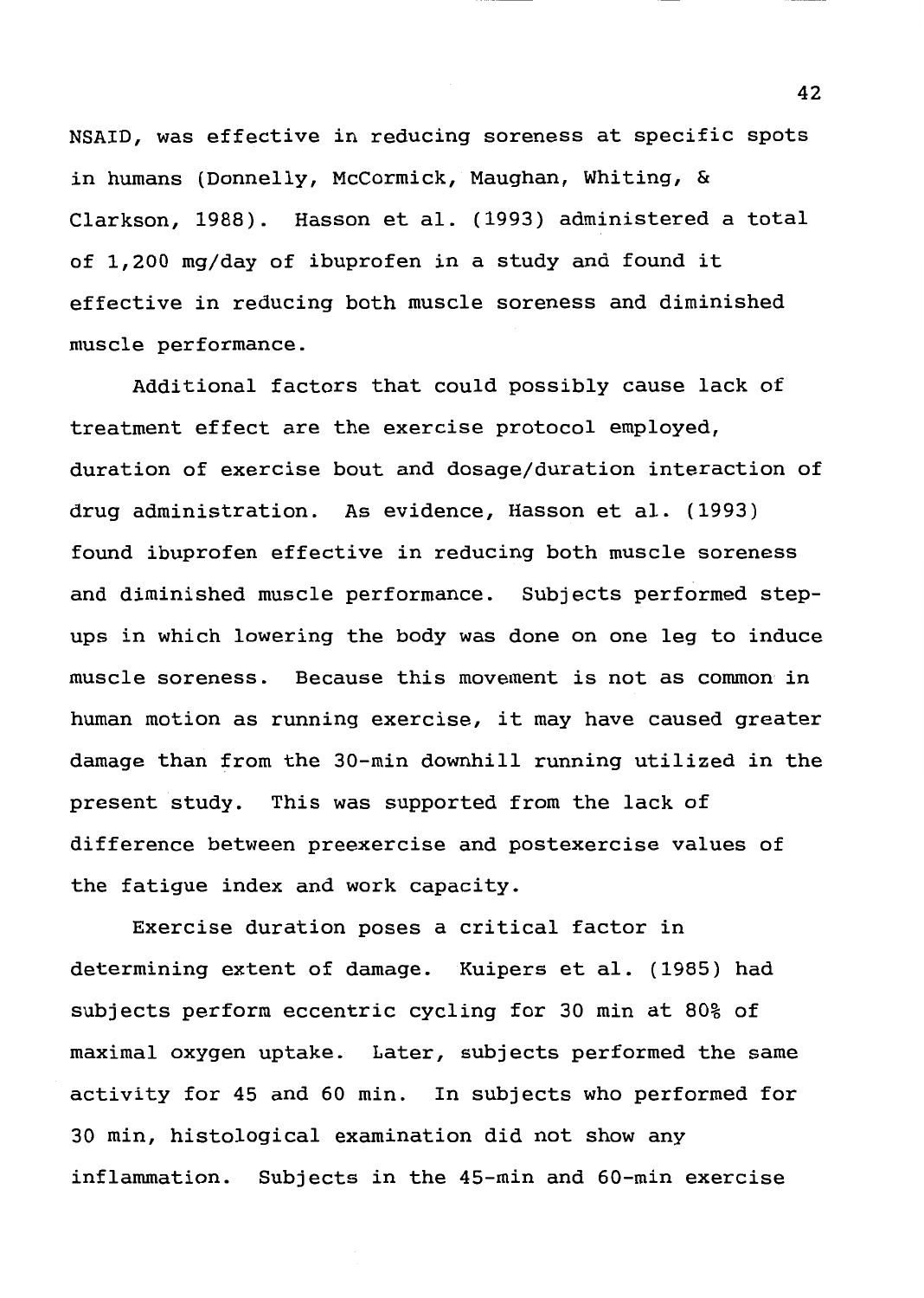bouts groups however, showed inflammation. Similarly, Schwane and Armstrong (1983) noticed pronounced enzyme release, a marker of sarcolemma damage, in subjects who performed downhill running for 45 min but not after 30 min. Since the present protocol lasted only 30 min, it is possible that the duration and/or intensity were not enough to induce sufficient tissue damage.

Dosage/duration interaction of drug administration seems a more reasonable factor to consider in attempting to establish lack of treatment effect of a drug. Considering dosage or duration of treatment alone there is seemingly little certainty about what impact each factor could exert on DOMS and diminished muscle performance. It is therefore reasonable to concede that a more versatile factor would be a combination of the two. Credence to this view is given in a study by McLatchie et al. (1985). The study was designed to justify the benefits for the use of NSAIDs in injuries which when left untreated would eventually heal. In the 3 day study, 144 sport persons who had sustained Grade 1 (mild stretching of the ankle ligament with no instability) or Grade 2 injury (moderate sprain with incomplete tear and mild instability) were randomly assigned to ibuprofen groups, 600 mg/4 daily; 1200 mg/2 daily and placebo ibuprofen group. Subjects were assessed at Day 1, Day 3, and Day 7 for joint tenderness, muscle movement, overall severity, and match fitness. Even though the results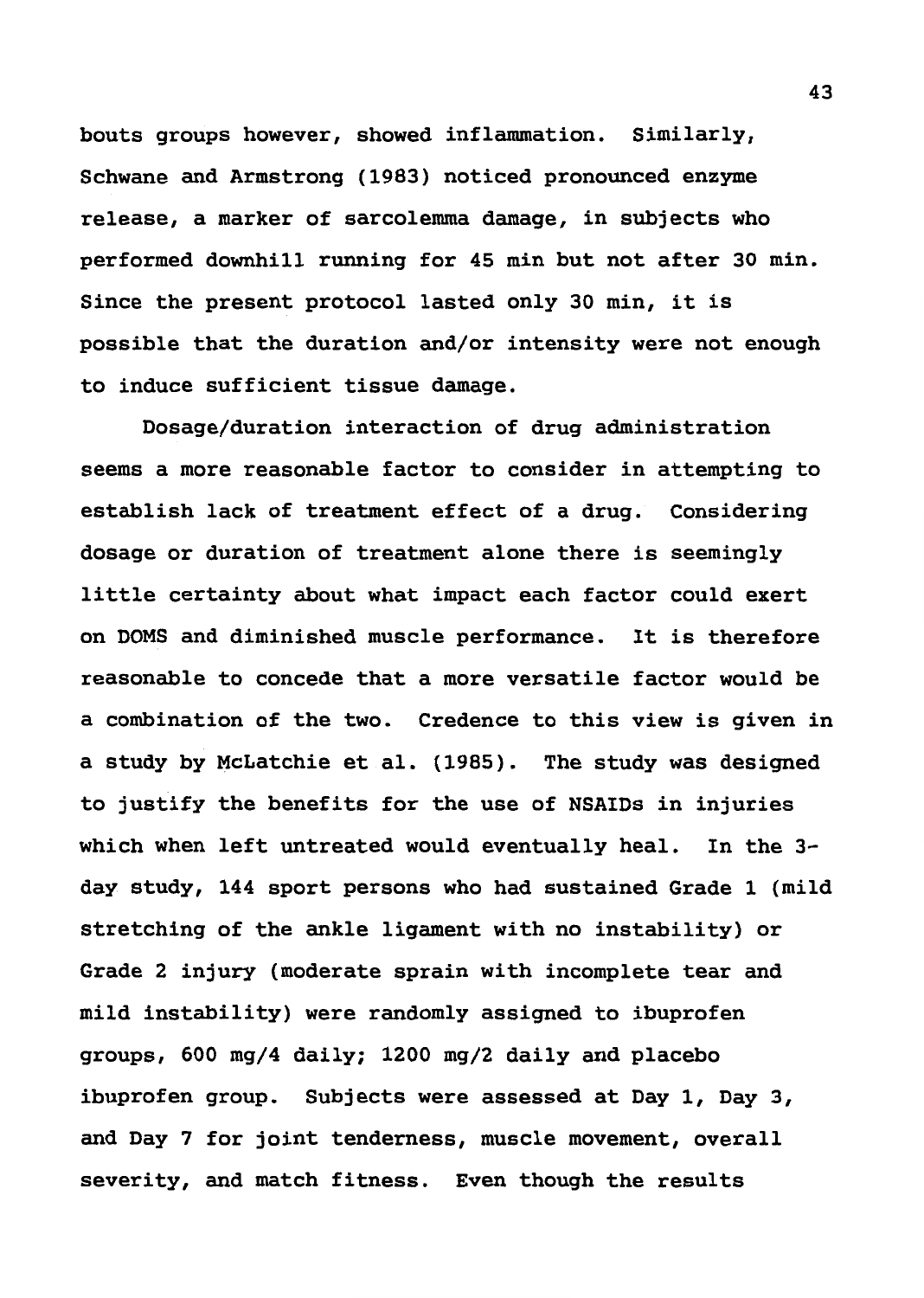indicated significant treatment effect in both active treatment groups, the 4 times daily group was superior. Relating to the findings, this suggest that the dosage utilized in the current study was insufficient to reduce soreness.

Results from the vertical jump, fatigue index, maximal power, and work capacity tests fluctuated considerably from preexercise values. This is very misleading, yet, does not conceal probable reasons underlying the lack of treatment effect on performance. In the present study, vertical jump in the respective groups declined from preexercise values at all postexercise times which implies that the exercise bout had affected performance. Supportive of this, two subjects randomly chosen had increased thigh circumferences at 24-hr postexercise. The fatigue indexes for the control group at 0-hr and 48-hr postexercise were not significantly lower than preexercise levels.

An interesting phenomenon that this study did not observe is a second loss in force in mice as reported by Faulkner et al. (1993). They reported that the second loss of force in the postexercise period might be related to DOMS. Faulkner et al. (1993) believed that the initial loss in force could be a factor of mechanical injury and fatigue. They also suggested that a second biochemical injury occurs to the muscle as a result of the phagocytic activity at the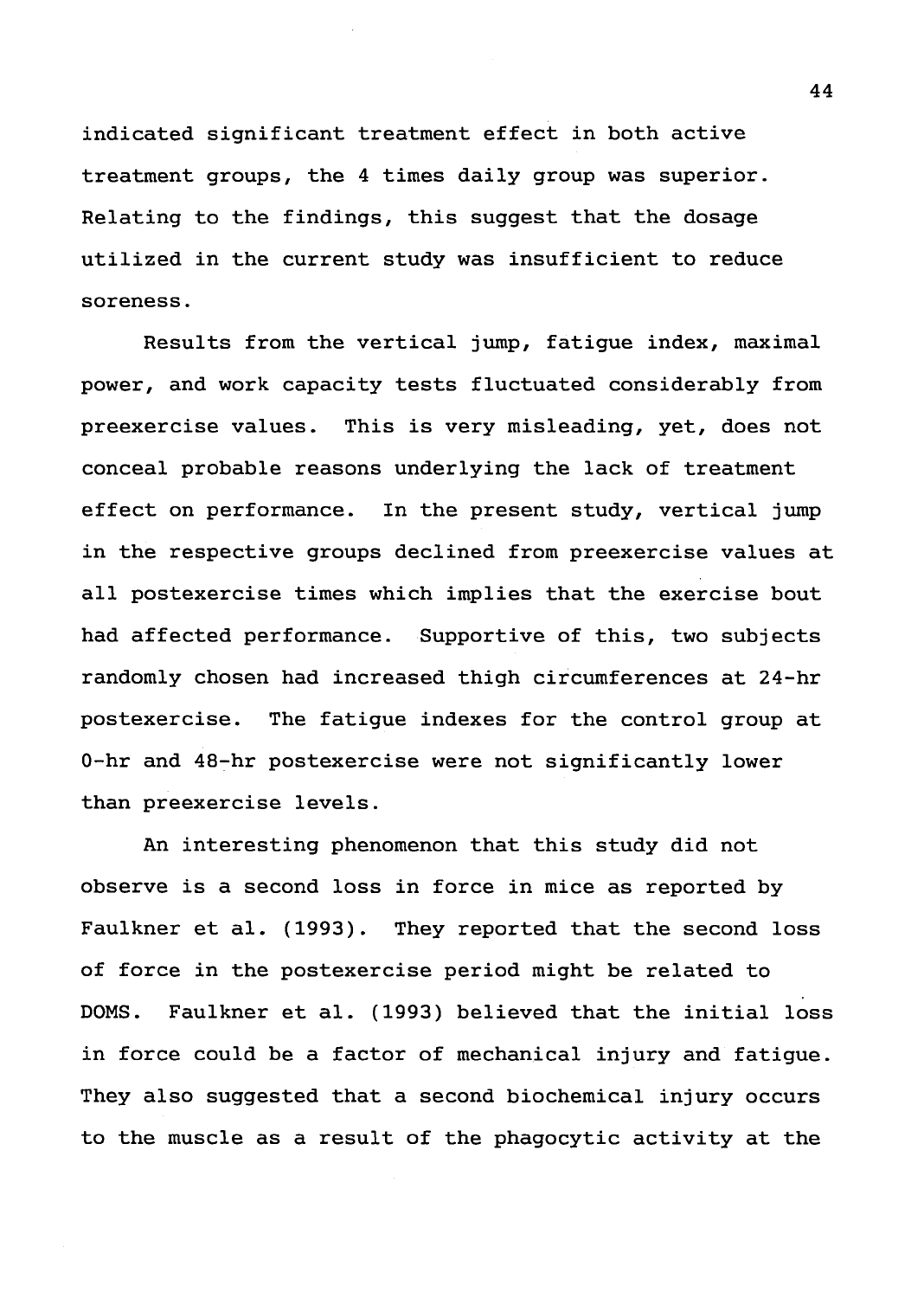site of original damage possibly causing deterioration in the muscle fiber resulting in loss of force.

Perhaps the most surprising findings of this study is a seemingly lack of relationship between the fatigue index and maximal power. In all groups, fatigue index was greater at all postexercise times except for the control group at 0-hr and 48-hr. However, the postexercise increases of the fatigue index did not correspond to the postexercise decrements in maximal power. The correlation coefficients for fatigue and maximal power for the four measuring times were as follows: preexercise  $(r = .291)$ , 0 hr  $(r = .959)$ , 24 hr  $(r = .248)$ , and 48 hr  $(r = .138)$ .

If the exercise protocol in the present study did not cause sufficient damage, then a possible speculation that can be made is that damage which results in ultrastructural disorganization in fiber may be a more potent factor in determining muscle function. The speculation is based on the assumption that the intensity and duration of the exercise protocol were not enough to cause sufficient damage to the muscle fibers even though some level of soreness was experienced, postexercise levels of muscle performance remained higher. It is possible that if the exercise protocol had caused maximal structural damage to the muscles, force production could have been impaired. In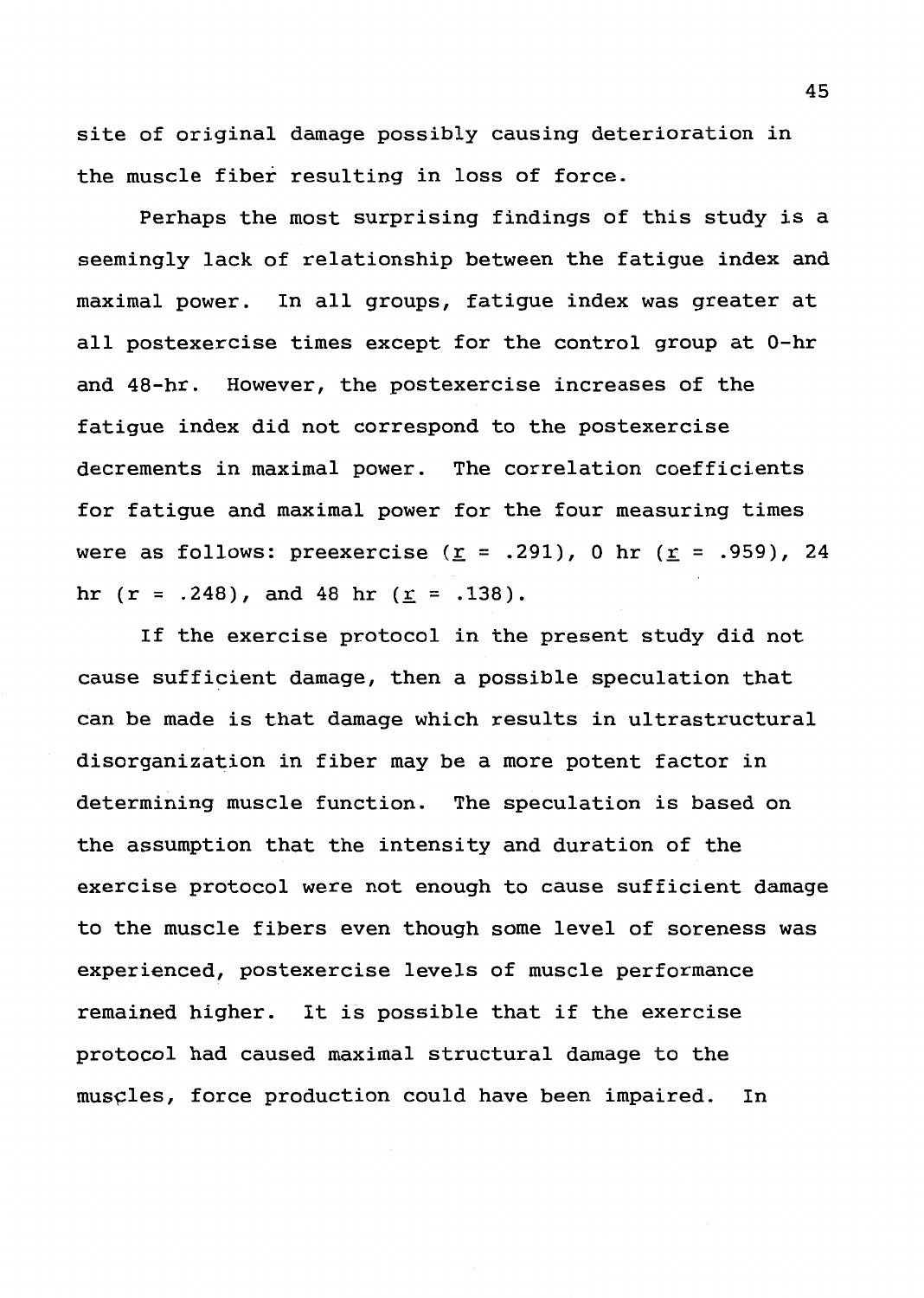summary, the findings of this study failed to support the capability of ibuprofen in reducing muscle soreness and diminished muscle performance at a dosage of 2,200 mg/24 hr.

 $\sim$   $\sim$ 

 $\mathcal{O}_{\mathcal{C}}$ 

 $\sim$   $\mu$ 

 $\bar{z}$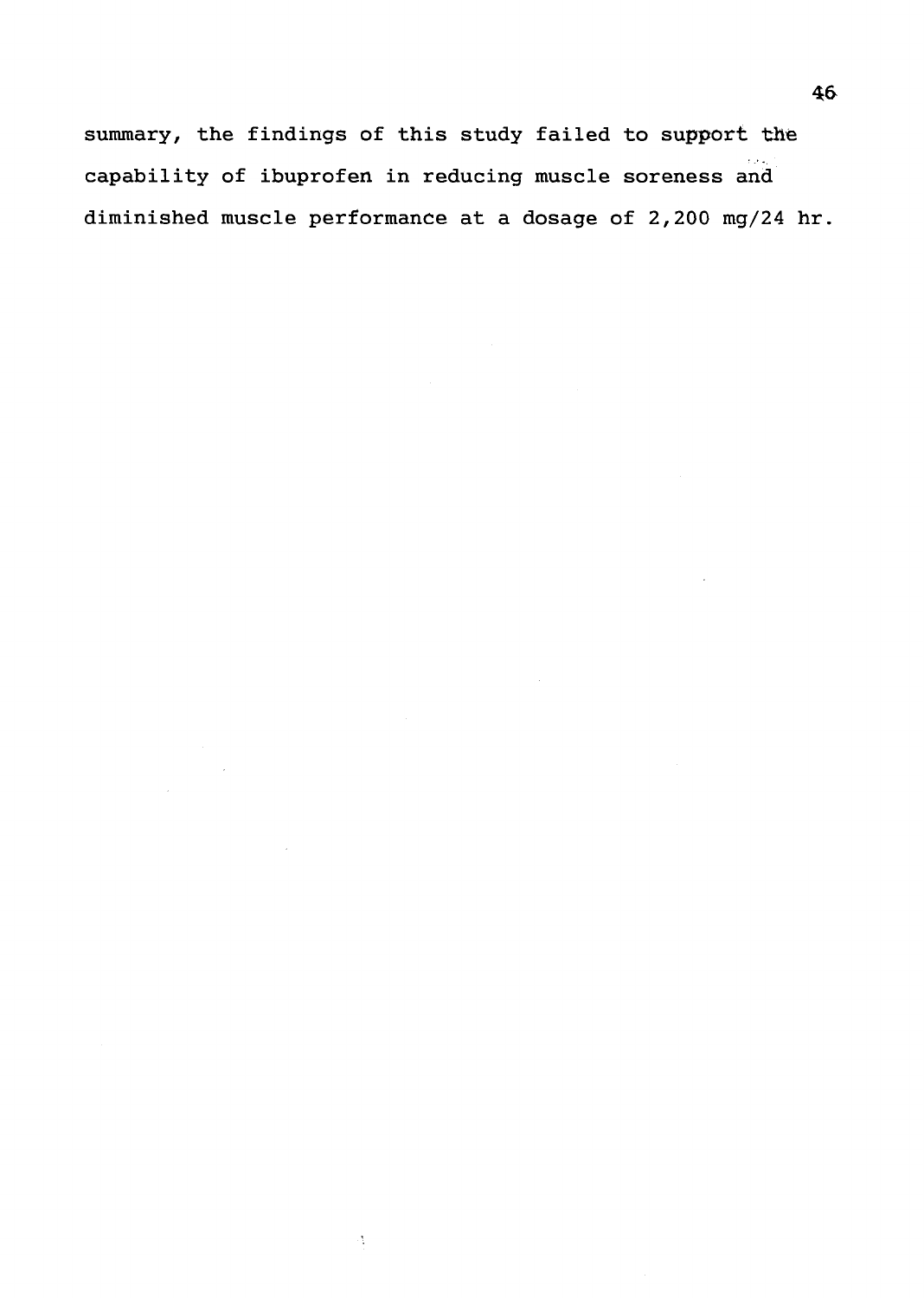#### CHAPTER V

# CONCLUSIONS, IMPLICATIONS, AND RECOMMENDATIONS FOR FURTHER STUDIES

The purpose of this study was to investigate whether the ingestion of ibuprofen before and after a muscledamaging activity would reduce exercise-induced muscle soreness. A second purpose was to investigate whether the ibuprofen would greatly cause decrements in diminished muscle performance. Thirdly, the study investigated which of the two modes of drug administration, prophylactic and therapeutic, is superior in reducing soreness and diminished muscle performance.

#### Conclusions

Based on the results of this study, the researcher concluded that:

1. Ibuprofen at a total dosage of 2,200 mg/day does not diminish DOMS up to 48-hr postexercise.

2. Ibuprofen does not help·restore muscle performance more quickly in treatment group than in control group following a 30-min downhill (-10% grade) treadmill run.

3. Prophylactic treatment was not superior to either therapeutic or control in reducing DOMS and restoring muscle performance.

## Implications

From the results of this study, it could be suggested that the use of ibuprofen, a common practice among athletes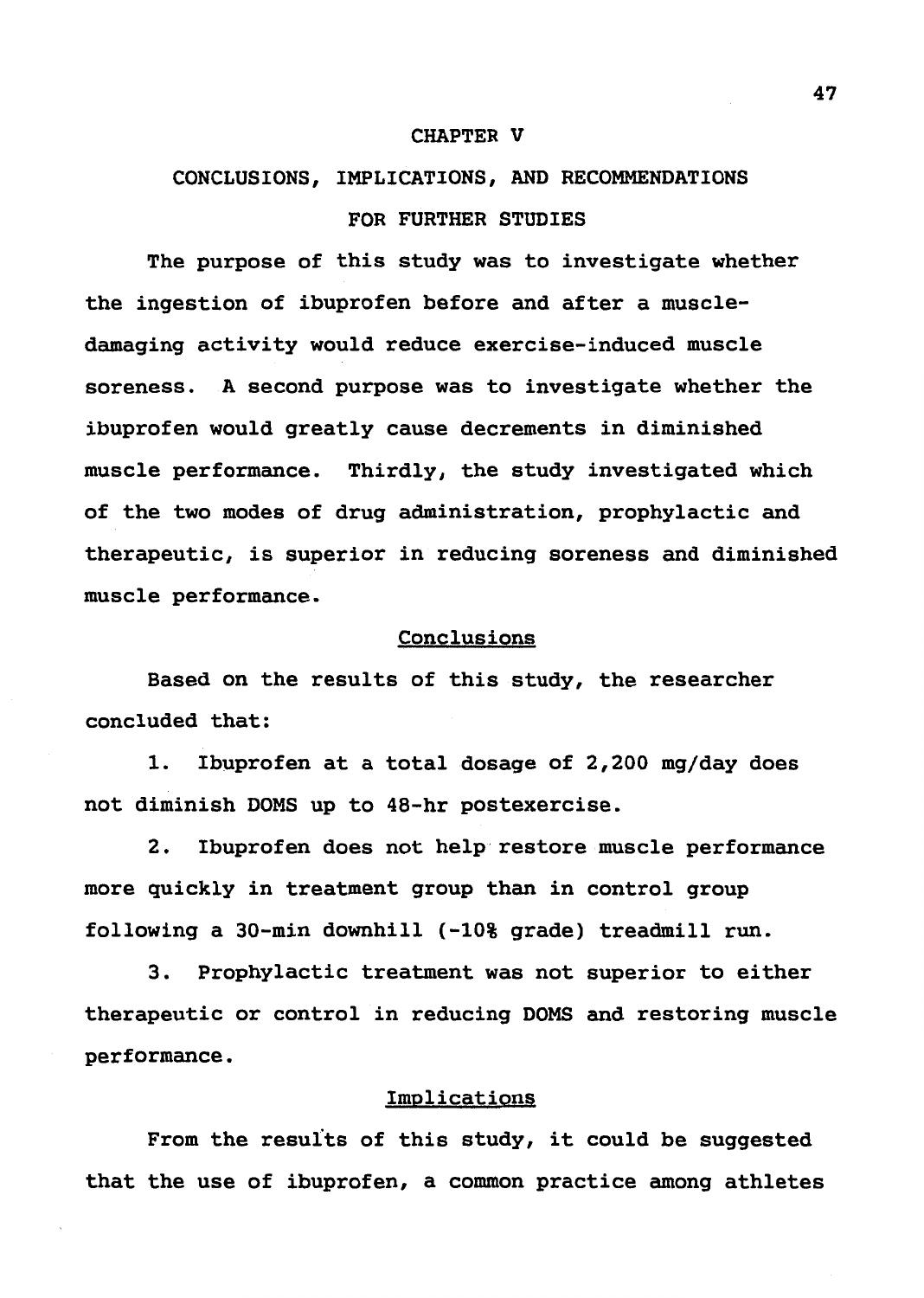may not, after all, be beneficial for purpose of reducing DOMS and restoring muscle performance.

## Recommendations for Further Study

Based on the results of this study, the following recommendations for repeated studies are made:

1. The use of a larger sample size so as to attain a threshold point where group differences in treatment if any, would be distinct.

2. The employment of a more standardized and objective soreness measuring instrument in assessing muscle soreness.

3. Use of an additional questionnaire that would incorporate both the affective and sensory components to pain (Gracely & Kwilosz, 1988).

4. Use of homogeneous subjects. Test for similarities in physical characteristics in terms of age of age, sex athletic level and skill should be conducted prior to participation (Bar-Or, 1987).

5. Increased dosage and longer period of ibuprofen administration.

6. Extension of postexercise period of testing and data collection must be made to ensure that a point is reached where group difference in response to treatment become distinct.

7. Employment of a more intense and longer duration exercise is recommended.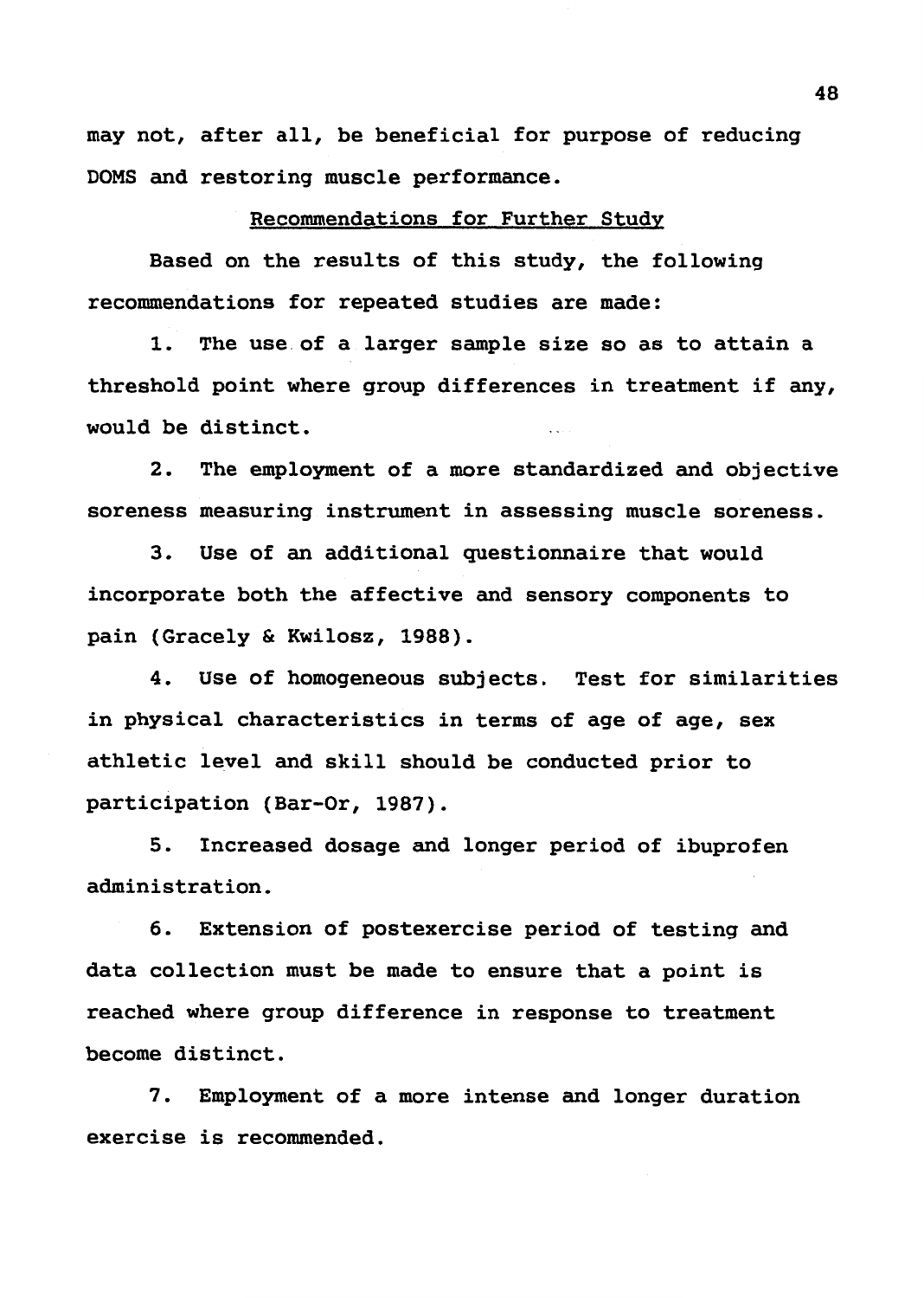8. Assessment of muscle performance should be done side-by-side with muscle biopsy in order to measure changes in performance against any possible morphological irregularities and changes in blood variables like creatine kinase. In this way, questionable trends in performance and soreness can be matched against possible instrumental and sampling errors.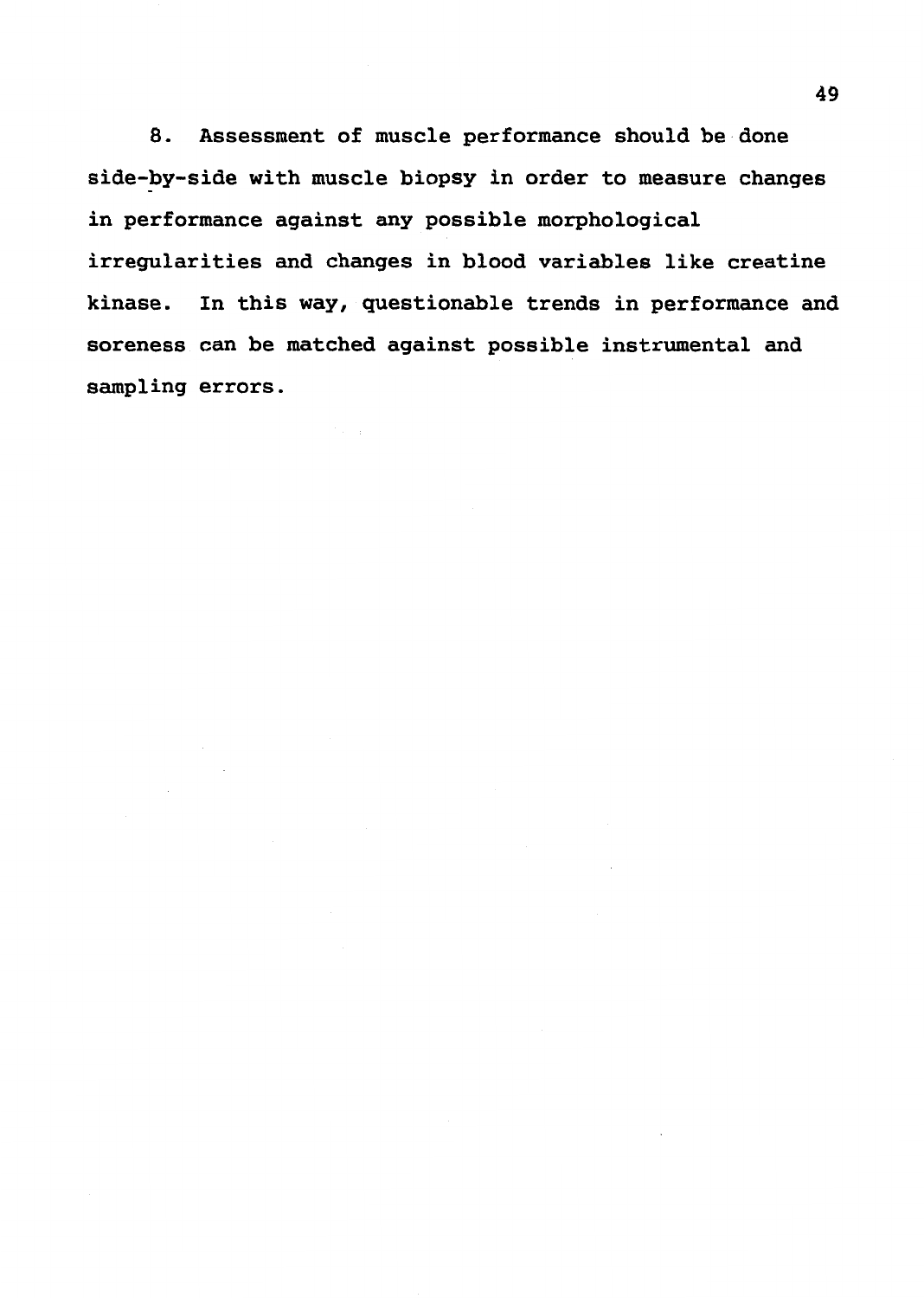#### REFERENCES

- Abraham, W. M. (1977). Factors in delayed muscle soreness. Medicine and Science in Sports,  $9(1)$ , 11-20.
- Abramson, S., Edelson, H., Kaplan, H., Ludewig, R., & Weissmann, G. (1984). Inhibition of neutrophil activation by nonsteroidal anti-inflammatory drugs. American Journal of Medicine, 7(4B), 3-6.
- Abramson, S., & Weissmann, G. (1989). The mechanism of action of nonsteroidal anti-inflammatory drugs: Review. Clinical and Experimental Rheumatology, *2*  Supplementary (3), 9163-9170.
- Allessio, H. M. (1993). Exercise-induced oxidative stress. Medicine and Science in Sports and Exercise, 25(2), 218-224.
- Almekinders, L. C. (1993). Anti-inflammatory treatment of muscular injuries in sports. Sports Medicine, 15(3), 139-145.
- Almekinders, L. C., & Gilbert, J. A. (1986). Healing of experimental muscle strains and the effects of nonsteroidal anti-inflammatory medication. American Journal of Sports Medicine, 14(4), 303-308.
- Appell, H. J., Soares, F. M., & Duarte, J. A. R. (1992). Exercise, muscle damage and fatigue. Sports Medicine, 13(2), 108-115.
- Armstrong, R. B. (1984). Mechanism of exercise-induced delayed onset muscular soreness: A brief review. Medicine and Science in Sports and Exercise, 16(6), 529-538.
- Armstrong, R. B. (1990). Initial events in exerciseinduced muscle injury. Medicine and Science in Sports and Exercise, 22(4), 429-435.
- Armstrong, R. B., Ogilvie, R. W., & Schwane, J. A. (1983). Eccentric exercise-induced injury to rats skeletal muscle. Journal of Applied Physiology: Respiration, Environment, and Exercise Physiology,  $54(1)$ , 80-93.
- Bansil, C. K., Wilson, G.D., & Stone, M. H. (1986). Role of prostaglandins E and F2 alpha in exercise induced delayed muscle soreness. Medicine and Science in Sport and Ekercise Supp.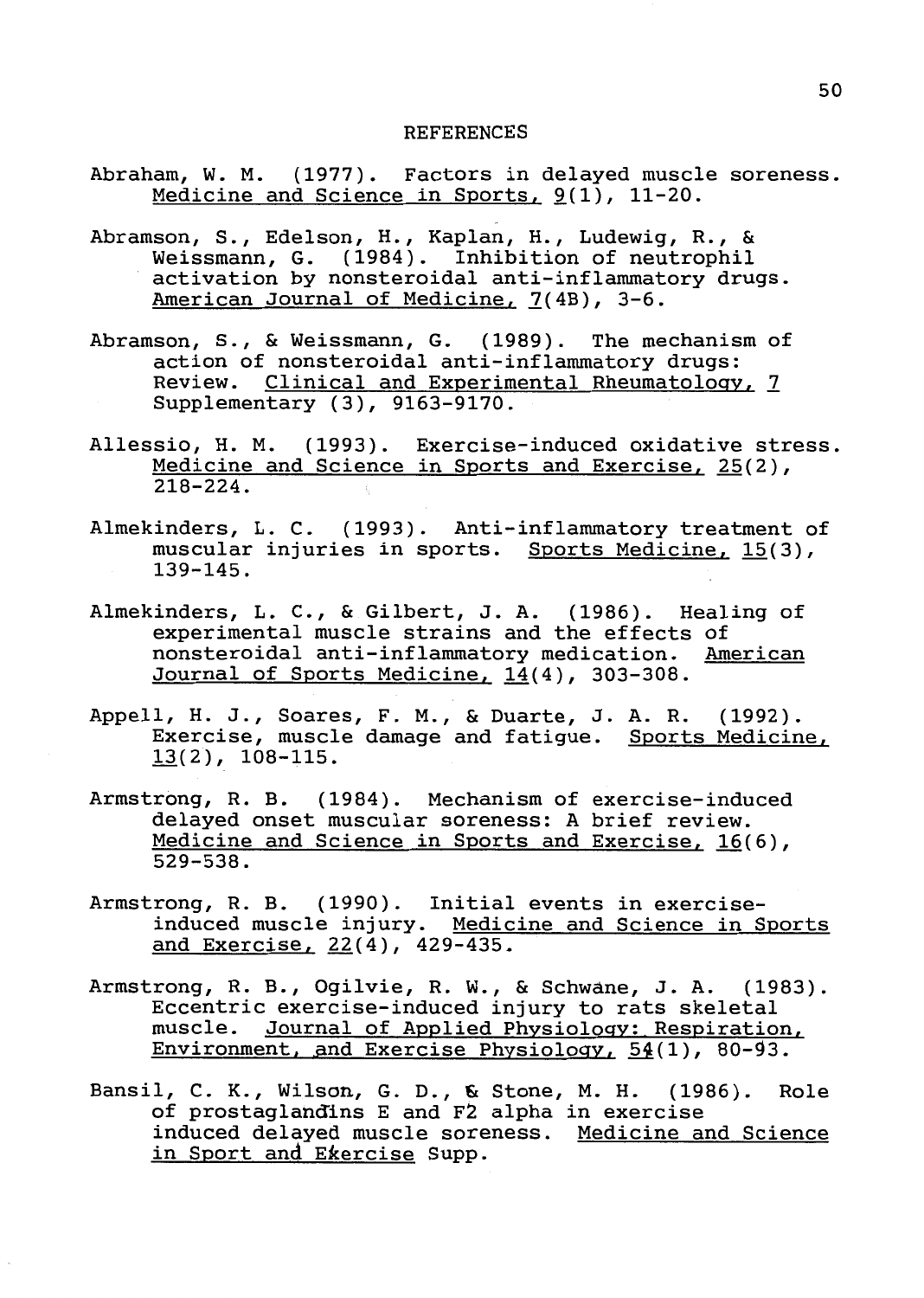- Bar-Or, O. (1987). The Wingate anaerobic test: An update p. 0. (1907). The wingate dimacrosic cest. In apple on methodology, reliability and validity. Sports Medicine, 4, 381-394.
- Bobbert, M. F., Hollander, A. P., & Huijing, P.A. (1986). Factors in delayed onset muscular soreness of man. Medicine and Science in Sports and Exercise, 18(1), 75-81.
- Boots Laboratories Leaflet. (1994, February 23). IBU Ibuprofen tablets, USP. (Available from Boots Pharmaceutical, Inc. Lincolnshire, IL 60069 USA).
- Brendstrup, P. (1962). Late edema after muscular exercise. Archives of Physical Medicine, 43, 401-409.
- Braga, P. C., Biella, G., & Tiengo, M. (1987). Effects of tenoxicam on nociceptive thalamic neuronal firing in arthritic rats. Drugs Under Experimental Clinical Research, XIII, 389-398.
- Brune, K. (1982). Prostaglandins, inflammation and antiinflammatory drugs. European Journal of Rheumatology and Inflammation,  $5, 335-349$ .
- Brune, K., Beck W. S., Geisslinger, G., Menzel-Soglowek, S., Peskar, B. M., & Peskar, B. A. (1991). Aspirin-like drugs may block pain independently of prostaglandin synthesis inhibition. Experientia, 47(3), 257-261.
- Brune, K., Menzel-Soglowak, S., & Zeilhofer, H. U. (1992). Differential analgesic effects of aspirin-like drugs: Review. Drugs, 44, 52-58. Abstract.
- Ciccone, C. D., Leggin, B. G., & Callamaro, J. J. (1991). Effect of ultrasound and trolamine salicylate phonophoresis delayed-onset muscle soreness. Physical Therapy,  $71(9)$ , 666-678.
- Clarkson, P. M., Litchfield, P., Graves, J. Kirwan, J., & Byrnes, W. C. (1985). Serum creatine kinase activity following forearm flexion isometric exercise. European Journal of Applied Physiology, Occupational Physiology, 53, 368-371.
- Clarkson, P. M., & Trembley, I. (1988). Exercise-induced damage, repair, and adaptation in humans. Journal of **Applied Physiology,** 65(1), 1-6.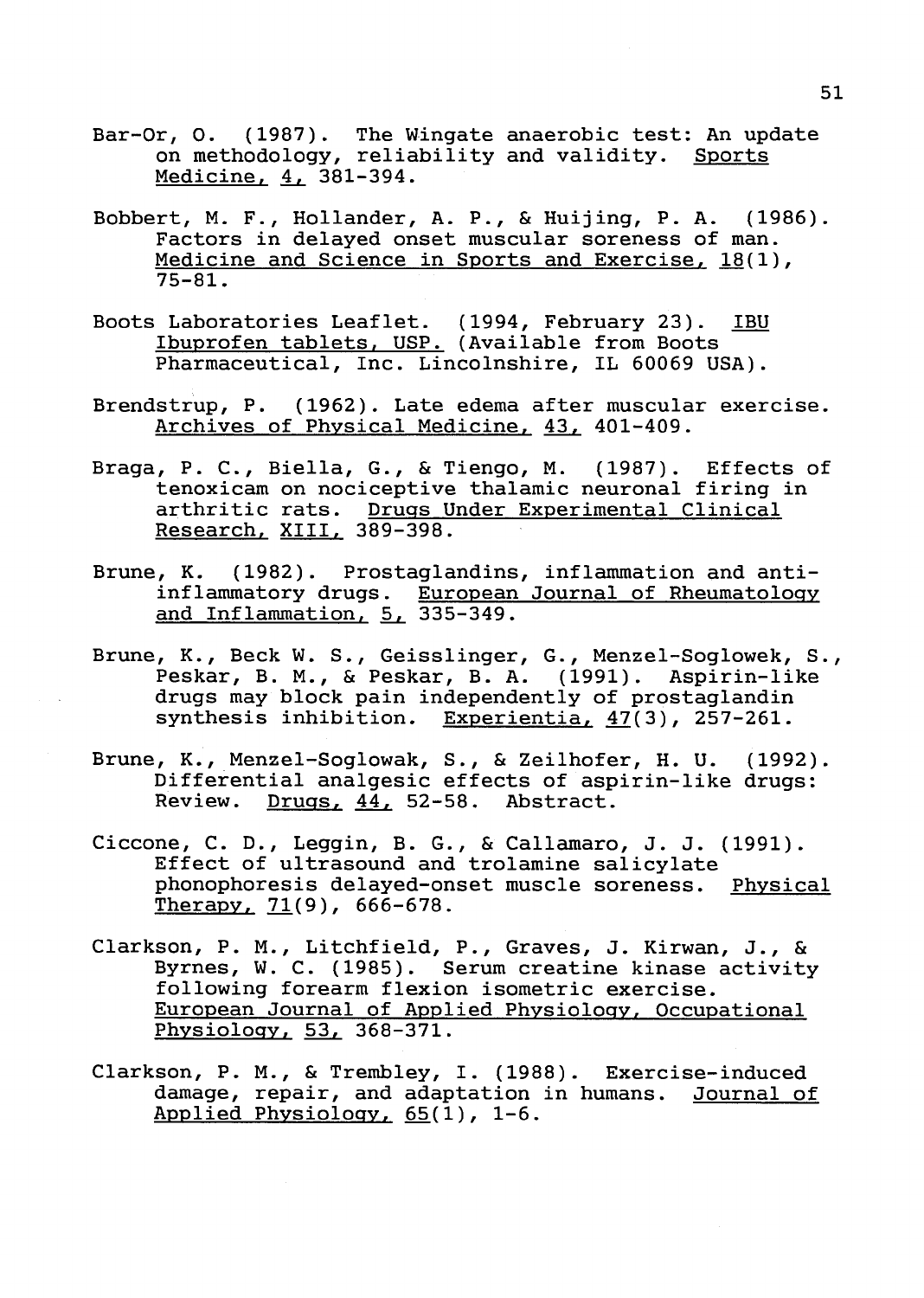- Cobb, C.R., deVries, H. A., Urban, R. T., Luekens, C. A., & Bagg, R. J. (1975). Electrical activity in muscle pain. American Journal of Physical Medicine, 54, 80-87.
- deVries, H. A. (1966). Quantitative electromyographic investigation of the spasm theory of muscle pain. American Journal of Physical Medicine, 45, 119-134
- **Donnelly, A.** E., **Maughan, R. J.,** & **Whiting, P.H.** (1990). Effect of Ibuprofen on exercise-induced muscle soreness and indexes of muscle damage. British Journal of Sports Medicine, 24(3), 191-195.
- Donnelly, A. E., McCormick, K., Maughan, R. J., Whiting, P. H., & Clarkson, P. M. (1988). Effects of a nonsteroidal anti-inflammatory drug on delayed onset muscle soreness and indices of damage. British Journal of Sports Medicine, 22, 35-38.
- Duncan, C. J., & Jackson, M. J. (1987). Different mechanisms mediate structural changes and intracellular enzyme afflux following damage to skeletal muscle. Journal of Cell Science, 87, 183-188.
- Ebbeling, C. B., & Clarkson, P. M. (1989). Exerciseinduced muscle damage and adaptation. Sports Medicine, L... 207-234.
- Famaey, J. P. (1982). Free radicals and activated oxygen. European Journal of Rhomboidal Inflammation,  $5(4)$ , 350-359.
- Faulkner, J. A., Brooks, S. V., & Opiteck, J. A. (1993). Injury to skeletal muscle fibers during contractions: Conditions of occurrence and prevention. Physical Therapy, 73(12), 911-921.
- Ferreira, S. H. (1972). Prostaglandins, aspirin-like drugs and analgesia. Nature: New Bioloy, 240, 200-203.
- Friden, J. (1984). Muscle soreness after exercise: Implication of morphological changes. International Journal of Sports Medicine, 5, 57-66.
- Fritz, V. K., & Stauber, W. T. (1988). Characterization of muscle injured by forced lengthening. II. Proteoglycans. Medicine and Science in Sports and Exercise, 20(4), 354-361.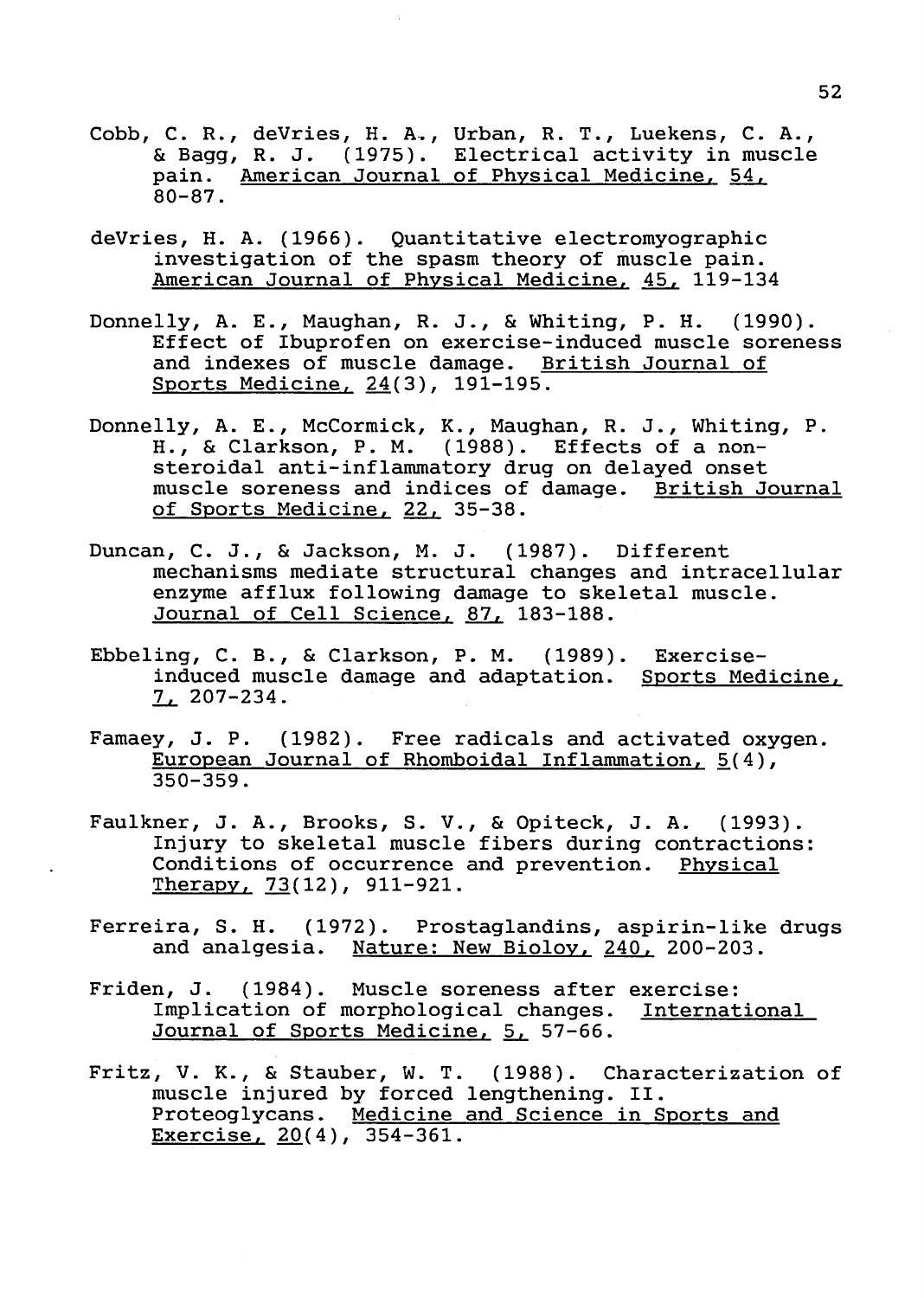- Garret, Jr., W. E. (1990). Muscle strain injuries: Clinical and basic aspects. Medicine and Science in Sports and Exercise, 22(4), 436-443.
- Glick, J.M. (1980). Muscle strains. Prevention and treatment. Physician Sports Medicine, 8, 73-77.
- Gracely, R.H., & Kwilosz, D. M. (1988). The descriptor differential scale applying psychophysical principles to clinical pain assessment. Pain,~ 279-288.
- Grisham, M. B., & McCord, J.M. (1986). Chemistry and cytotoxicity of reactive oxygen metabolites. In A. E. Taylor, S. Matalon, & P. A. Ward (Eds.), Physiology of oxygen radicals (pp. 1-18). Bethesda, MD: American Physiological Society.
- Hasson, S. M., Daniels, J.C., Divine, J. G., Niebuhr, B. R., Richmond, S., Stein, P. G., & Williams, J. H. (1993). Effect of ibuprofen use on muscle soreness, damage, and performance: A preliminary investigation. Medicine and Science in Sports and Exercise, 25(1), 9-17.
- Hasson, S. M., Wible, C. L., Reich, M., Barnes, W. S., & William, J. H. (1992). Dexamethasone iontophoresis: Effect on delayed muscle soreness and muscle function. Canadian Journal of Sports Science, 17(1), 8-13.
- Herring, S. A. (1990). Rehabilitation of muscle injuries. Medicine and Science in Sports and Exercise, 22(41), 435-456.
- Hoppeler, H. (1986). Exercise-induced ultrastructural changes in skeletal muscle. International Journal of Sports Medicine, 7, 187-204.
- Hough, T. (1902). Ergographic studies in muscular soreness. American Journal of Physiology, 7, 76-92.
- Jenkins, R.R., & Goldfarb, A. (1993). Introduction: Oxidant stress, aging and exercise. Medicine and Science in Sports and Exercise, 25(2), 210-212.
- Kibler, W. B. (1990). Clinical aspects of muscle injury. Medicine and Science in Sports and Exercise, 22(4) 450-452.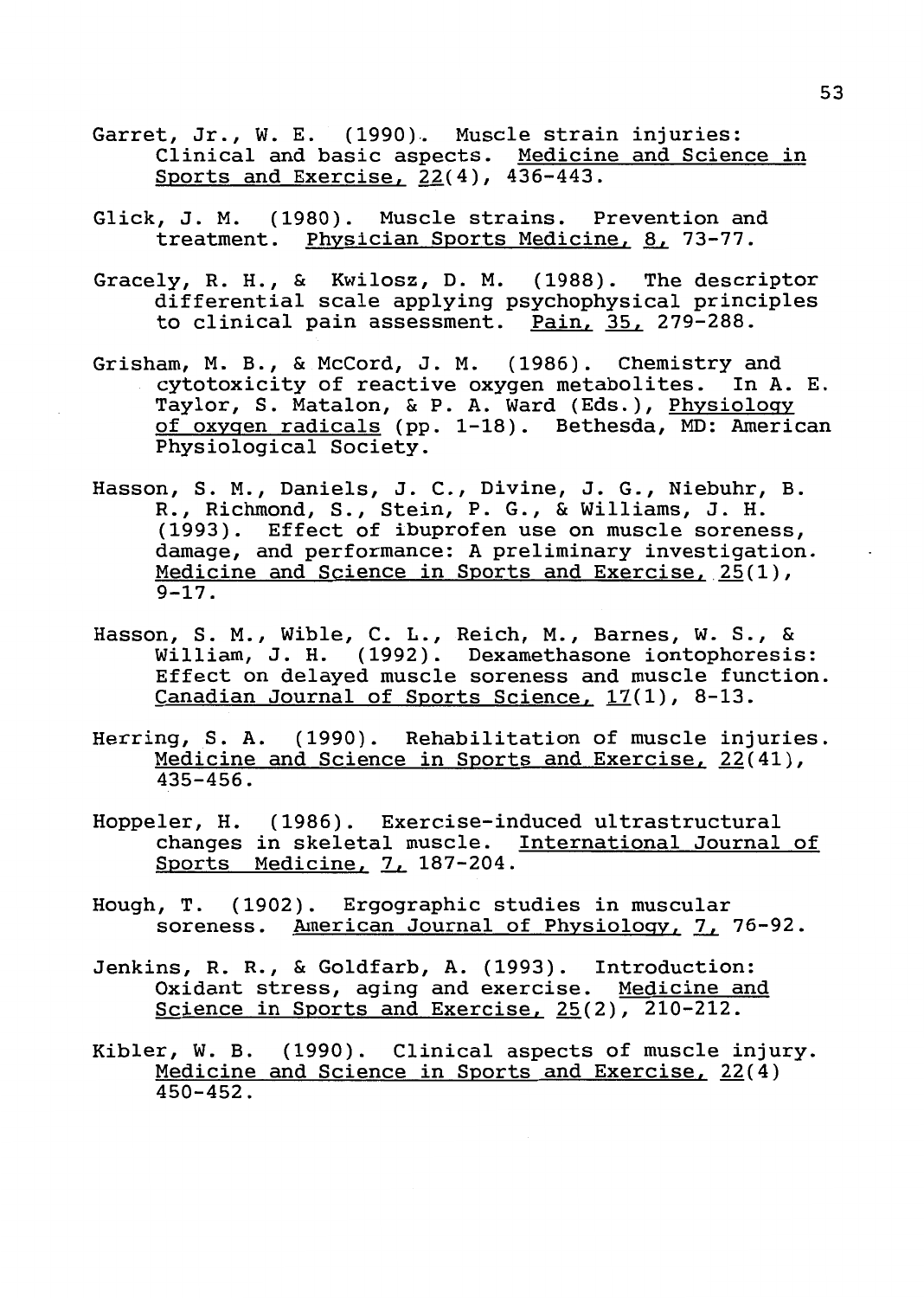- Komi, P. v., & Viitasalo, J. T. (1977). Changes in motor unit activity and metabolism in human skeletal muscle during and after repeated eccentric and concentric contractions. Acta Physiological Scandinavia, 100, 246-254.
- Kuipers, H., Keizer, H. A., Verstappen, F. T. J., & Costill, D. L. (1985). Influence of a prostaglagin-inhibiting drug on muscle soreness after eccentric work. International Journal of Sport Medicine,  $6(6)$ , 336-339.
- McLatchie, G. R., Allister, C., MacEwen, C., Hamilton, G., McGregor, H., Colqihon, I., & Pickvance, N. J. (1985). Variable schedules of ibuprofen for ankle sprains. British Journal of Sports Medicine, 19, 203-206.
- McCully, K. K., & Faulkner, J. A. (1985). Injury to skeletal muscle fibres of mice following lengthening contractions. Journal of Applied Physiology, 9, 119-126.
- McCormick, K., & Brune, K. (1991). Dissociation between the anti-nociceptive and anti-inflammatory effects of the nonsteroidal anti-inflammatory drugs: A survey of the anagelsi efficacy. Drugs,  $41(4)$ , 533-547.
- MacIntyre, D. L., Darlene, R., & McKenzie, D. C. (1995). Delayed muscle soreness the inflammatory response of muscle injury and its clinical implications. Sports  $Medicine,  $2(1)$ ,  $24-40$ .$ </u>
- Newham, D. J. (1988). Consequences of eccentric contraction and the relationship to delayed onset muscle pain. European Journal of Applied Physilogy, ~ 353-354.
- Newham, D. J., Mills, K. R., Quigley, B. M., & Edwards, R. H. T. (1983). Pain and fatigue after concentric and eccentric muscle contractions. Clinical Science,  $64$ , 55-62.
- Newham, D. J., Jones, D. A., & Clarkson P. M. (1987). Repeated high force eccentric exercise: Effects on muscle pain and damage. Journal of Applied Physiology, 3, 1381-1386.
- **Newham,** D. J., **McPhail, G., Mills, K. R.,** & **Edwards, R.H.**  T. (1983). Ultrastructural changes after concentric and eccentric contractions of human muscle. Journal of Neurological Science, 61, 109-122.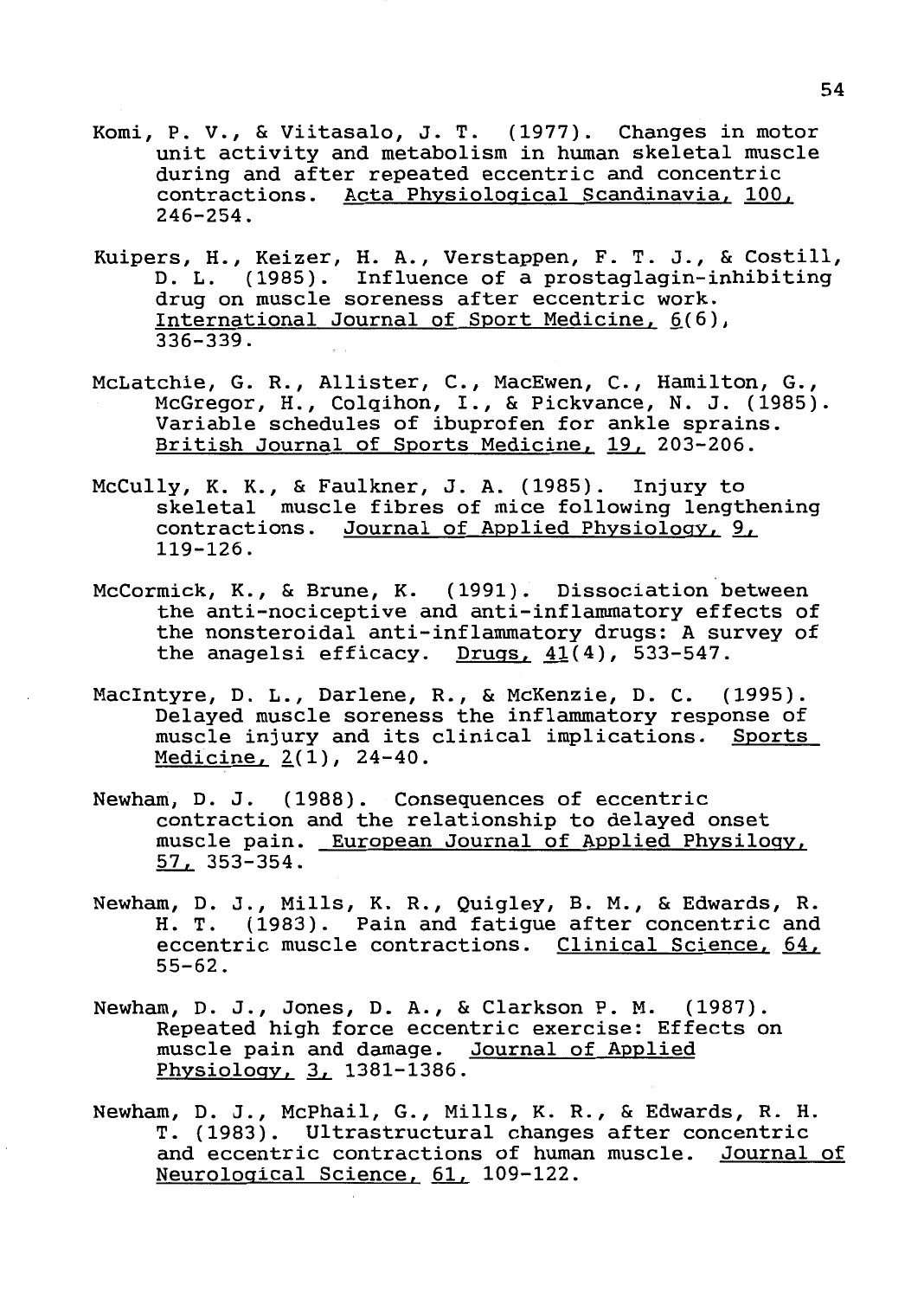- Onyanagui, Y. (1978). Inhibition of superoxide anion production in non-stimulated guinea pig peritoneal exudate cells by anti-inflammatory drugs. Biochemical Pharmacology, 27, 777-782.
- Patton, J. R., & Duggan, A. (1987). An evaluation of tests of anaerobic power. Aviation and Space Environmental Medicine, 58, 237-242.
- Pyne, D. (1994). Regulation of nuetrophil function during exercise. Sports Medicine, 17(4), 245-258.
- Rodenburg, J.B., Bar, P.R., & De Boer, R. W. (1993). Relationship between muscle soreness and biochemical and functional outcome of eccentric exercise. Journal of Applied Physiology,  $7(6)$ , 2976-2983.
- Ryan, A. J. (1969). Quadriceps strain, rupture, and mediction of the servest of the charlie horse. Medicine and Science In Sports, 1, 106-111.
- Sargeant, A. J., & Dolan, P. (1987). Human muscle function following prolonged eccentric exercise. European Journal of Applied Physiology, 56, 704-711.
- Schwane, J. A., & Armstrong, R. B. (1983). Effect of training on skeletal muscle injury from downhill running in rats. Journal of Applied Physiology, 55(1), 969-1983.
- Talag, T. S. (1973). Residual muscle soreness as influenced by concentric, eccentric, static contraction. Res. Quarterly, 44, 458-469.
- Tiidus, P. M., & Ianazzo, C. D. (1983). Effects of intensity and duration of muscular exercise on delayed soreness and serum enzyme activities. Medicine and Science in Sports and Exercise, 15(6), 461-465.
- VanHelder, W. P. (1992). Medical treatment of muscle soreness. Canadian Journal of Sports Sciences, 17(1), 74.
- Weiss, S. J. (1989). Tissue destruction by neutrophils. New England Journal of Medicine, 320, 365-376.
- Weissmann, G. (1982). The biochemistry of inflammation: Rheumatoid arthritis and anti-inflammatory drugs. European Journal of Rheumatology & Inflammation,  $5(4)$ , 366-381.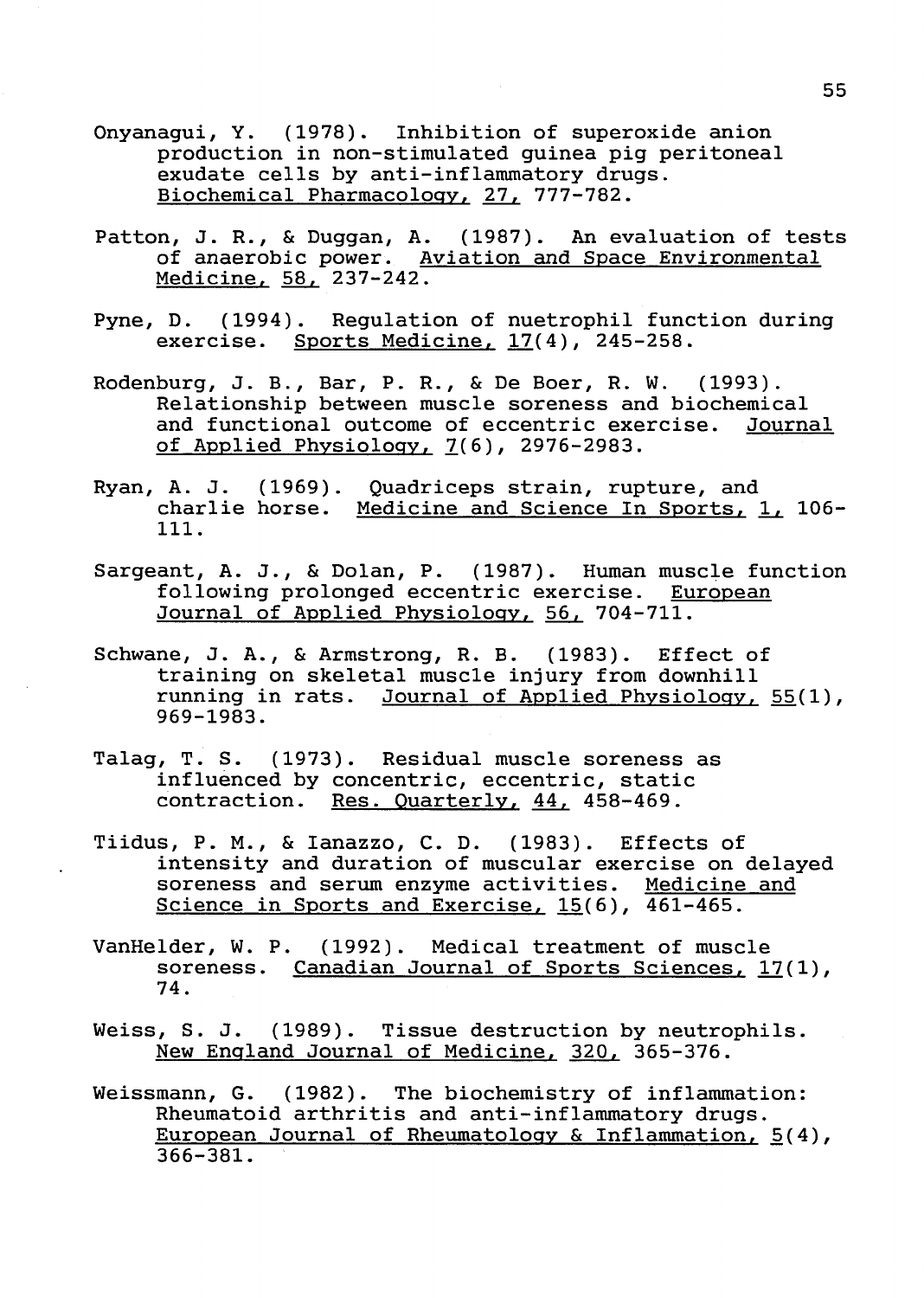Willoughby, D. A., & Sedgwick, A. (1982). Mediators of inflammation. European Journal of Rheumatology & Inflammation,  $5(4)$ ,  $360-365$ .

 $\ddot{\phantom{a}}$ 

 $\mathcal{L}_{\mathcal{A}}$ 

 $\sim 10^{10}$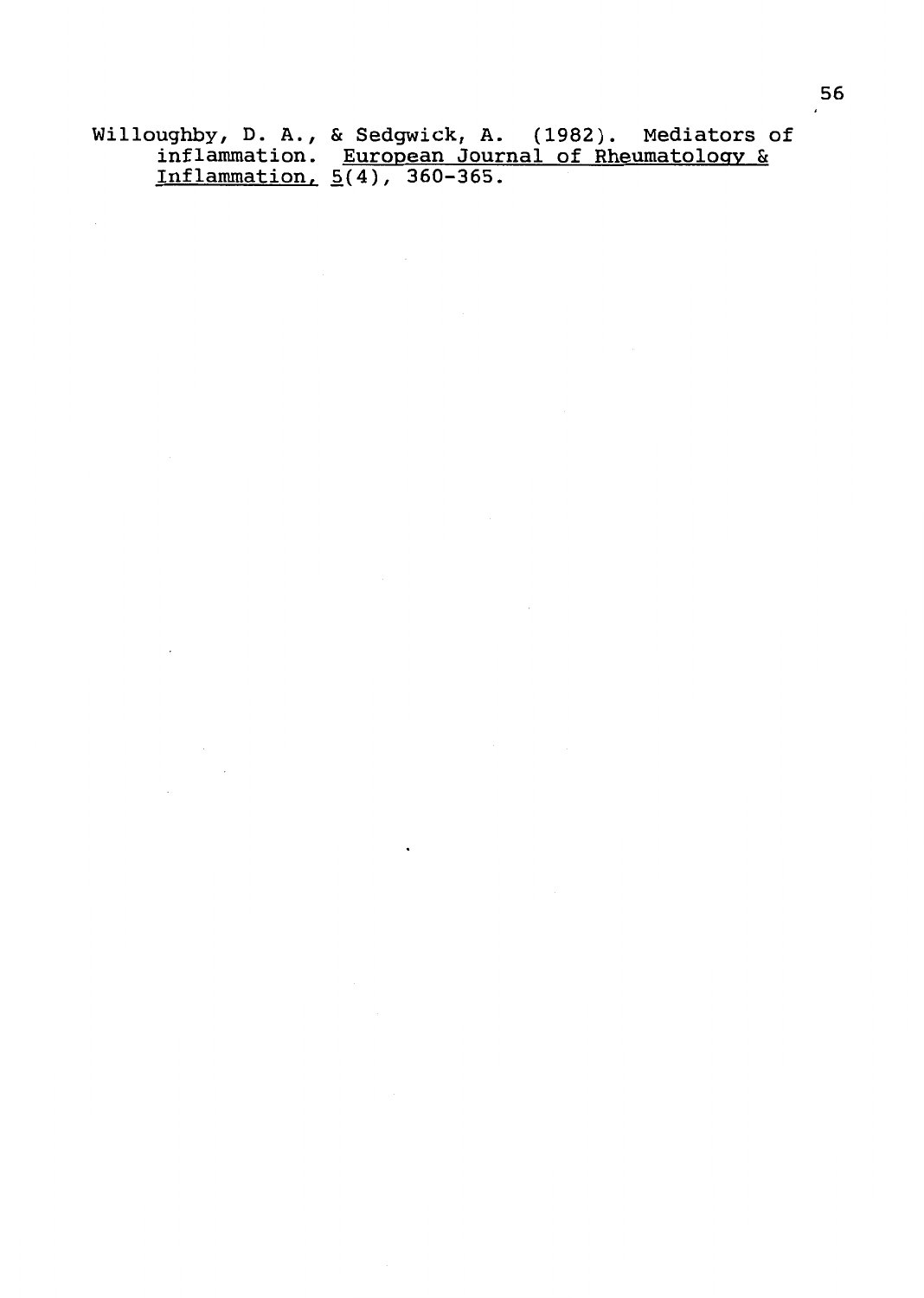## SUBJECTS INFORMED CONSENT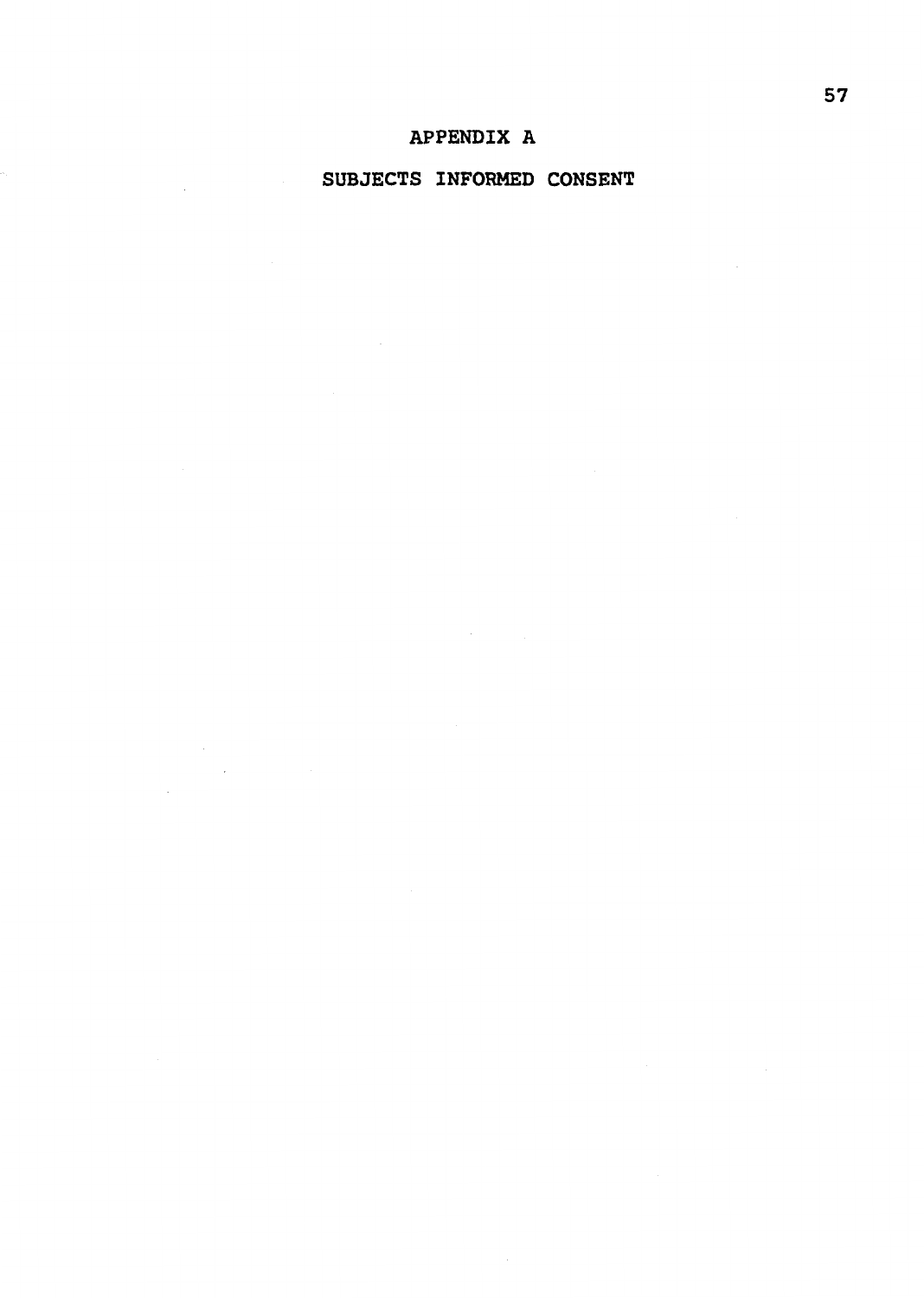## SUBJECTS INFORMED CONSENT

I hereby consent to take part in a research directed by Atta Kofi Osei, School of Physical Education and Leisure Services, University of Northern Iowa. I understand that other persons may assist this individual or be associated with him.

I understand that:

1. This research is to investigate the effect ibuprofen may have on exercise-induced muscle pain.

2. This will be my part in the research: to have soreness perception, muscle power and muscle capacity assessed daily for three days; complete a 30-minute running on a treadmill declined to -10%, on the first visit; orally ingest the required dosage of ibuprofen as stipulated by the study; stay away from massaging or ingestion of additional dosage of pain killers. These procedures would be conducted in the Human Performance Laboratory, 207 West Gymnasium, UNI.

3. Participation in the research will require approximately a total 3 hours of my time.

4. My participation is voluntary. I am free to stop participating at any time. If I do not volunteer or if my participation is ended for any reason by the researcher or me, this will involve no penalty or loss of any of the benefits to which I am entitled.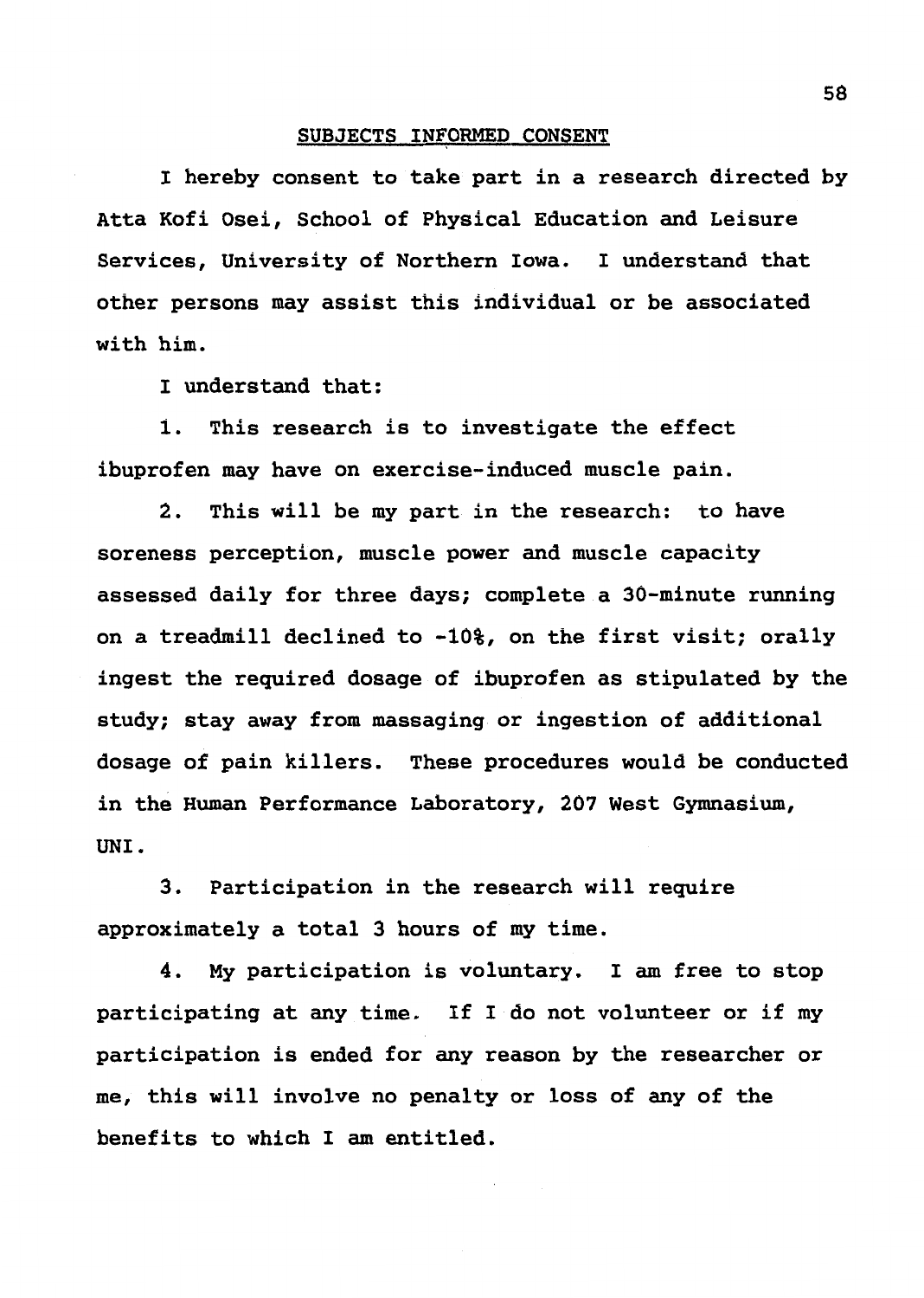5. I will be told of any significant new information that might affect my willingness to take part in this research.

6. These benefits can be expected from the research: I will receive useful information about my age adjusted (220-Age) maximum heart rate; muscle power and anaerobic capacity, extent to which my sore muscle could sustain itself under resistance, rate of my body's response to NSAIDs and extent of treadmill running at -10% declination.

7. My participation will expose me to the following risks: Leg instability to moderate intensity exercise for 30 minutes can cause leg fatigue and general tiredness. Dizziness and loss of consciousness, although rare, are likely results of explosive cycle ergometer pedalling. Standard safety procedures will be used, and qualified personnel will be present for assistance during exercise testing.

8. There are no other satisfactory procedures to obtain information needed for this research.

9. The following steps will be taken to protect the confidentiality of my identity and the data I have contributed: All data will be filed in locked rooms. Only averages will be reported and the data will not be linked with any individual in published or oral reports. The investigator will keep an identifier key, but the subjects may request the identity link to his data to be destroyed.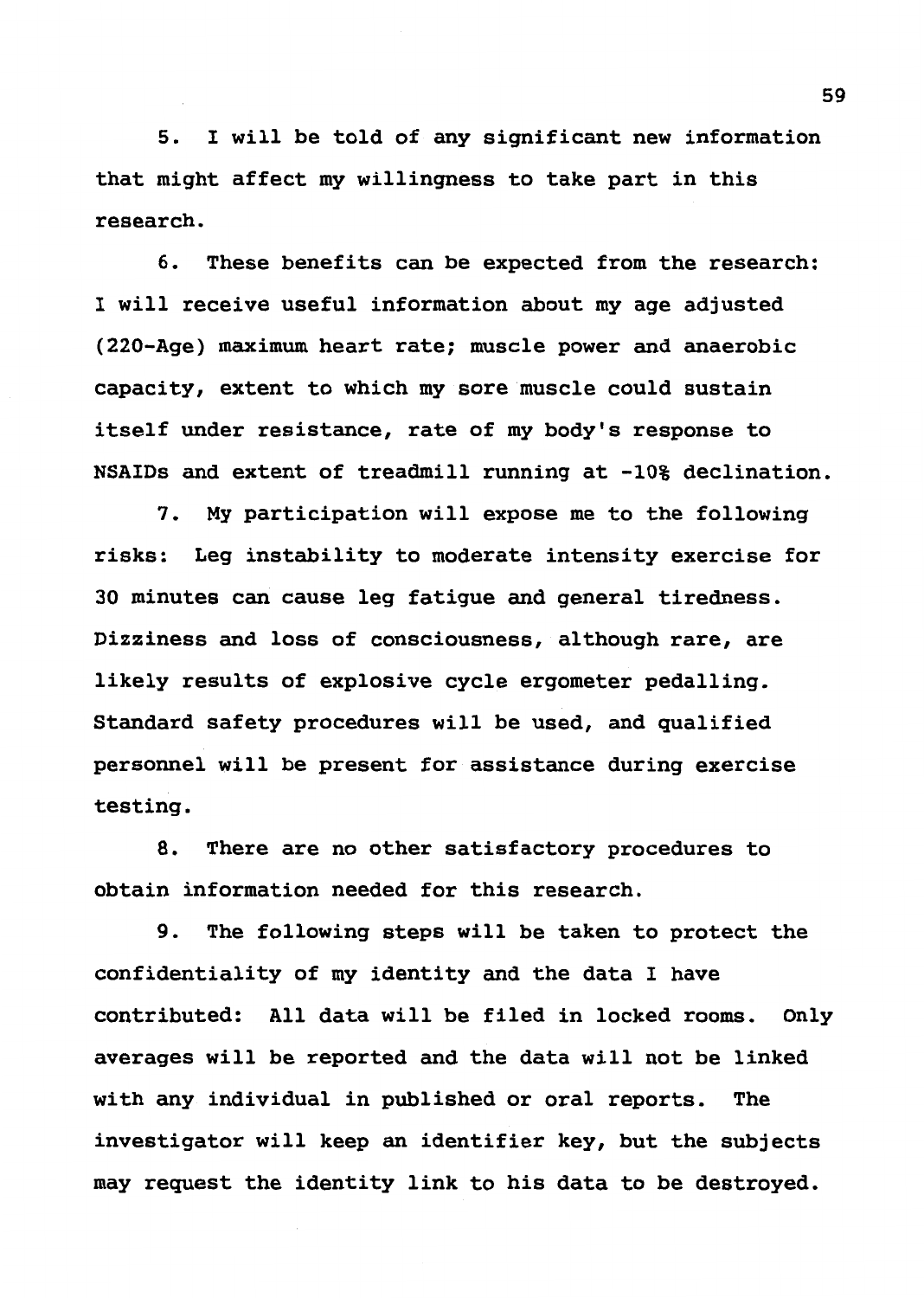Otherwise, the data will be maintained in storage for an indefinite period.

10. I will receive no monetary or other compensation for my time.

11. I further allow Atta K. Osei and his assistants or associates to perform the procedures referred to above, report their findings to government agencies, funding agencies, manufacturers, or scientific bodies, and to publish their findings. My questions about this research have been answered. If I do have any further questions, I am to contact Atta K. Osei at the school office in West Gymnasium, 273-2141 or 277-4629, 2113 Main Street, Cedar Falls, IA 50613 or Dr. Fred Kolkhorst, 207B West Gymnasium, 273- 5921. Questions regarding this research project and the rights of research subjects also may be directed to the Human Subjects Coordinator, University of Northern Iowa, 273-2748. I am fully aware of the nature and extent of my participation in this project as stated above and the possible risks involved. I hereby agree to participate in this project. I acknowledge receipt of a copy of this consent statement.

Signature of Volunteer Date

Printed Name of Volunteer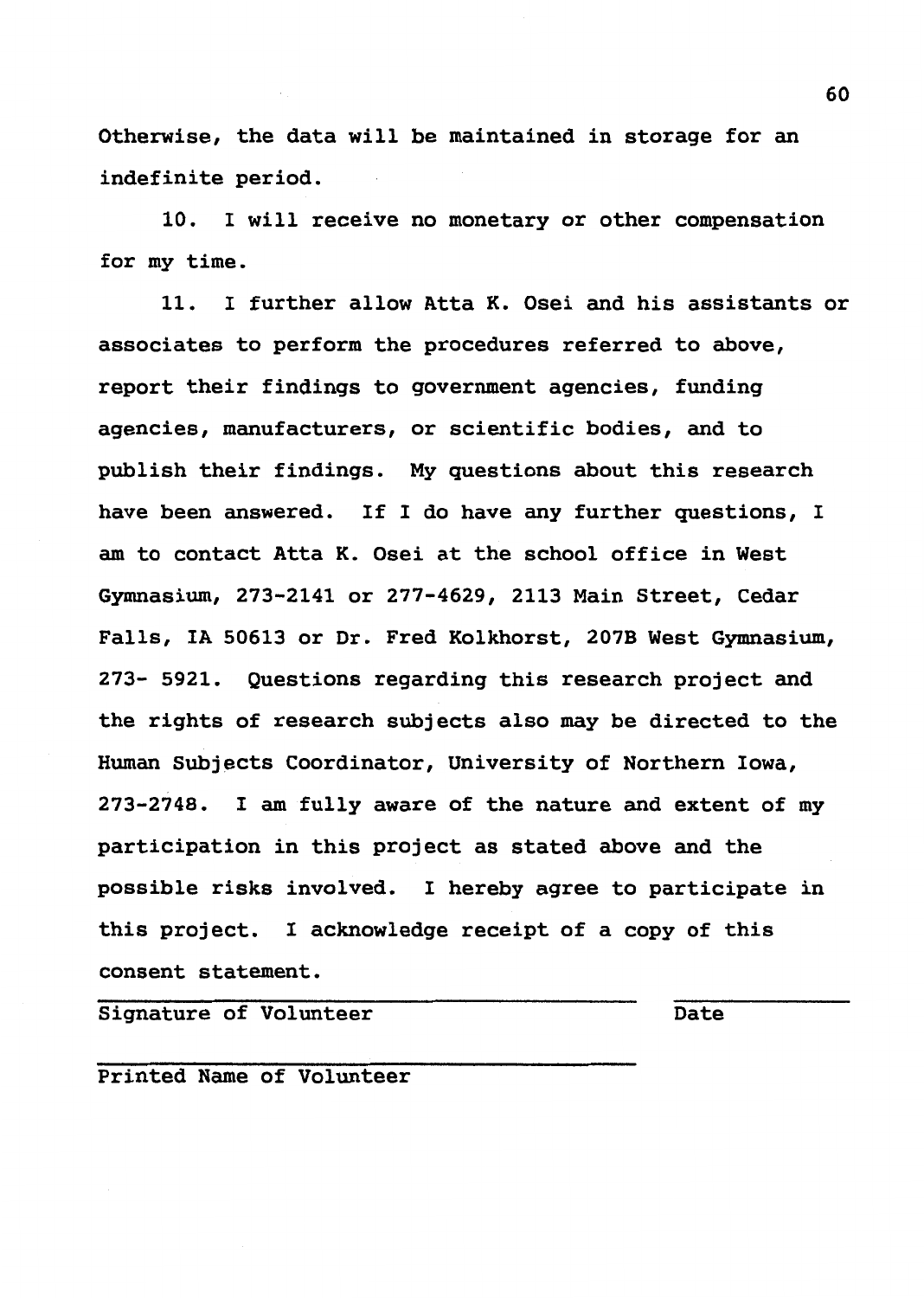$\mathcal{L}_{\mathcal{L}}$ 

 $\overline{\phantom{a}}$ 

## SUBJECTS NOTATION SHEET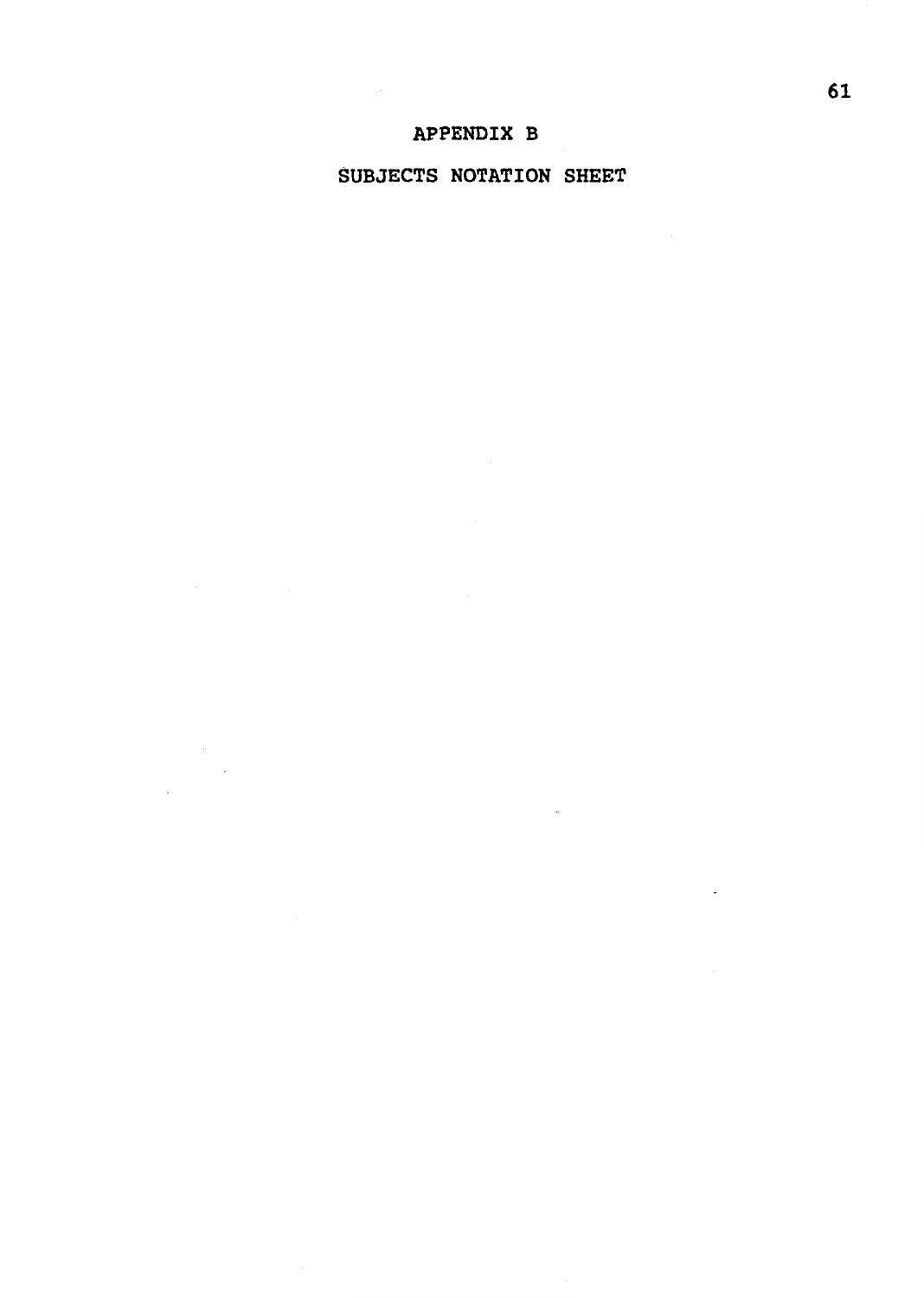### SUBJECTS NOTATION SHEET

NAME:

CODE:

NOTE IF YOU DID ANY OF THE FOLLOWING:

1. Did you involve in any vigorous physical activity? Yes No If yes, what type and how long? 2. Did you take additional pain killers or any drug to suppress pain within the study period? Yes No If yes, please indicate the type of medication dosage, and day

1 (testing day)

2 (recovery day 1)

3 (recovery day 2)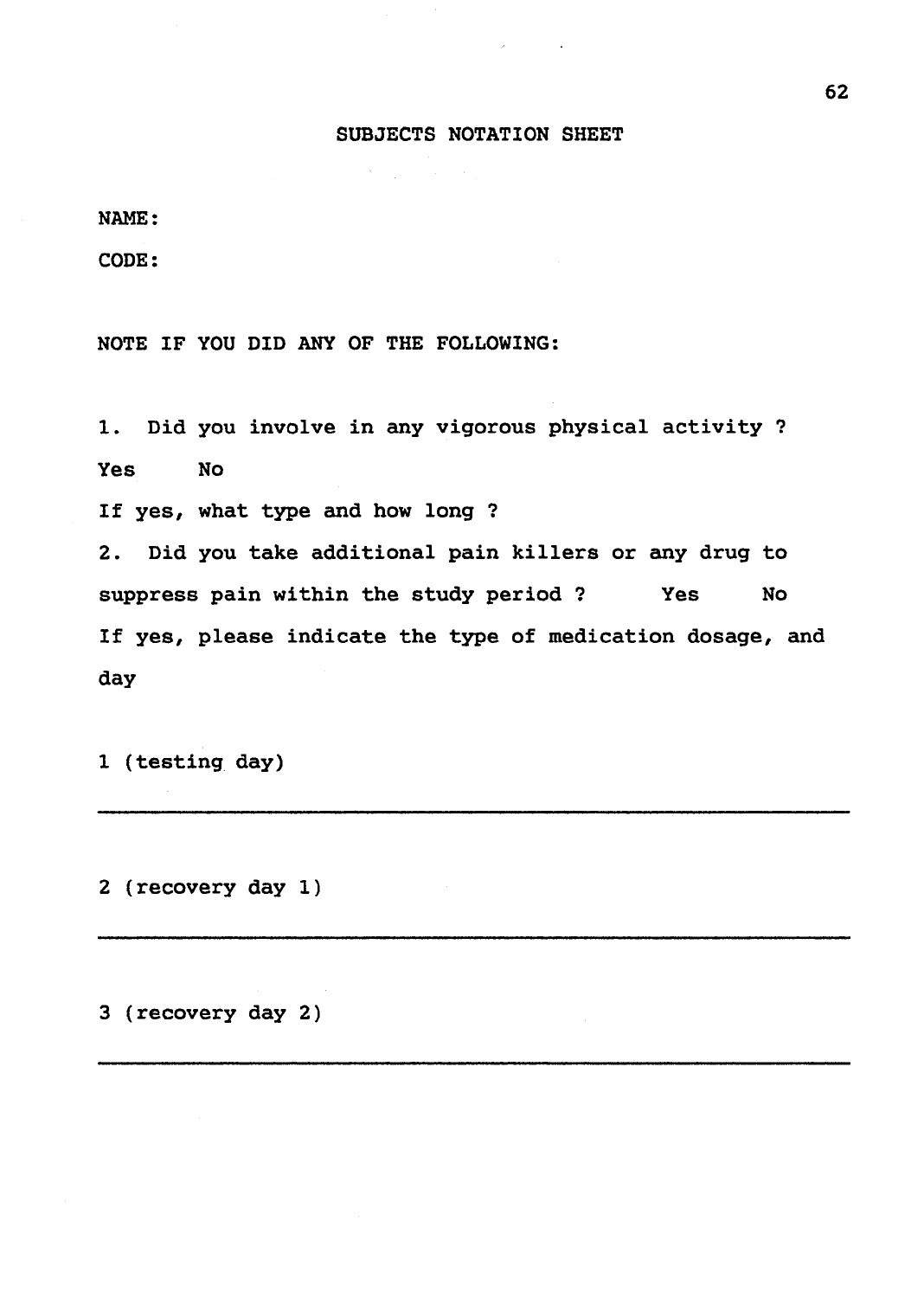## APPENDIX C

## SUBJECTS PRETEST QUESTIONNAIRE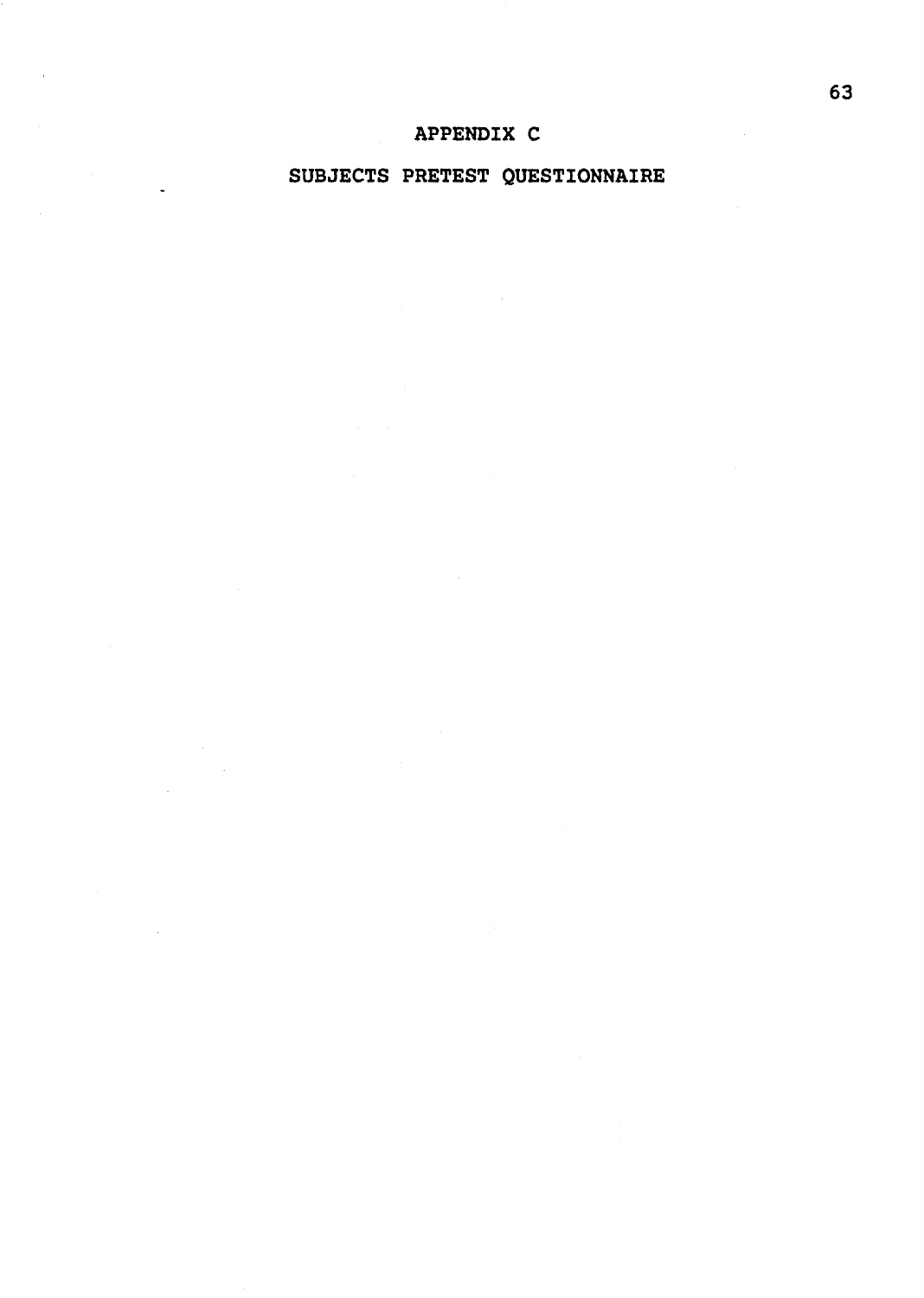#### SUBJECTS PRETEST QUESTIONNAIRE

NAME:

CODE:

(Circle one)

1. Do you have any known heart diseases? Yes No 2. Do you have asthma? The contract of the Yes No 3. Do you have any physiological/physical impairment that will make it difficult to: \*run on the treadmill? \*pedal the ergometer? \*jump the wall? If yes, describe: Yes Yes Yes No No No 4. Are you currently taking medications? Yes No If yes, please list all medications and why you are taking them.

S. Please describe any regular physical activity you are involved in.

\*jogging (mileage)

\*sport (name) duration and number of times per week.

\*aerobic exercises/dancing; duration and number of times per week.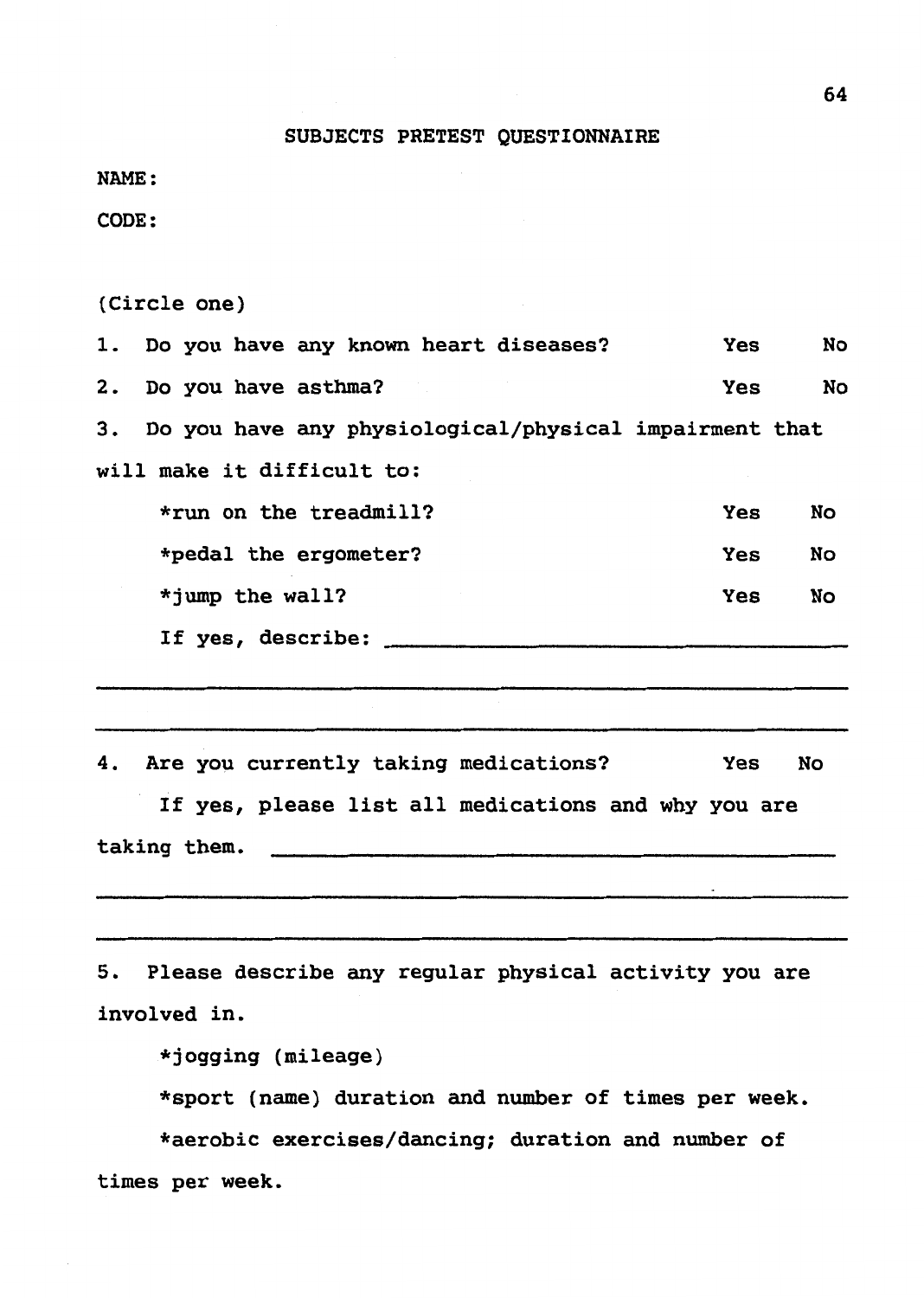6. Have you ever taken any pain killers? (i.e. ibuprofen, advil, tylenol, anacin, aspirin). If yes, when was the last time? What dosage? Yes No How often do/did you take the said drug? 2\*2 daily 1\*2 daily 2\*1 daily other (explain) 7. Have you ever taken any substance in order to regress pain in physical performance? Yes No If yes, please explain.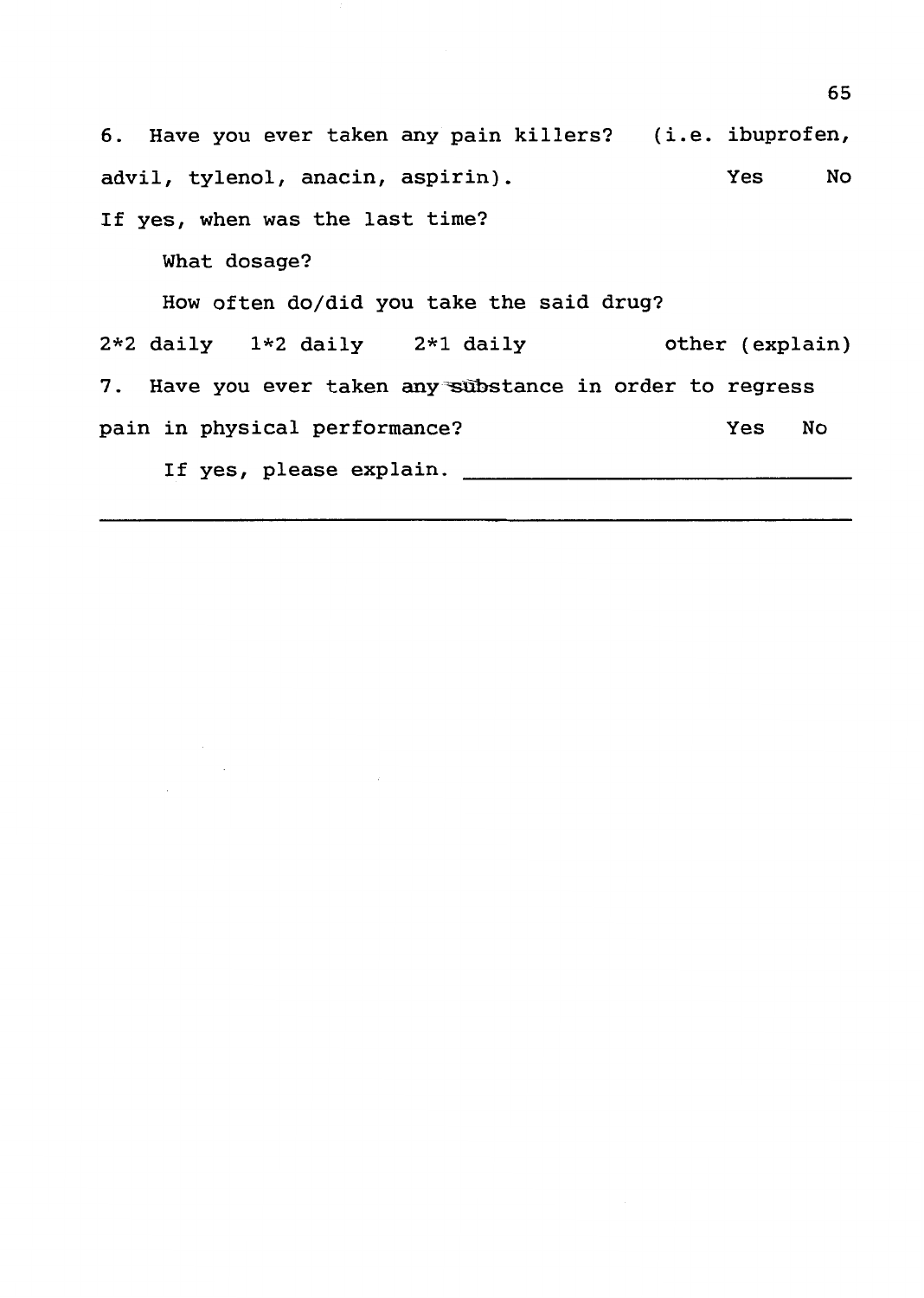# APPENDIX D

### SUBJECTS PERSONAL DATA

 $\overline{a}$ 

 $\overline{\phantom{a}}$ 

 $\overline{\phantom{a}}$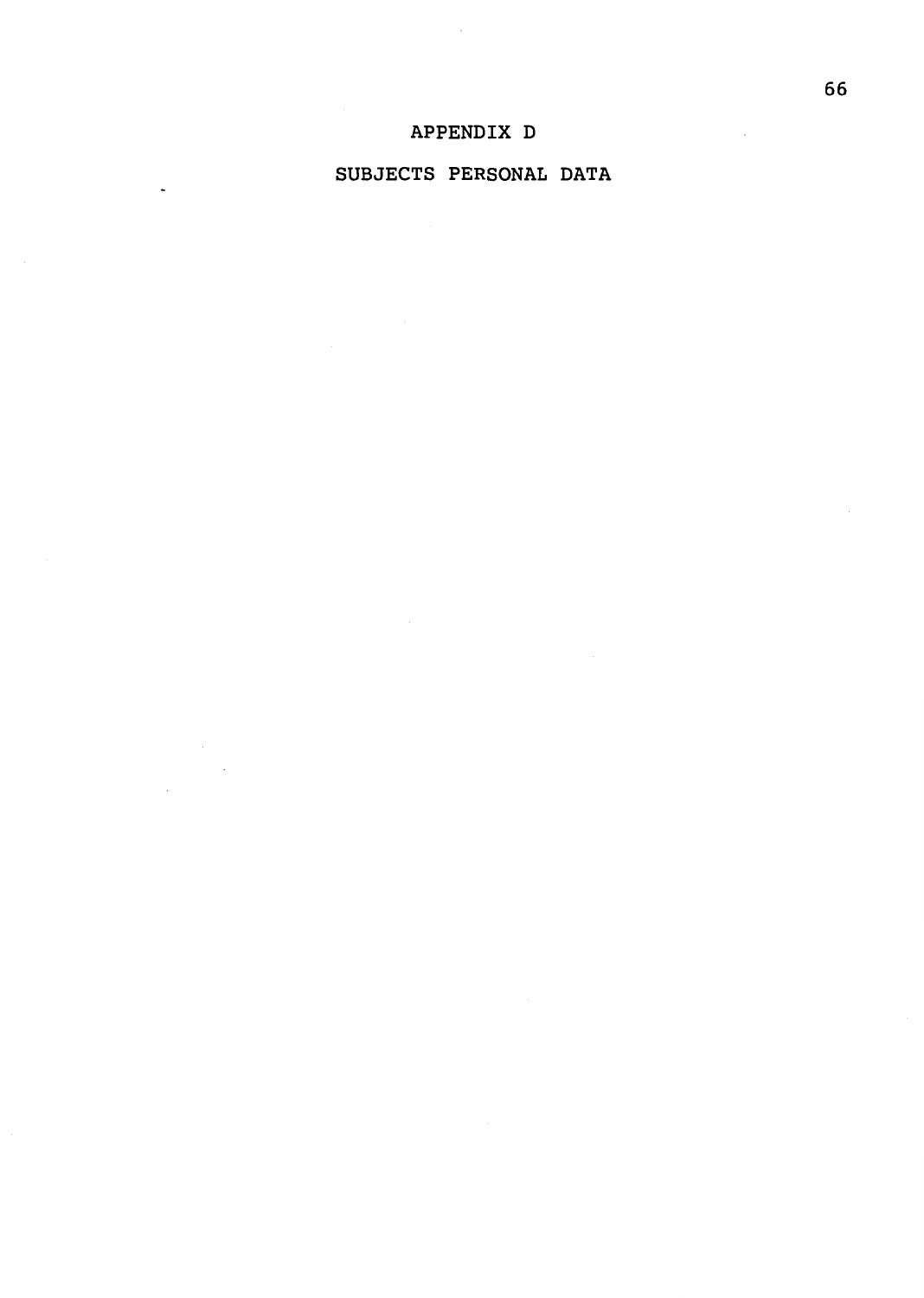# SUBJECTS PERSONAL DATA SHEET

|                |      |                                                   | $Code$ $\#:\_\_\_\_\_\_\_\_\_\_\_\_\_\_\_\_\_\_\_\_\_\_\_\_\_\_$ |  |  |  |  |
|----------------|------|---------------------------------------------------|------------------------------------------------------------------|--|--|--|--|
|                | Age: |                                                   | Reach: Weight:                                                   |  |  |  |  |
|                |      | Soreness Vet. Jump Fatigue Max. Power Work Output |                                                                  |  |  |  |  |
|                |      |                                                   |                                                                  |  |  |  |  |
| $0 \text{ hr}$ |      |                                                   |                                                                  |  |  |  |  |
| $24$ hrs       |      |                                                   |                                                                  |  |  |  |  |
| 48 hrs _____   |      |                                                   |                                                                  |  |  |  |  |
|                |      |                                                   |                                                                  |  |  |  |  |

 $\ddot{\phantom{a}}$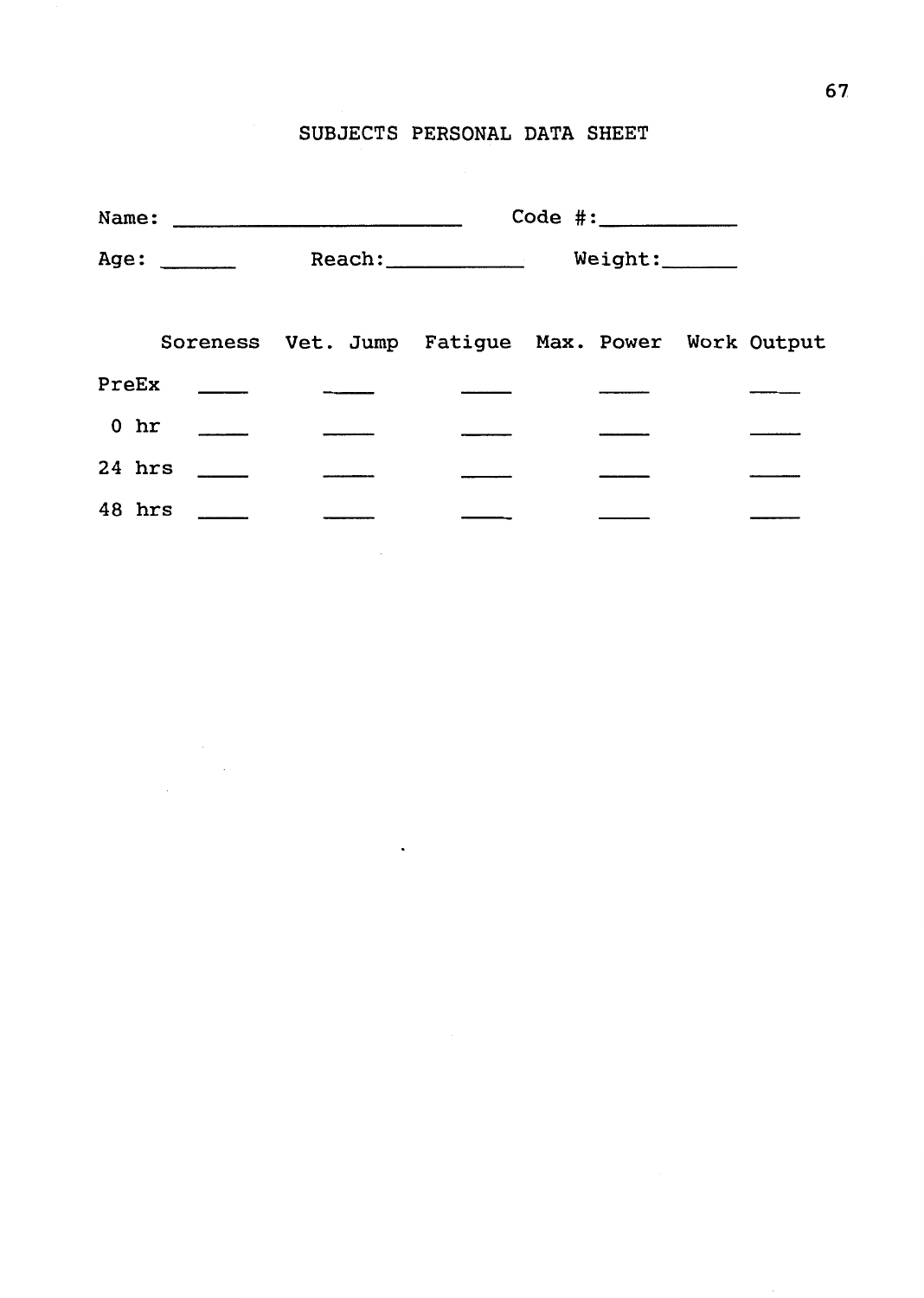### APPENDIX E VISUAL ANALOGUE SCALE

 $\label{eq:2.1} \frac{1}{\sqrt{2}}\left(\frac{1}{\sqrt{2}}\right)^{2} \left(\frac{1}{\sqrt{2}}\right)^{2} \left(\frac{1}{\sqrt{2}}\right)^{2} \left(\frac{1}{\sqrt{2}}\right)^{2} \left(\frac{1}{\sqrt{2}}\right)^{2} \left(\frac{1}{\sqrt{2}}\right)^{2} \left(\frac{1}{\sqrt{2}}\right)^{2} \left(\frac{1}{\sqrt{2}}\right)^{2} \left(\frac{1}{\sqrt{2}}\right)^{2} \left(\frac{1}{\sqrt{2}}\right)^{2} \left(\frac{1}{\sqrt{2}}\right)^{2} \left(\$ 

 $\label{eq:2.1} \begin{split} \frac{1}{\sqrt{2}}\left(\frac{1}{\sqrt{2}}\right)^2\frac{1}{\sqrt{2}}\left(\frac{1}{\sqrt{2}}\right)^2\frac{1}{\sqrt{2}}\left(\frac{1}{\sqrt{2}}\right)^2\frac{1}{\sqrt{2}}\left(\frac{1}{\sqrt{2}}\right)^2\frac{1}{\sqrt{2}}\left(\frac{1}{\sqrt{2}}\right)^2\frac{1}{\sqrt{2}}\left(\frac{1}{\sqrt{2}}\right)^2\frac{1}{\sqrt{2}}\frac{1}{\sqrt{2}}\frac{1}{\sqrt{2}}\frac{1}{\sqrt{2}}\frac{1}{\sqrt{2}}$ 

 $\sim 10$ 

 $\mathcal{L}^{\text{max}}_{\text{max}}$  , where  $\mathcal{L}^{\text{max}}_{\text{max}}$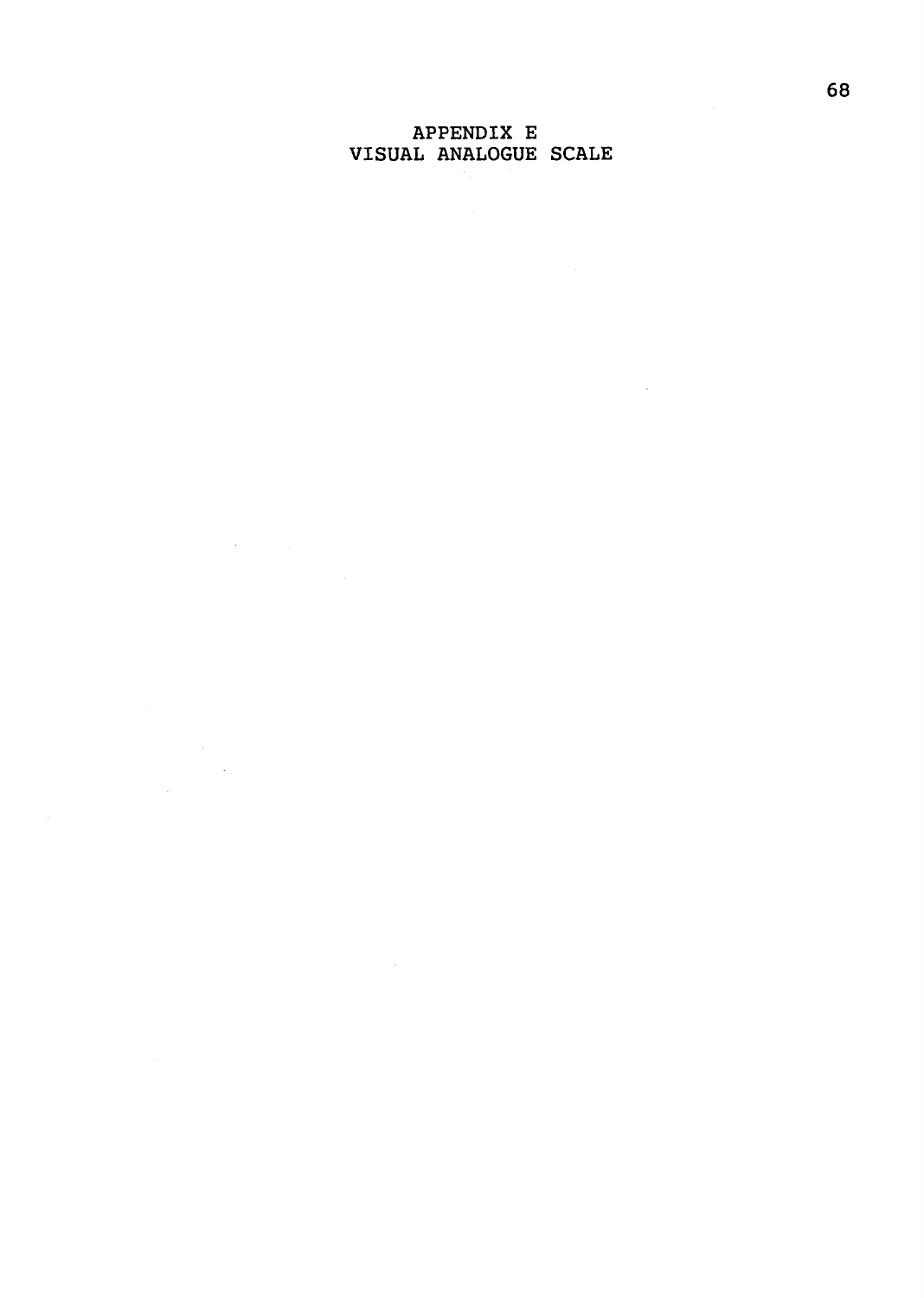# VISUAL ANALOGUE SCALE

| <u>Numerical Ratinq</u> | Description of Feelings   |
|-------------------------|---------------------------|
| 0                       | No Soreness               |
| 1                       | Dull feeling of soreness  |
| 2                       | Light continuous soreness |
| 3                       | More than light soreness  |
| 4                       | Annoying soreness         |
| 5                       | Severe soreness           |
| 6                       | Intolerable soreness      |

 $\frac{1}{\sqrt{2}}\sum_{i=1}^{n} \frac{1}{\sqrt{2}}\left(\frac{1}{\sqrt{2}}\right)^2$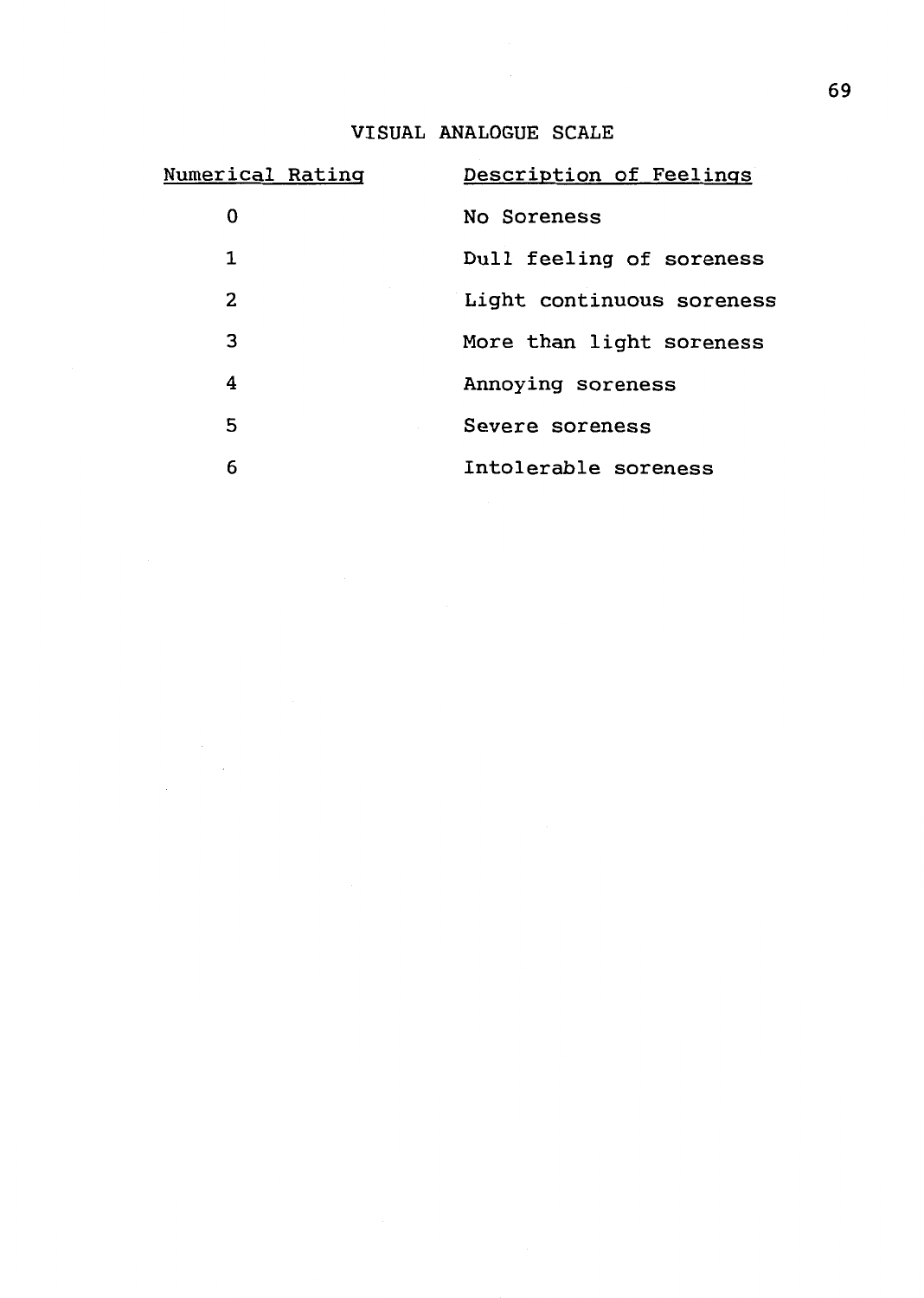### APPENDIX F RAW DATA

 $\sim$ 

 $\mathcal{L}^{\mathcal{L}}$  and  $\mathcal{L}^{\mathcal{L}}$  are the following the contribution of  $\mathcal{L}^{\mathcal{L}}$ 

 $\sim$   $\sim$  $\sim$   $\sim$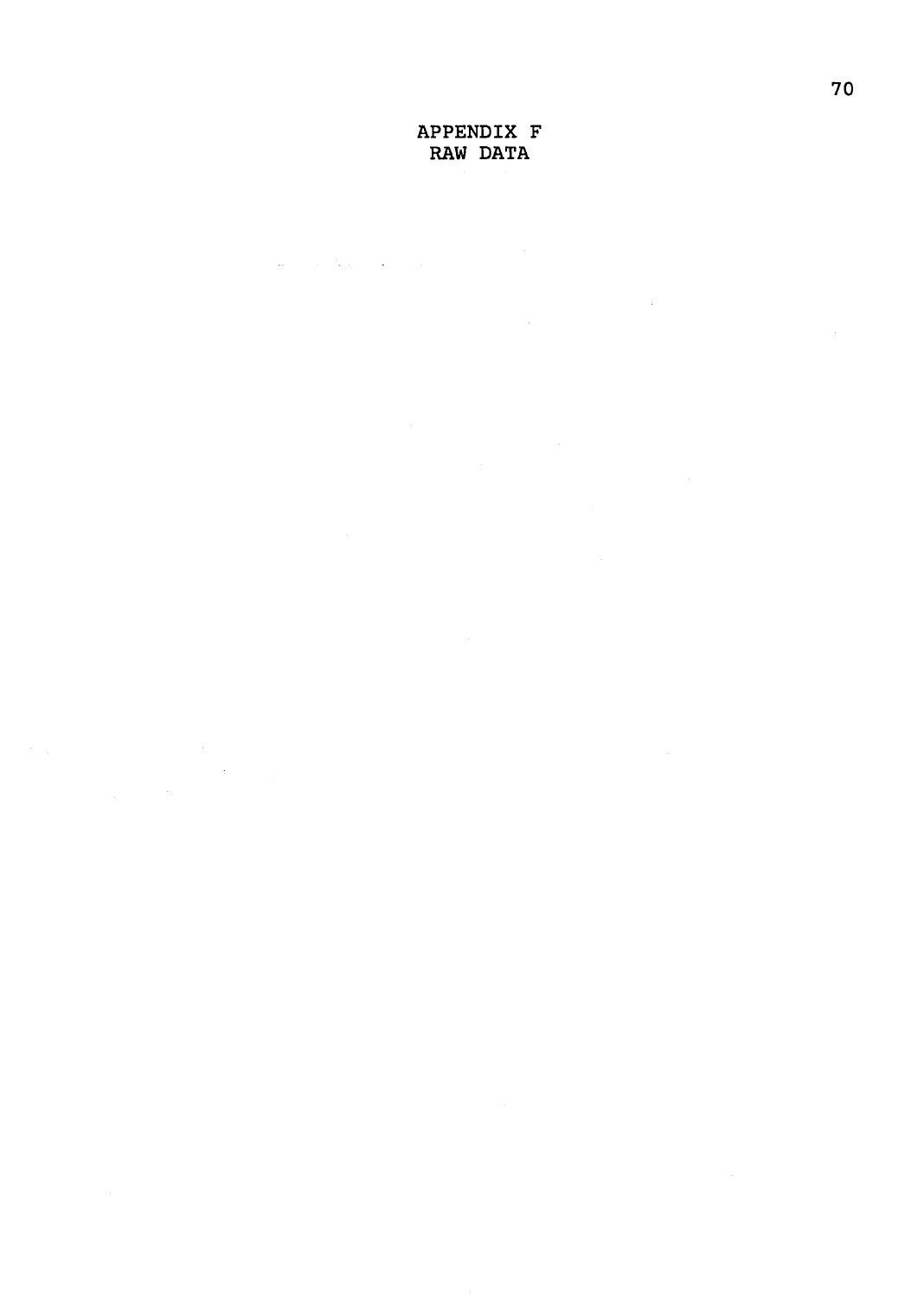#### RAW DATA PRE-EXERCISE

|      |    |             | Grp Age | Wgt  | Snss        | A'bic Power  | An'bic Wrk Capacity |         |       |
|------|----|-------------|---------|------|-------------|--------------|---------------------|---------|-------|
|      |    |             |         | (Kg) |             | Jmp<br>Vert. | Ftg                 | Max.Pwr | Work  |
|      |    |             |         |      |             | (Inch)       | ( දි )              | (W)     | (Kj)  |
| Subj | 1  | $\mathbf 1$ | 20      | 85   | 0           | 13           | 31                  | 922     | 25152 |
|      | 2  | 1           | 20      | 81   | 0           | 18           | 26                  | 937     | 24937 |
|      | 3  | $\mathbf 1$ | 20      | 77   | 2           | 17           | 45                  | 936     | 21270 |
|      | 4  | 2           | 22      | 76   | $\mathbf 1$ | 13           | 31                  | 867     | 22723 |
|      | 5  | 3           |         |      |             | 14           | 16                  | 1050    | 29572 |
|      |    |             | 19      | 74   | 0           |              |                     | 978     | 24775 |
|      | 6  | 3           | 19      | 86   | 0           | 22           | 30                  |         |       |
|      | 7  | 3           | 22      | 81   | 0           | 25           | 30                  | 863     | 22372 |
|      | 8  | 2           | 24      | 78   | 0           | 14           | 34                  | 845     | 20540 |
|      | 9  | $\mathbf 1$ | 19      | 77   | 0           | 15           | 19                  | 815     | 22225 |
|      | 10 | 1           | 19      | 69   | 0           | 21           | 10                  | 768     | 21666 |
|      | 11 | 2           | 22      | 76   | 0           | 13           | 21                  | 791     | 20926 |
|      | 12 | 2           | 18      | 74   | 0           | 17           | 20                  | 751     | 20248 |
|      | 13 | 3           | 18      | 75   | 0           | 21           | 23                  | 720     | 20030 |
|      | 14 | 3           | 21      | 85   | 1           | 12           | 29                  | 776     | 19769 |
|      | 15 | 1           | 21      | 98   | 0           | 17           | 38                  | 1037    | 24684 |
|      | 16 | 1           | 22      | 81   | 1           | 18           | 20                  | 942     | 25024 |
|      | 17 | 2           | 20      | 67   | 0           | 22           | 34                  | 767     | 19551 |
|      | 18 | 2           | 22      | 62   | 1           | 16           | 07                  | 784     | 22992 |
|      | 19 | 3           | 19      | 68   | 0           | 16           | 26                  | 820     | 22101 |
|      | 20 | 3           | 20      | 80   | 0           | 19           | 41                  | 789     | 19104 |
|      | 21 | 2           | 18      | 74   | 0           | 21           | 22                  | 889     | 23929 |
|      |    |             |         |      |             |              |                     |         |       |

Snss = Soreness A'bic = Aerobic An'bic = Anaerobic Grp = Group  $Wgt = Weight$  $Fig = Fat\bar{i}$ gue  $Pwr = Power$  $Jmp = Jump$ Vert = Vertical

 $\label{eq:2} \begin{split} \mathcal{L}_{\text{max}}(\mathbf{r}) = \mathcal{L}_{\text{max}}(\mathbf{r}) \,, \end{split}$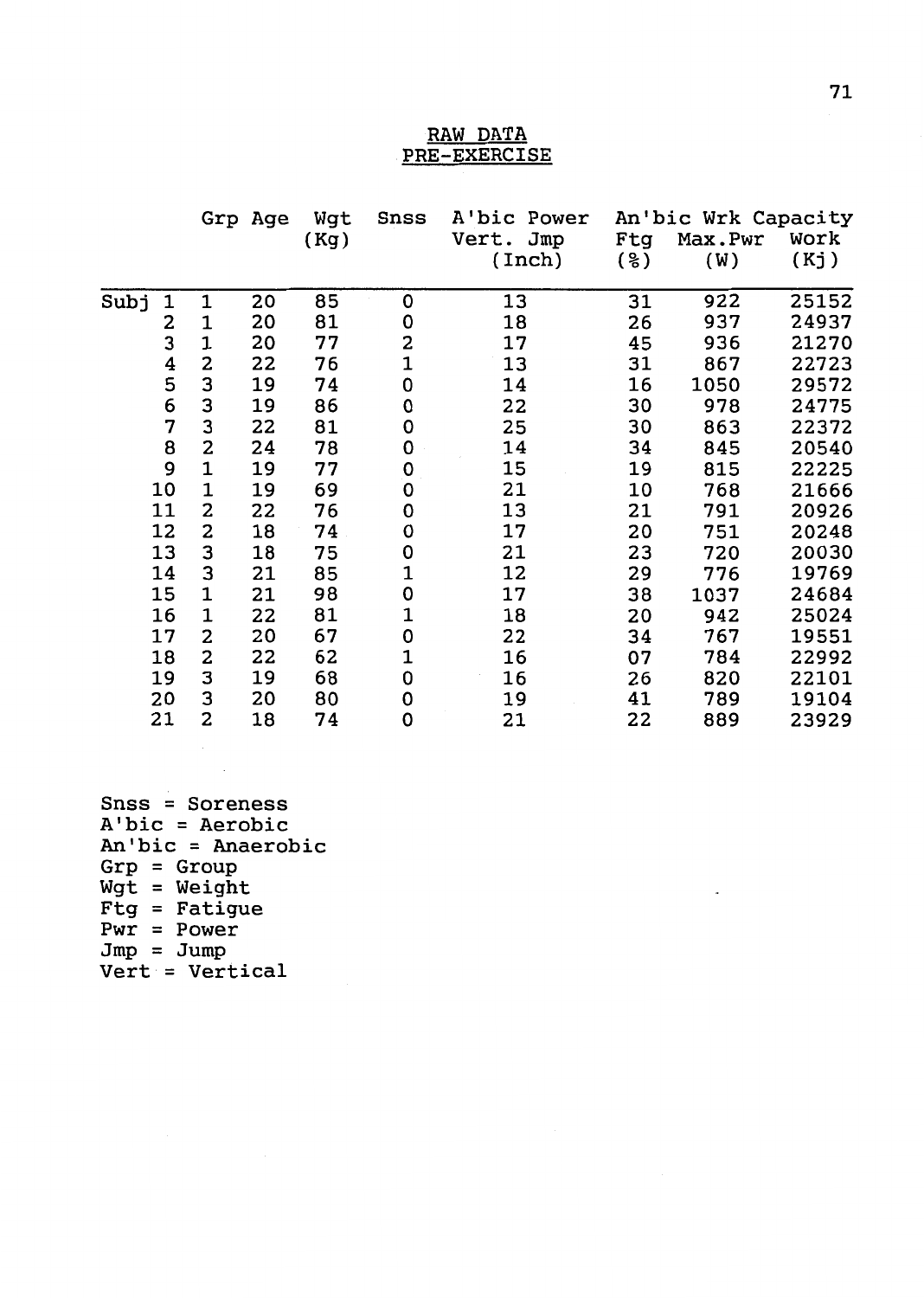|      |       | Snss.                   | A'bic Power |     | Anaerobic Work Capacity |       |
|------|-------|-------------------------|-------------|-----|-------------------------|-------|
|      |       |                         | Vert. Jmp   | Ftg | Mx. Power               | Work  |
|      |       |                         | (Inch)      | (응) | (W)                     | (Kj)  |
| Subj | 1     | 2                       | 13          | 34  | 875                     | 23067 |
|      |       |                         | 17          | 15  | 780                     | 21468 |
|      |       | 3<br>3                  | 17          | 26  | 806                     | 21128 |
|      |       | $\bf{4}$                | 13          | 26  | 885                     | 23719 |
|      | 23456 | $\overline{\mathbf{2}}$ | 13          | 26  | 1167                    | 21157 |
|      |       | 4                       | 22          | 13  | 853                     | 23825 |
|      | 7     | $\mathbf 1$             | 23          | 32  | 895                     | 21666 |
|      | 8     | $\mathbf 1$             | 14          | 18  | 788                     | 21800 |
|      | 9     | $\overline{\mathbf{c}}$ | 16          | 08  | 750                     | 22201 |
|      | 10    | $\mathbf{1}$            | 20          | 24  | 880                     | 22227 |
|      | 11    | $\overline{\mathbf{2}}$ | 11          | 20  | 826                     | 22812 |
|      | 12    | 4                       | 16          | 13  | 742                     | 21038 |
|      | 13    | 3                       | 20          | 42  | 839                     | 20681 |
|      | 14    | 3                       | 11          | 39  | 675                     | 17597 |
|      | 15    | $\overline{\mathbf{c}}$ | 15          | 18  | 958                     | 26631 |
|      | 16    | 3                       | 15          | 05  | 792                     | 23127 |
|      | 17    | $\boldsymbol{4}$        | 21          | 66  | 840                     | 19779 |
|      | 18    | 2                       | 16          | 15  | 933                     | 25497 |
|      | 19    | $\mathbf 1$             | 11          | 37  | 741                     | 19683 |
|      | 20    | $\mathbf{1}$            | 18          | 32  | 739                     | 18003 |
|      | 21    | $\mathbf 1$             | 20          | 13  | 822                     | 23179 |

RAW DATA IMMEDIATE POST-EXERCISE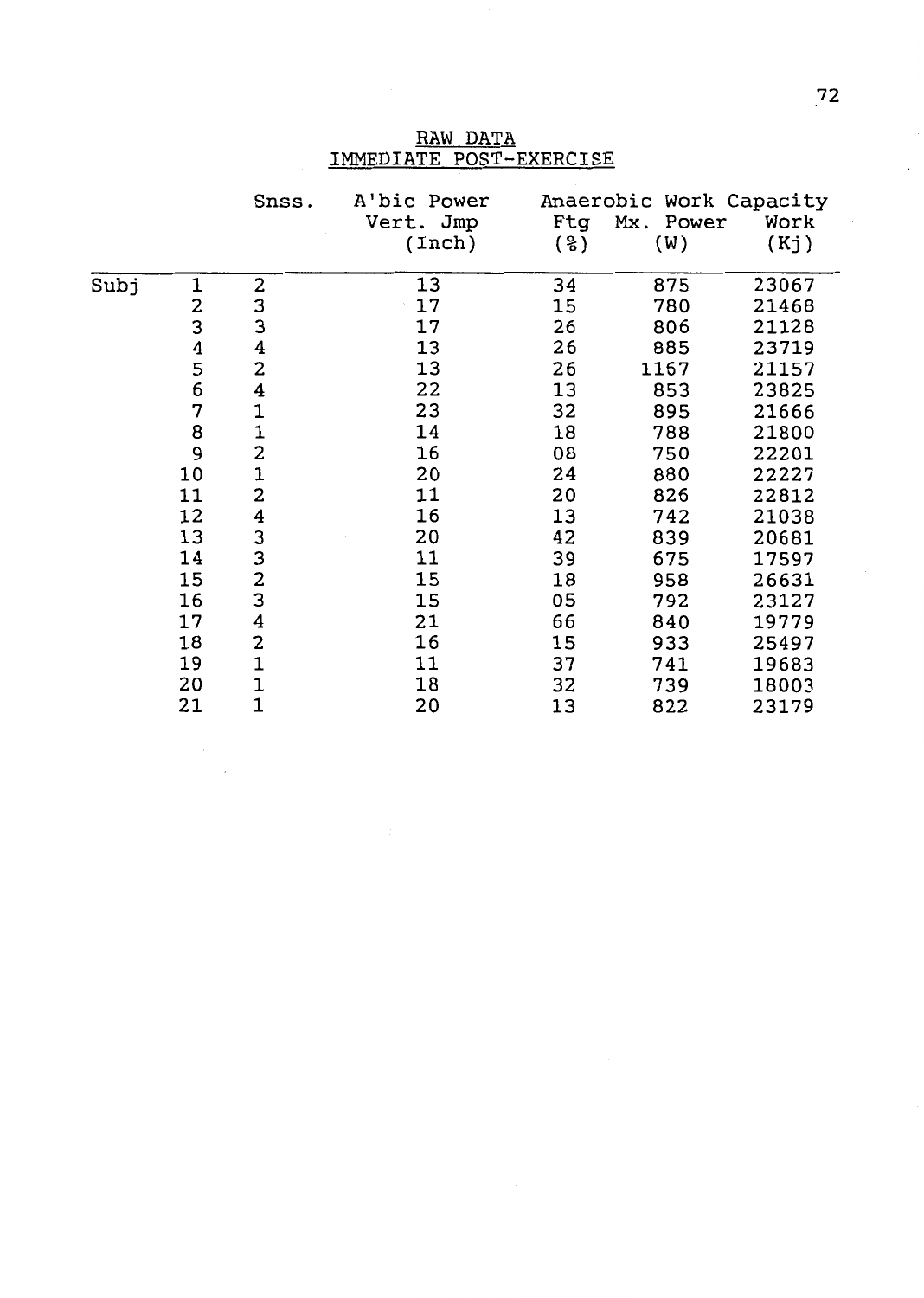|                                                     | Snss                    | A, bic Power<br>Vet. Jump<br>(inch) | Ftg<br>( % ) | Power<br>(W) | Anaerobic Work Capacity<br>Work<br>(Kj) |
|-----------------------------------------------------|-------------------------|-------------------------------------|--------------|--------------|-----------------------------------------|
| Subj<br>1                                           | 4                       | 13                                  | 28           | 943          | 25266                                   |
|                                                     | 4                       | 15                                  | 13           | 907          | 25534                                   |
|                                                     |                         | 16                                  | 45           | 954          | 21522                                   |
|                                                     | 5<br>3<br>2             | 13                                  | 37           | 985          | 24175                                   |
| $\begin{array}{c}\n 2 \\ 3 \\ 4 \\ 5\n \end{array}$ |                         | 12                                  | 31           | 1197         | 30783                                   |
|                                                     | 4                       | 21                                  | 34           | 929          | 23719                                   |
| $\frac{6}{7}$                                       |                         | 23                                  | 29           | 676          | 16593                                   |
| 8                                                   | $\frac{2}{2}$           | 14                                  | 35           | 793          | 19689                                   |
| 9                                                   |                         | 17                                  | 31           | 945          | 23807                                   |
| 10                                                  | $\frac{1}{2}$           | 20                                  | 41           | 946          | 24405                                   |
| 11                                                  | 0                       | 12                                  | 19           | 794          | 21671                                   |
| 12                                                  | 5                       | 16                                  | 27           | 885          | 22662                                   |
| 13                                                  | 4                       | 19                                  | 37           | 869          | 21905                                   |
| 14                                                  | 4                       | 12                                  | 34           | 815          | 20701                                   |
| 15                                                  |                         | 18                                  | 61           | 688          | 16594                                   |
| 16                                                  | $\frac{2}{3}$           | 15                                  | 27           | 1054         | 26853                                   |
| 17                                                  | 2                       | 21                                  | 37           | 910          | 22466                                   |
| 18                                                  | $\overline{\mathbf{c}}$ | 16                                  | 19           | 890          | 25407                                   |
| 19                                                  |                         | 12                                  | 43           | 831          | 20541                                   |
| 20                                                  | $\frac{4}{3}$           | 18                                  | 51           | 797          | 17226                                   |
|                                                     |                         |                                     |              |              |                                         |

21 2 20 31 917 23283

 $\frac{1}{\sqrt{2}}\sum_{i=1}^{n} \frac{1}{i} \sum_{j=1}^{n} \frac{1}{j} \sum_{j=1}^{n} \frac{1}{j} \sum_{j=1}^{n} \frac{1}{j} \sum_{j=1}^{n} \frac{1}{j} \sum_{j=1}^{n} \frac{1}{j} \sum_{j=1}^{n} \frac{1}{j} \sum_{j=1}^{n} \frac{1}{j} \sum_{j=1}^{n} \frac{1}{j} \sum_{j=1}^{n} \frac{1}{j} \sum_{j=1}^{n} \frac{1}{j} \sum_{j=1}^{n} \frac{1}{j} \sum_{j=1$ 

RAW DATA 24-HOUR POST EXERCISE